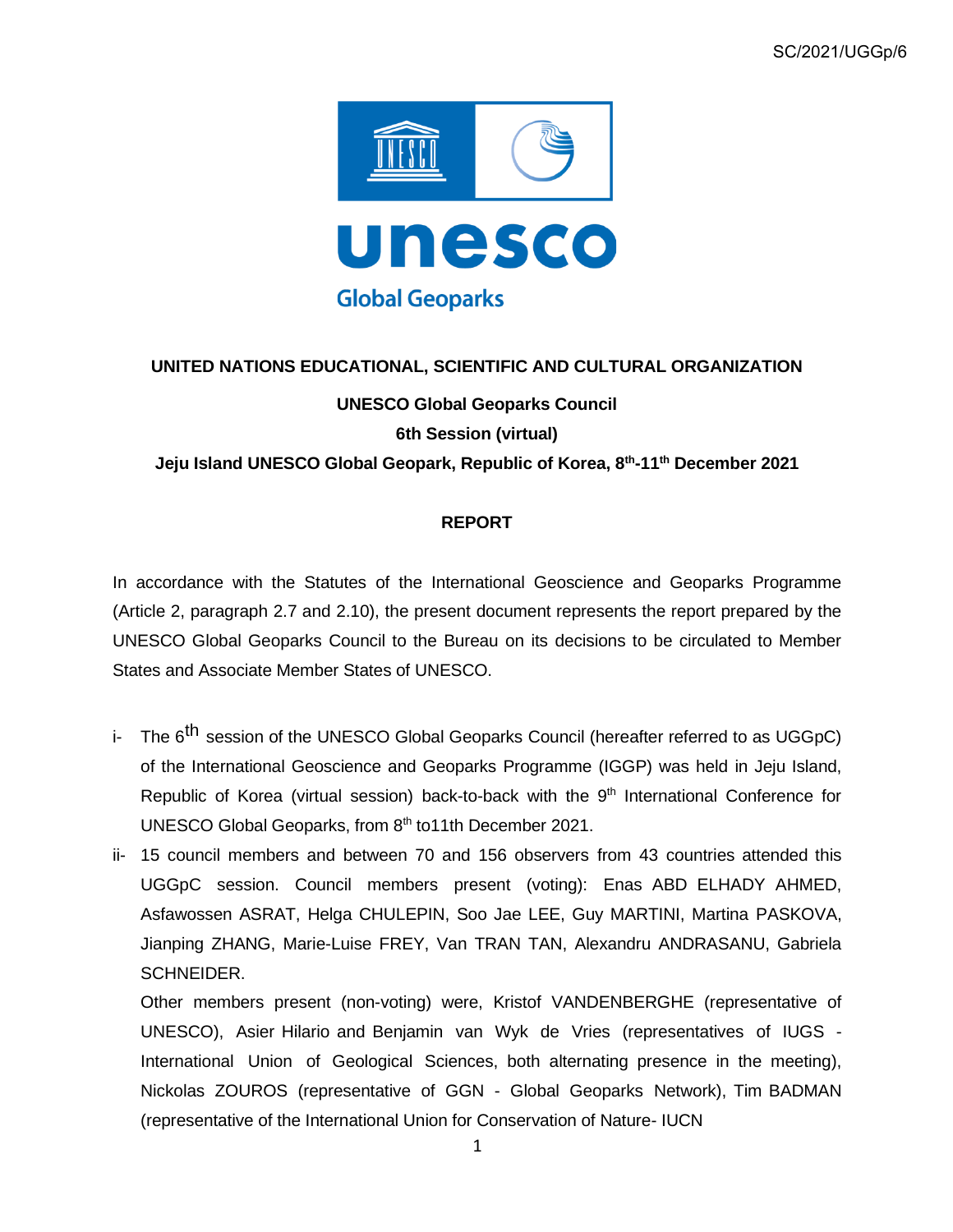- iii- Apologies for Absence:
	- Gabriela Schneider (absent except the afternoon of the 9th and the morning of the 10th of December)
	- Ana Ruiz Conde
	- Martina Paskova (absent on Friday 10th of December, from 10:00 A.M to 1:30 P.M UTC)
- iv- The following observers were present:

**UNESCO:** Ozlem Adiyaman Lopes (UNESCO HQ), Catalina Gonzalez Tejada (UNESCO HQ), Lesly Barriga (UNESCO HQ).

**Argentina:** Santiago Saint Pierre (Permanent Delegation of Argentina)

**Bashkortostan:** Elina Gataullina (Committee of the Republic of Bashkortostan for UNESCO)

**Belgium:** Sophie Verheyden (Delegation of Belgium), Samy Laarbaui (Délégation générale Wallonie-Bruxelles)

**Brazil:** Mayra T. Y. Saito (Delegation of Brazil)

**Bolivia**: Ingvar Ellefsen Dotzauer (Deputy), Roberto Aguilar and Dharma Wara Mier Lizarazu (Delegation of Bolivia)

**Canada**: Max Deck-Léger (Percé UNESCO Global Geopark)

**China**: Shen, Xuesong (Delegation of China), ZHANG Zhiguang (Chinese Geoparks Network)

**Croatia:** Gordana Genc (Delegation of Croatia)

**Ecuador:** Minister Sandro Celi and Counsellor Ruth Vásconez (National Commission) Carlos Merizalde (National Comittee of Geoparks in Ecuador)

**Luxembourg**: Simone Beck) and Catherine Decke (National Commission of cooperation with UNESCO), Claude Petit and Birgit Kausch (Natur- a Geopark Mëllerdall)

**Findland:** Kati Komulainen (Salpausselkä aUGGp)

**France:** Julie MATHELIN (National Comission)

**Germany**: Carolin Butler Manning and Marlen Meissner (German Commission for UNESCO)

**Hungary:** Danijela Bokarica (Nature Protection Directorate), Dorottya Szendrei (Permanent delegation of Hungary)

**Indonesia:** Agus Zainudin, Magdalena Ritonga and Amalla Rainita Indra (Merangin Jambi National Geopark)

**Iran:** Alireza Amrikazemi (Director, Qeshm Island UNESCO Global Geopark)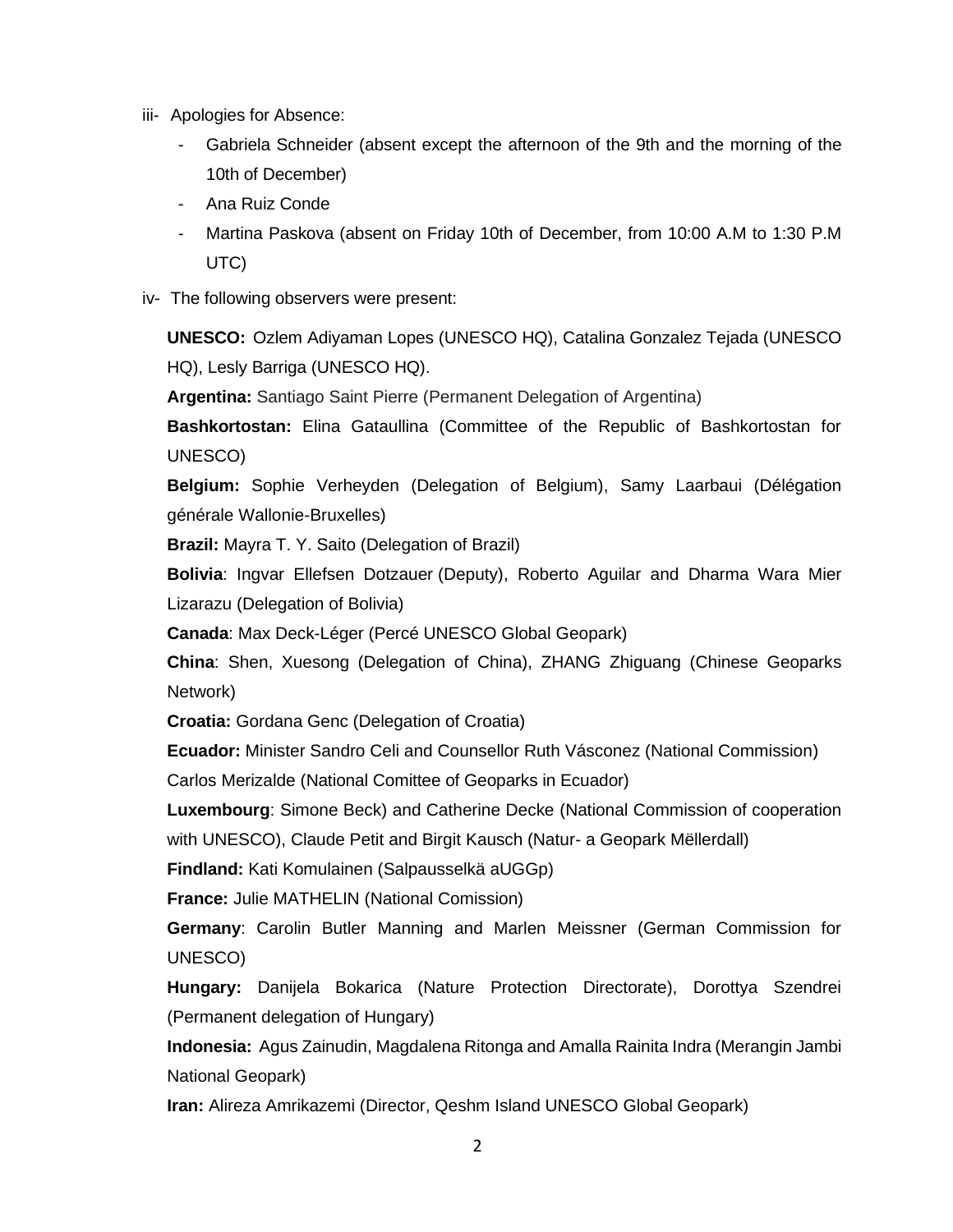**Italy:** Amb. Massimo Riccardo, Marica Cicconi, Tommaso Giordano and Carla Di Paola (Permanent Delegate of Italy to Unesco), Ottavio Di Bell, Mario Colantoni and Stefania Aucell (Ministry of the Ecological Transition), Silvia Mongardo (National Comission) **Ivory Coast** TIACOH Hector (Permanent Delegation of Ivory Coast)

**Japan**: HARA Fumie, OKAMOTO Aya and KAWASAKI Miu (National Commission for UNESCO), Hisanari SUGAWARA, Theodore BROWN and Kana Furusawa (Japan Geopark Committee)

**Jordan**: Delegation of Jordan

**Kenya:** George Were Eshiamwata (Kenya National Comission)

**Kindgdom of Morocco:** Soukaina FILALI (Permanent Delegation)

**Lao**: Vongvilay Sounthavong (National Commission for UNESCO)

**Lituania**: Dovilė Lozovska (Lithuanian National Commission for UNESCO), Jolanta Čyžienė (Lithuanian Geological Survey)

**Malaysia**: Idris Ismail (Delegation of Malaysia to UNESCO), Barathi Muniyandi and Amier Mahmod (Ministry of Energy and Natural Resources)

**Mexico**: Irma B. Suárez Rodríguez, Griselda Meraz Acevedo and Javier Gaitán Morán (Huasteca Potosina aUGGp)

**Netherlands**: Cathrien Posthumus (Manager of Hondsrug UNESCO Global Geopark) **New Zeland**: Lisa Heinz (Manager of the Waitaki Whitestone aUGGp)

**Pologne:** Julia Tarkowska and Agata Rudnicka (Land of Extinct Volcanoes aUGGp)

**Portugal:** Pedro Oliveira, Teresa Alvarenga and Teresa Salado (Permanent Delegations of Portugal), João Carlos Nunes (Azores UGGp)

**Republic of Azerbaijan:** Rugiyya Malikova (Permanent Delegation of the Republic of Azerbaijan to UNESCO)

**Republic of Korea:** Seunghyun Choi, Seungyeon Lee, Yongho Jung (JWC geopark experts)

**Romania:** Gabriel Sarafian (Permanent Delegation of Romania)

**Russian Federation:** Galina Enyaeva (Permanent Delegation of the Russian Fedeartion **Slovenia:** Gašper Hrastelj (Slovenian National Commission for UNESCO)

**Sweden:** Mugdim Islamovic (Chairman Swedish IGGP- committee), Louise Oscarsson (Permanent Delegation of Sweden to UNESCO)

**Tanzania:** Rama Khatibu, Joshua Mwankunda and Lightness Kyambile (Ngorongoro Lengai UNESCO Global Geopark)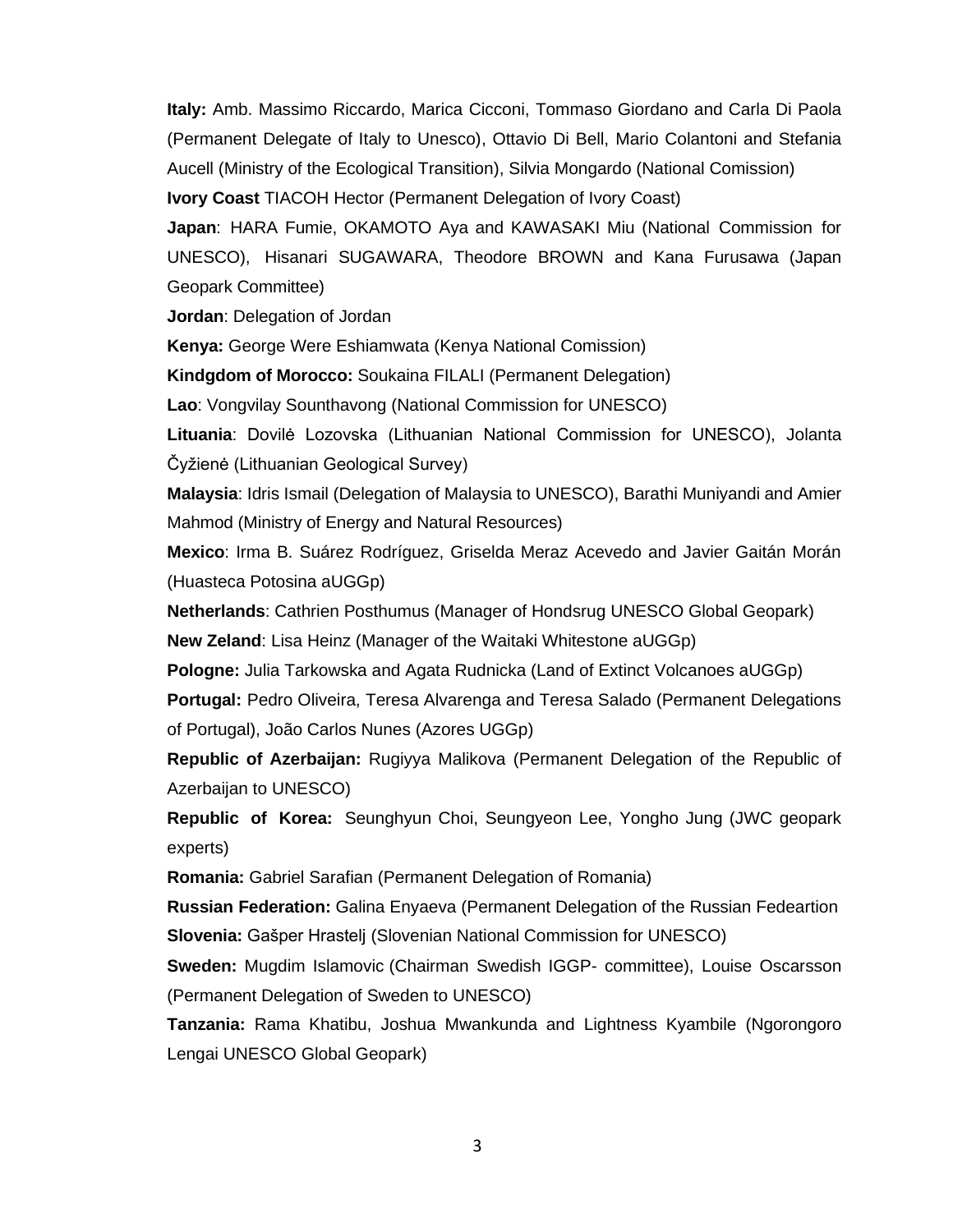**Thailand:** Pattadon Longpan, Ratchanin Pongudom and Supranee Khamyuang (National Comission), Apsorn Sardsud, Metha Yangsanong, Surachai Siripongsatian and Theeraporn Supraditaporn (Geological DIvision), Pratueng Jintasakul, Nattinee Thongde and Parichat Kruainok (Khorat aUGGp)

**Turkey**: Nizamettin KAZANCI (Head of the Natural Sciences Committee), Nazire Özgen ERDEM (Head of the Geological Heritage and Geoparks Monitoring Group), Bengisu BİRAY (Sector Expert and Rapporteur of the Monitoring Group), Suleurun (Geoparks Monitoring Group), Tuncer DEMIR (Geological Heritage and Geoparks Monitoring Group), Barcin Yurur (Permanent Delegation of Turkey), Erdal Gumus (Ida Madra aUGGp) **Ukraine:** Olga Ganenko (Permanent Delegation of Ukraine to UNESCO)

**United Kindgom:** Darren Rice and Michelle Boyle (Mourne Gullion Strangford aUGGp)

and Kirstin Lemon (Mourne Gullion Strangford aUGGp and Marbel Arch UGGp), Martina O'Neill and Grainne O'Connor (Marble Arch UNESCO Global Geopark)

**Uruguay**: Carolina Villarrubia (Delegation of Uruguay)

**Vietnam:** Vuong Viet Anh (Permanent Delegation of Viet Nam).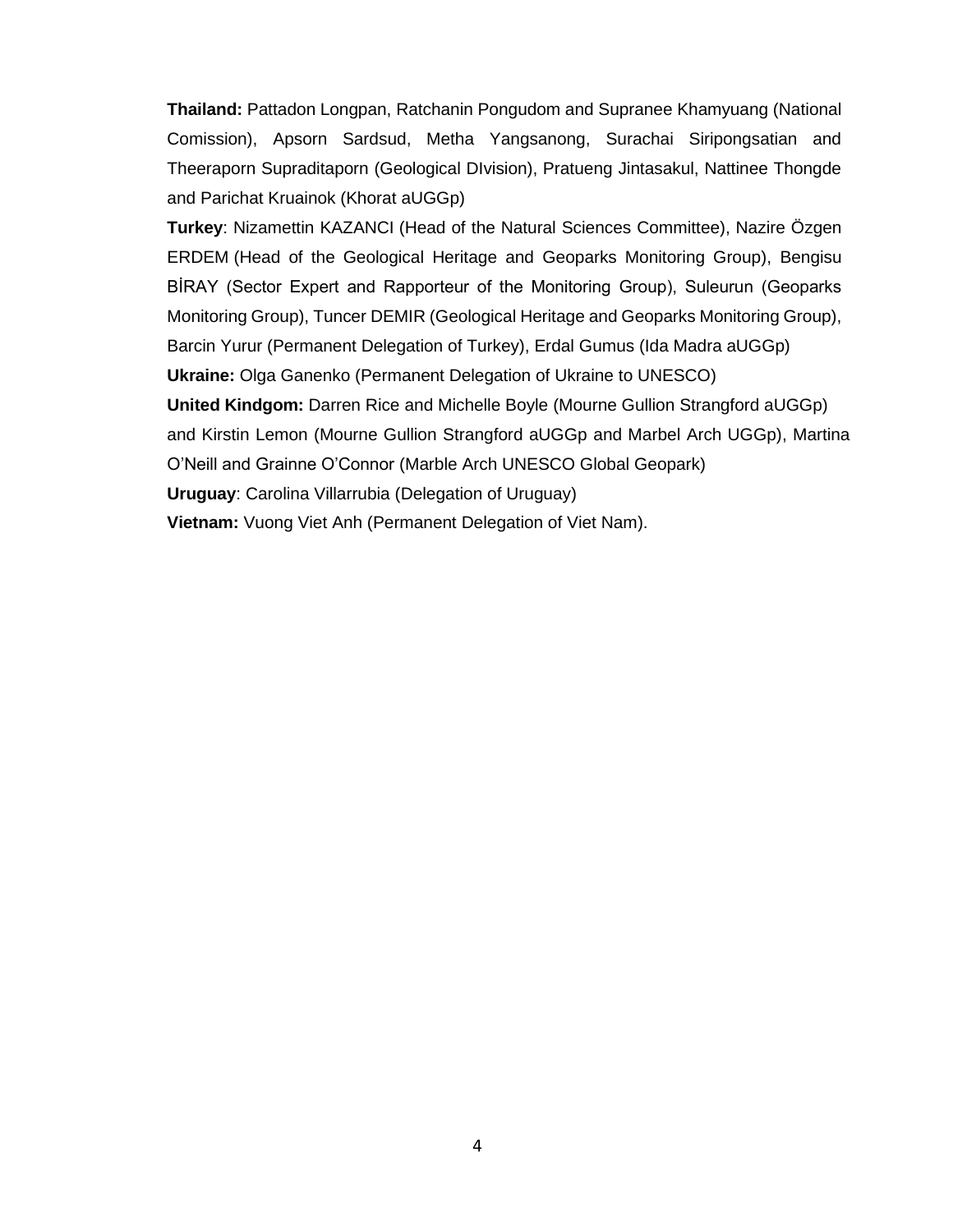#### **I. Opening by the Chairperson of the UGGpC**

1. Guy Martini, Chairperson of the UGGpC officially opened the meeting welcoming the observers from different countries and UNESCO offices all around the world. He also thanked the UNESCO/UGGp Secretariat team and the Council members for their contributions and extensive work over the last year. The Chairperson invited the UGGpC members to introduce themselves and then summarized the work that had been undertaken during the past year, including the preparation of the 6th UGGpC session. It was noted that considerable work had been achieved including the preparation of Evaluation and Revalidation missions during the ongoing COVID19 Pandemic. The Chairperson explained that 47 volunteering experts of the Global Geoparks Network (GGN) were mobilized to deliver these missions. The Chairperson explained that most of the experts conducted at least two missions, and some up to 5 missions and thanked them highlighting that a mission is at least 10 days of voluntary work. The Chairperson explained that a total of 46 missions has been completed, 41 in Europe and 5 in Latin America and the Caraibbean. The Chairperson mentioned that no major incident happended during these missions, despite travel restrictions and a limited number of available experts. The Chairperson thanked, Ms Ingeborg Klepp for having undertaken the mission against medical advice, a token of her dedication to the Programme and the UGGps.

The Chairperson also referred to the fact that many of the planned missions could not take place yet, but that, in consultation with the Secretariat, the Bureau keeps monitoring the sanitary situation and will conduct missions where and when feasible, in consultation with all involved partners. If this leads to several missions in spring 2022, then an *ad hoc* UGGpC meeting remains an option.

Council members thanked the Jeju Government and Jeju UNESCO Global Geopark for organizing the ninth session of the International Conference for UNESCO Global Geoparks. The Chairperson explained furthermore the household rules and the code of conduct for the Council members and Observers and welcomed the representatives of the UNESCO Member States.

#### **II. Opening** remarks from representatives of UNESCO, GGN, IUGS and IUCN were delivered

#### **III. Adoption of the agenda and timetable**

The Chairperson asked the UNESCO Secretariat to present the agenda and timetable which were unanimously adopted by the Council.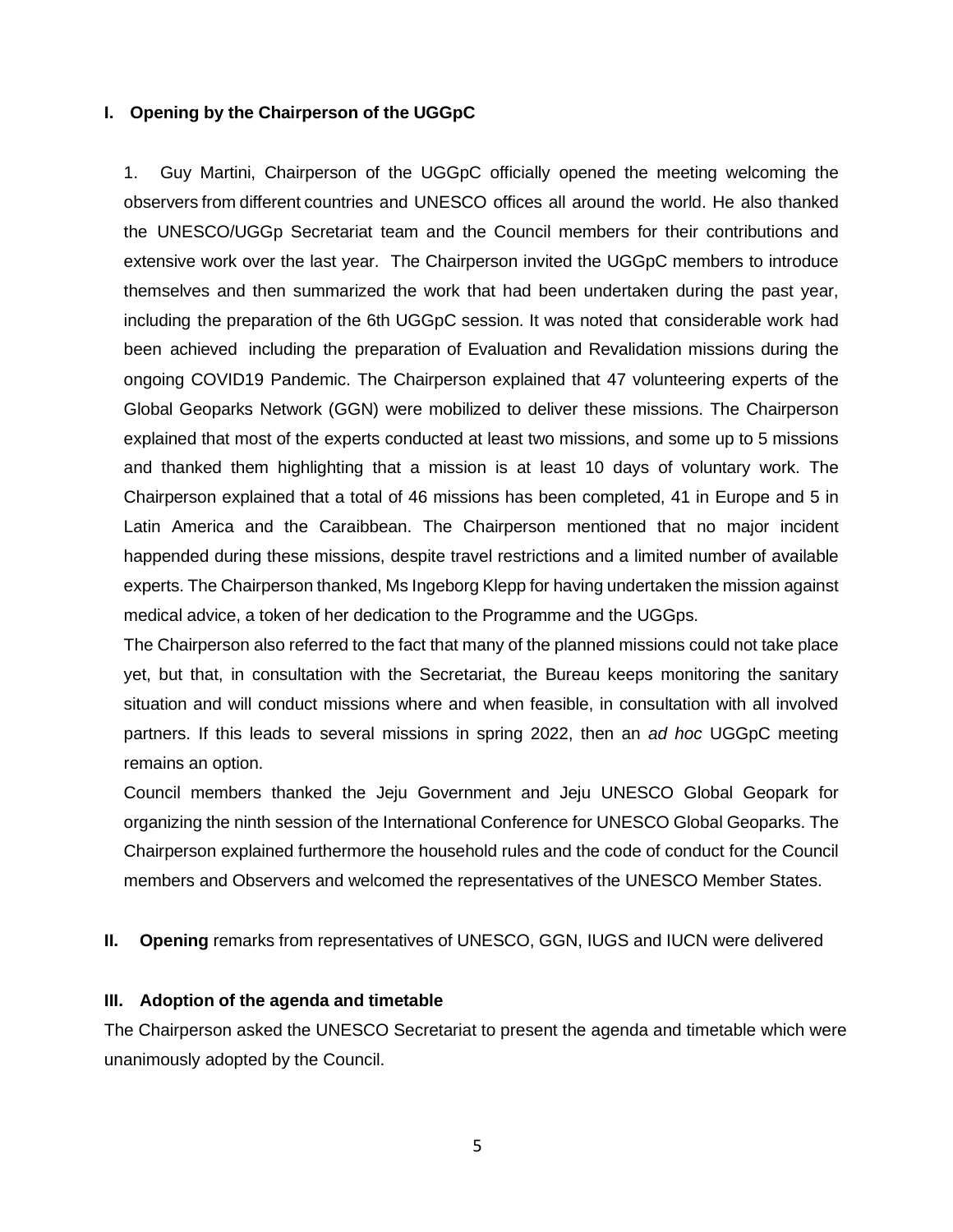# **IV. Discussion on the adaptation of the Programme to the COVID 19 pandemic: postponed evaluation and revalidation missions and rule of 'two active UGGp applications'**

The Chairpreson asked UNESCO Secretariat to explain the status.

The UNESCO Secretariat explained that the IGGP Status and Guidelines stipulate that a Member State can only have two active applications at any given time. Some Member States submitted geopark applications in 2019 and 2020 and plan to submit new ones in 2021. Due to the global pandemic, only half of the missions could be conducted in the meanwhile, so some Member States will have more than two active applications if the UNESCO Secretariat would accept their new applications in 2021. Most of the missions were conducted in Europe, and some in Latin America, but none in Asia. If UNESCO would restrict the number of active applications as described in the statutesMember States in Asia will be penalized. As the backlog of active UGGp applications is a result of the global pandemic, the Secretariat sought legal advice. UNESCO Legal Affairs explained that the World Heritage Committee faced similar issues and advised that the UGGp Council analyses the status and adopts a solution for this issue, on a temporary basis.

The Secretariat proposed, for consideration and approval by the UGGp Council, the following decision:

- Having examined the Statutes and Operational Guidelines of the International Geoscience and Geoparks Programme (IGGP);
- Recalling the exceptional circumstances that prevailed in 2020 due to the COVID-19 pandemic worldwide and the decision of the UNESCO Global Geoparks Bureau that, due to the prevailing sanitary situation worldwide, including travel restrictions, the conditions for evaluation and revalidation missions were not met in 2020;
- Recalling that several of the evaluation and revalidation missions could be conducted during the second half of 2021 and anticipating that the rest will be evaluated throughout 2022;
- Recalling that it takes several years to prepare an application file and considering that it would not be fair for new applicants to postpone their applications, in particular for countries where mission travel was not possible;
- Decides exceptionally and only for 2021, to accept up to two new applications per Member State in 2021, regardless of the number of active applications for that Member State, and to reassess the situation in 2022.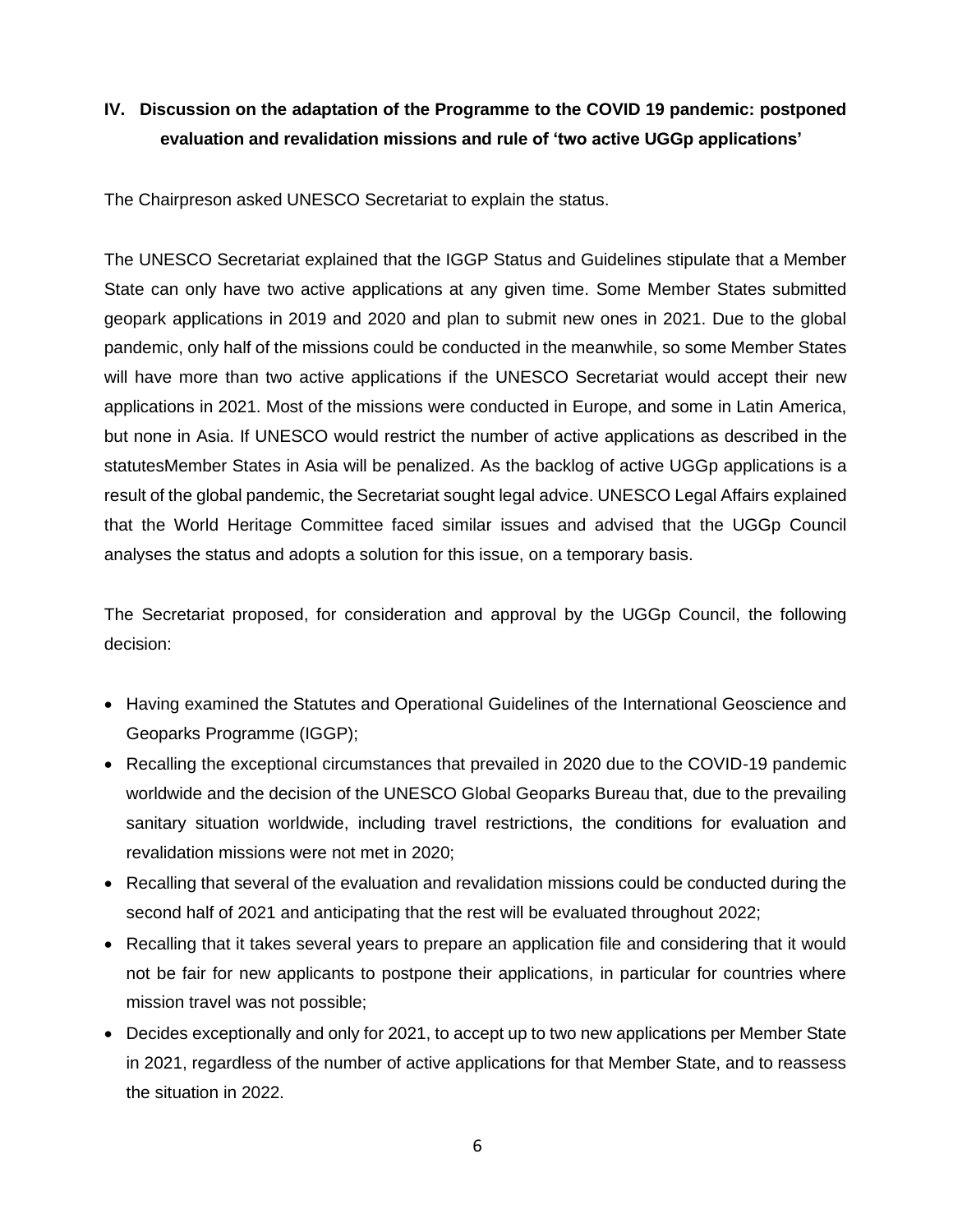The Council member Helga Chulepin took the floor and asked the Council to be resilient and support this request, taking into consideration the impacts of the ongoing pandemic.

The delegate from the Global Geopark Network was grateful for this proposal and explained that the GGN supported this request, taking into account that the evaluation missions for a high number of territories were negatively affected by the COVID19 pandemic.

The decision was adopted unanimously by the Council.

The Chairperson thanked the Secretariat for this proposal and the Council for its decision.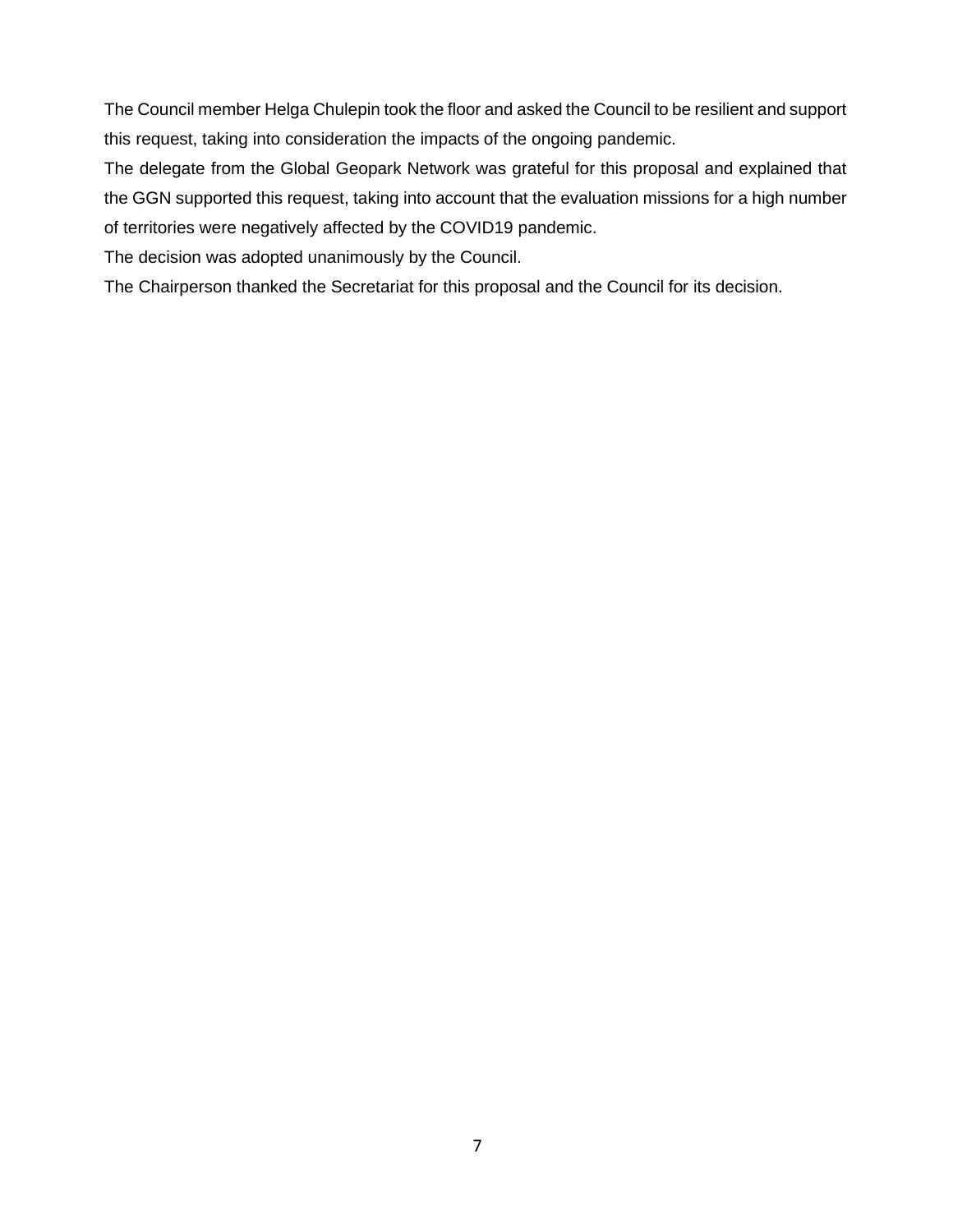# **V. Discussion of the evaluation of new UNESCO Global Geopark applications from 2019 and 2020**

- i- As per Section 5.5 of the UNESCO Global Geoparks Operational Guidelines, the UGGpC will recommend accepting an application, reject an application or defer it for a maximum of two years to allow for improvements to be made to the quality of the application. In the case of deferral, there is no need to repeat the field evaluation mission during this time.
- ii- In accordance with the Statutes of the International Geoscience and Geoparks Programme, Part B article 2.7, all changes of more than 10% of the territory (extension or reduction) will follow the same procedure for endorsement as a new nomination. Such changes are therefore, dealt with under this chapter.
- iii- According to criteria (x) and (xi) of Section 5.6 of the Operational Guidelines for UNESCO Global Geoparks, should an existing UNESCO Global Geopark wish to change its size, provided that any change amounts to less than 10% of the existing area, then the Council may be informed about the change by a letter through the official channel as defined by the National Commission for UNESCO or the government body in charge of relations with UNESCO to the UNESCO Secretariat involving, if applicable, the National Geoparks Committee outlining the reasons for the change and outlining how the new area still fulfils the criteria for a UNESCO Global Geopark. The UGGpC can approve or reject the change. Should an existing UNESCO Global Geopark wish to change its size, but the proposed change amounts to more than 10% of the existing area, a new application must be made following the procedure described above. The following UNESCO Global Geoparks proposed to extend their existing area with less than 10%: Central Catalonia (Spain), Beaujolais (France), Tuscan Mining (Italy), Huangshan (China) and Non Nuoc Cao Bang (Vietnam). One extension request of > 10% (Yanqing UGGp in China) could not be considered as the mission had to be postponed.
- iv- Two UGGps have requested a name change
	- Naturtejo de Meseta Meridional UGGp (Protugal) to Naturtejo UGGp
	- Marble Arch Caves UGGp (Ireland and UK) to Cuilacagh Lakelands UGGp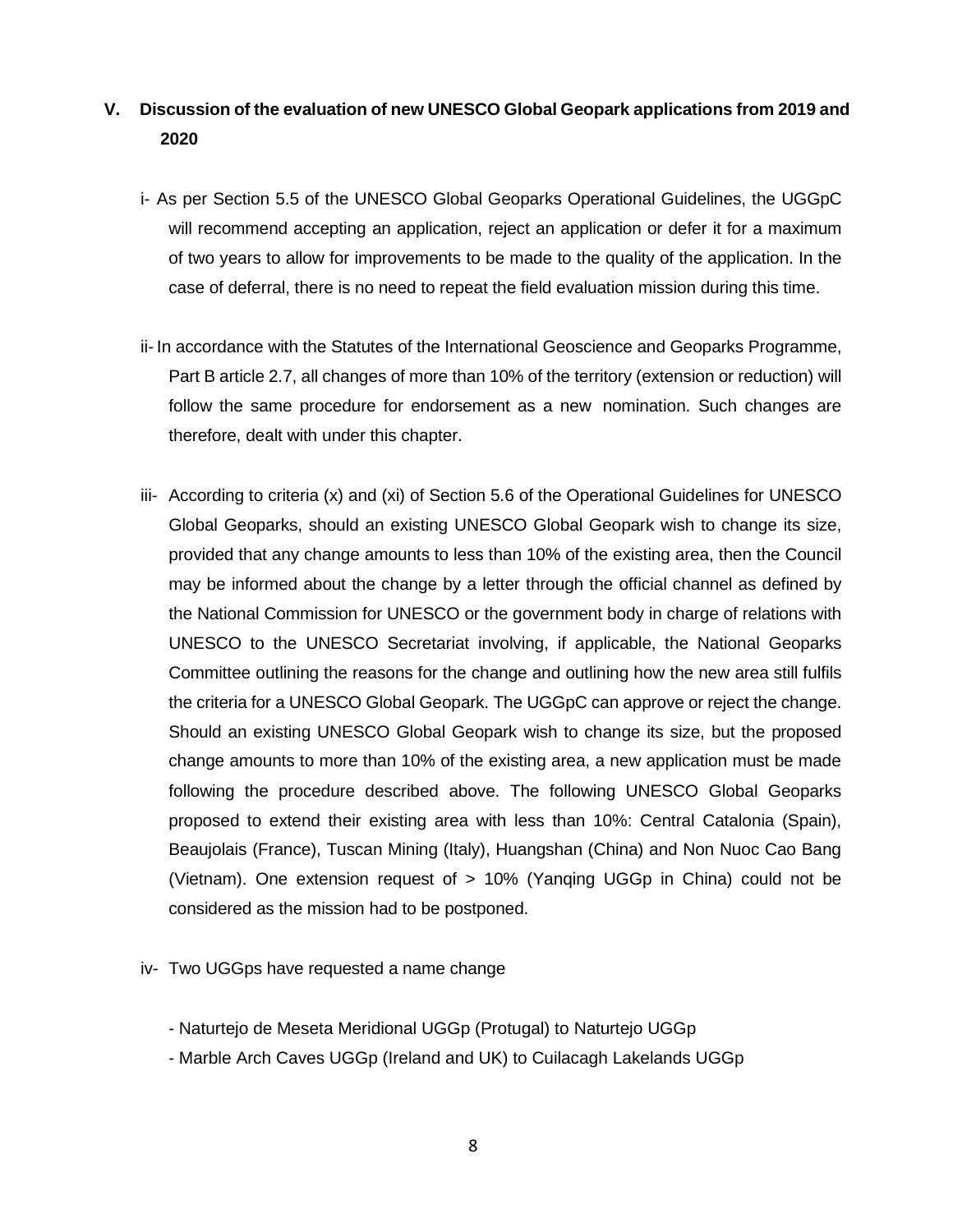- v- The members of the UGGpC examined at its 6<sup>th</sup> meeting 18 candidatures for new UNESCO Global Geoparks and 5 extensions of existing UNESCO Global Geoparks.
- vi- Considering the priorities and mandate of UNESCO, the members of the UGGpC recommended to all aUGGps and UGGps:
- To incorporate and strengthen their contributions to the Global Agenda's, like the 2030 Sustainable Development Goals, the Paris Climate Agreement, or the Sendai Framework Agreement for Disaster Risk Reduction, thoughout all their activities.
- To improve the accessibility for people with special needs within the Geopark as well as in the partner institutions like museums, interpretation centres, and other facilities, but also during its activities or for communication material and tools.
- To set up activities and campaigns to jointly celebrate UNESCO and Unated Nations international days.
- To collaborate closely with youth, involving them in the management and operations of the Geoparks.
- **1) Ries (Germany):** The National Geopark Ries is in the middle of southern Germany. Population density is 93 residents per  $km^2$ . The region has one of the lowest unemployment rates (2.2 % annual average) in Germany. The Geopark area has a total of 84 schools, including: 6 secondary, 8 junior-secondary, 2 commercial secondary, 13 middle, 7 vocational, 6 special education and 42 elementary. The 14.6-million-year-old meteorite crater Nördlinger Ries, situated between the Swabian and Franconian Alb in southern Germany, is considered the most intensively studied impact structure among the nearly 200 known impact craters worldwide. Since the 1960s much geo-scientific special impact-indicative features have been unraveled in this site: Typical Suevite as an impact breccia rather than a volcanic rock, containing high-temperature and high-pressure minerals (i.e., coesite, stishovite, lonsdaleite diamond), diaplectic plagioclase glasses, and mechanical planar deformation features. Most were first described from this area. Based on NASA experiments and a synopsis of lithological, petrological, mineralogical and geophysical field and laboratory data, a detailed model of the impact "story" with mainly 3 stages (contact/compression, excavation, crater modification) as the result of a progressive shock metamorphism could be acquired. Complex ejecta placement (roll-and-glide, ballistic) is still a matter of debate. The development of a post-impact soda lake in the crater depression left behind bituminous shales and lacustrine carbonates with unique fossil associations (i.e., the only known green algae reefs). With its still high interdisciplinary scientific potential, the Ries Crater can be rated as an indicative reference and challenge for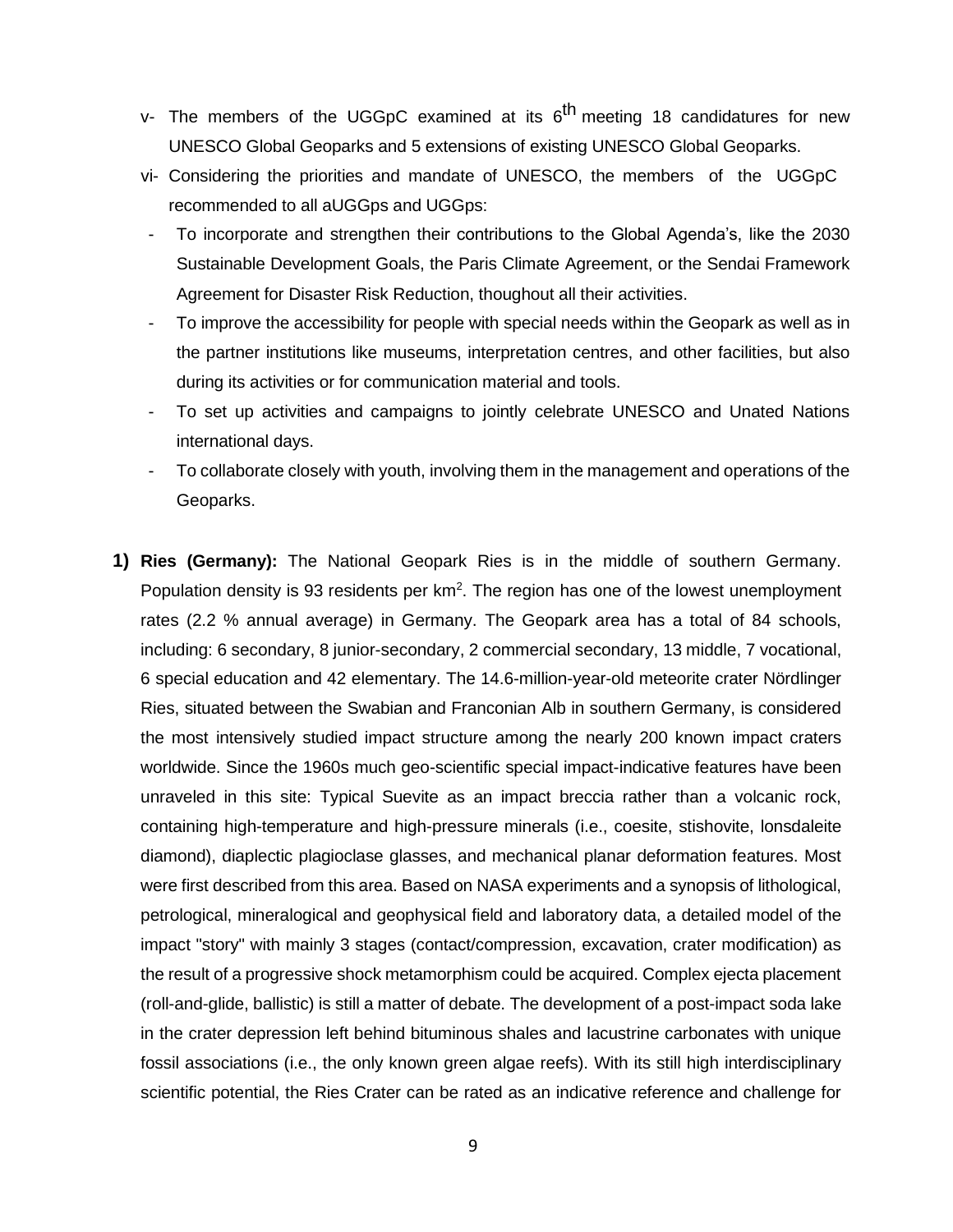further analyses of terrestrial and extraterrestrial impact structures. The Ries remains the focus of high scientific interest.

- i- A conflict of interest was declared by Marie-Luise Frey and Martina Paskova who left the room and were not present for the discussion and vote.
- ii- Positive reviews of geological heritage of international significance were received from the IUGS.
- iii- Following the review of the Ries (Germany) application dossier and evaluation report, the UGGp Council decided that the candidate does fulfil the UGGp criteria (Operational Guidelines for UNESCO Global Geoparks, Section 3) to become a UNESCO Global Geopark and proposes that the Executive Board **endorses** this candidate as a UNESCO Global Geopark for four years with the following recommendations:
	- 1. Strengthen the conservation measures for the geological heritage:
		- Ensure an adapted/appropriate conservation strategy for the geological heritage sites of International value and explore if the state protection is possible: i.e., the Aumühle geological site which is an active quarry and also one of the "Most beautiful Bavarian geological sites", and the Kalvarienberg geological site (ductiled fossiles), subject to human activity and erosion. Consider placing the interpretative panels directly on the site
		- Strengthen the aUGGp's involvement in the scientific research study, conservation and the promotion of the geological heritage.
	- 2. Improve Visibility:
		- Consider the installation of directional road panels to facilitate site access to the main entrance and for various trails, geological sites, etc.
		- Develop a coherent Geopark brand identity including Geopark logo, designs and layout for all communication material.
		- Consider the development of Global Geopark Corners in the aUGGp's partner facilities to promote the work of the Geopark.
	- 3. Develop a partnership strategy which includes clear methodology and criteria on becoming a partner, outlining the associated agreements with the label of Ries Geopark. This is applicable to accommodation, catering/culinary, transport providers, activity providers and producers of local products, but is not restricted to those identified. Consider providing these partners and local producers with greater visibility using the Geopark logo and brand as well as specific promotional material.
	- 4. Strengthen involvement in the activities of the Global Geoparks Network and the European Geoparks Network promoting the international value of the territory through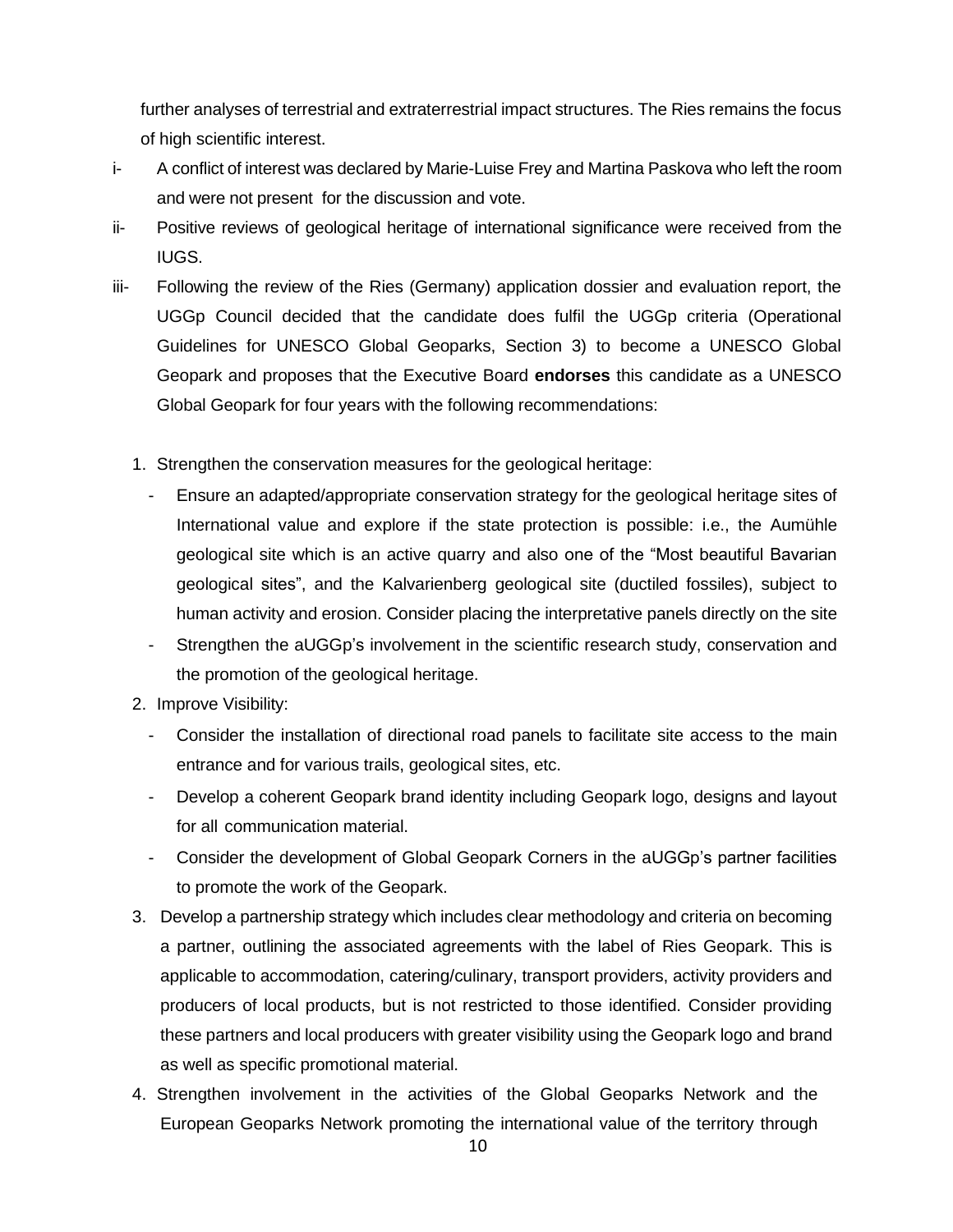the partnership with Global Geoparks under the umbrella of the UNESCO Global Geoparks. Develop strong collaboration with the neighboring Swabian Albs UGGp, emphasizing their complementarity.

Acceptance voted unanimously.

- **2) Normandie- Maine (France):** The candidate territory covers 2,650 km<sup>2</sup> and is located in Northwestern France, straddling Normandy and Pays-de-la-Loire. It is sparsely populated with 98,000 inhabitants and a density of 38 inhabitants/km<sup>2</sup>. It is a predominantly rural territory, with more than 60% occupied by farmland, and hence, agriculture is a significant part of the local economy. The more than 46,000 hectares of forest also provides for significant activities. In addition to agriculture and forestry, industry and crafts have a significant presence. The candidate Geopark brings together large forest areas that crown the Armorican sandstone ridgeline, a spine shaping the territory from east to west. It is home to the highest peak in the west of France at 416 metres a.s.l. These ancient hilly areas bear witness to the Hercynian chain; they present shapes known locally as "mountains" and "valleys" but also outcrops such as rocky cliffs and precipices. In terms of tourism and history, the Geopark is a territory of trails, routes and paths, with Grande Randonnée hiking trails (GR) (Le Chemin Montois) and an increased number of cycle routes, now reaching as far as Mont Saint- Michel and the Atlantic Coast. These trails and routes combined with landscapes and historical interests, aim at a green and family-oriented tourism such as at Bagnoles-de-l'OrneNormandie, a spa town since the 19th century. The management of the Geopark is assured by the Normandy-Maine Regional Nature Park, classified for the quality of its landscapes and its heritages since 1975. The candidate Geopark's landscapes are a result of global geodynamics and tell a fascinating story of the formation of two mountain ranges at the heart of the Armorican Massif and the creation of a subsident sedimentary basin, the Paris Basin.
- i- A conflict of interest was declared by Guy Martini and Marie-Luise Frey who left the room and were not present for the discussion and vote. Vice-president of the Council chaired this application.
- ii- Mostly positive reviews of the internationally significant geological heritage were received from the IUGS.
- iii- Summary of discussion: The Council recognised that, while no geological sites really stand out, all taken together the territory has an important geological significance and tells an interesting story of geology. However, council members concurred with the evaluator's concerns regarding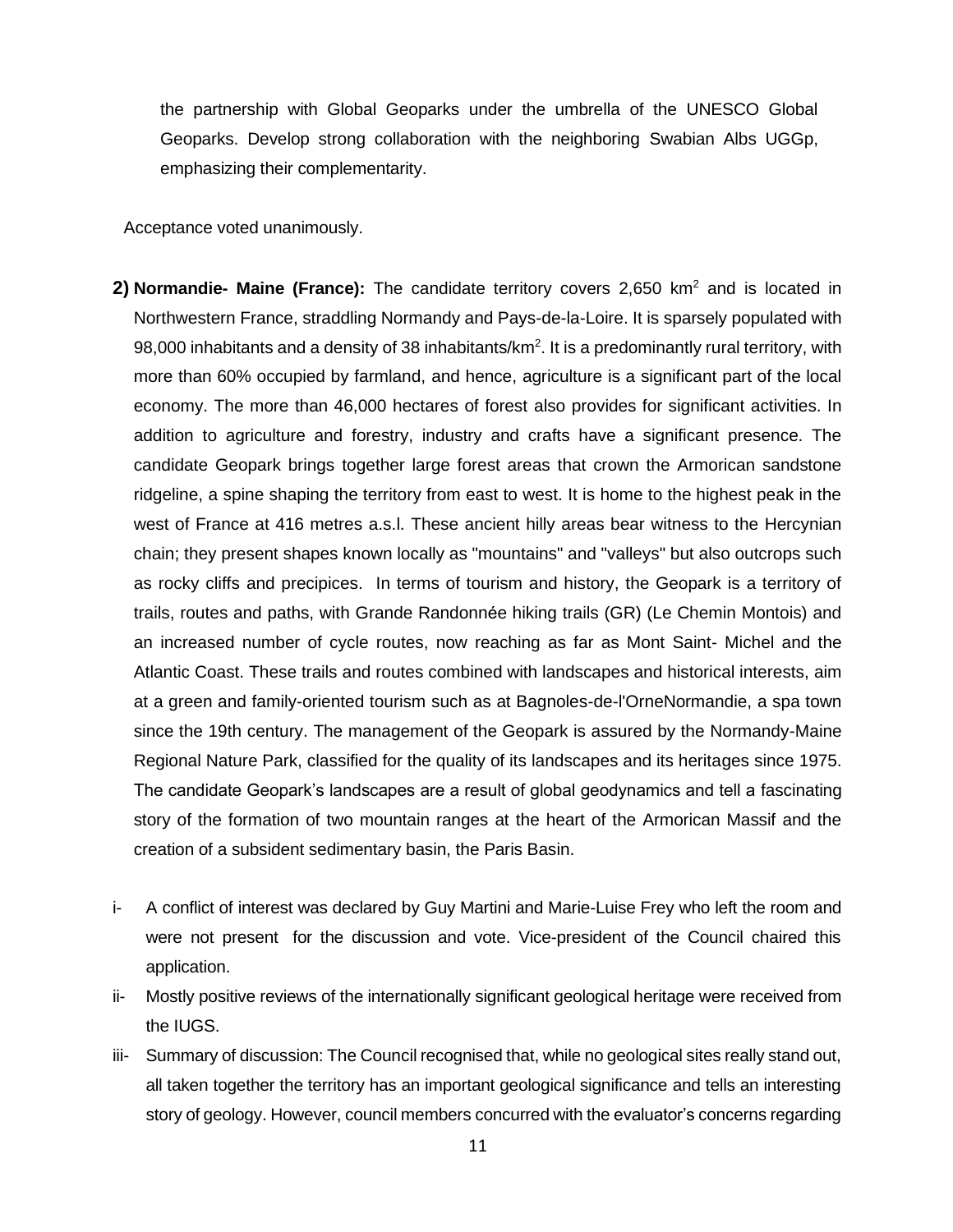the identity, whereby the distinction between the actual applying Geopark and the overlapping Nature Park is unclear. While there are several other UNESCO Global Geoparks where there is a certain overlap between Nature Park and Geopark, including its staff, it is important that the applying UNESCO Global Geopark develops a separate branding, strategy and programme and keeps a separate budget line to support its activities. In this case it is unclear how the management of the geological heritage aligns with the UGGp concept and visitors could not distinguish the aUGGp and the Natural Park. Consequently, the UGGpC voted and agreed to 'defer' this application.

iv- Following the review of the **Normandie - Maine (France)** application dossier and evaluation report, the UGGp Council decided that the candidate does not fulfil the UGGp criteria (Operational Guidelines for UNESCO Global Geoparks, Section 3) to become a UNESCO Global Geopark and proposes that the Executive Board **defers** this candidate as a UNESCO Global Geopark for a maximum duration of two years.

The **Normandie - Maine** aUGGp should provide a progress report to be reconsidered for UGGp status. The report should address the following recommendations:

- 1. Consider strengthening the management body for a coherent integration of the aUGGp and the Nature Park. For example, use the decision on the change of the new charter for the Nature Park, to have the full integration of the already existing activities of the Geopark in the Nature Park and viceversa. Approach UGGps who initiated as Nature Park and successfully managed full Geopark/Nature Park integration process in the past (i.e Terra Vita Nature and Geopark in Germany).
- 2. Improve aUGGp visibility:
	- Develop an overview story of the identity of the region incorporating the geology, using a simplified and easily understandable language for non-scientific visitors.
	- Develop a coherent Geopark brand identity in the entire aUGGp territory (Geopark sites, entrance roads, interpretation panels, media) including Geopark logo, designs and layout for all communication material and educational activities.
	- Ensure the integration of the existing museums and tourism centres with the aUGGp identity and brand.
	- Consider developing a coherent tourism plan ensuring its adoption and implementation by the aUGGp management body.
- 3. Develop a partnership strategy which includes clear methodology and criteria on becoming a partner, outlining the associated agreements with the aUGGp. This is applicable to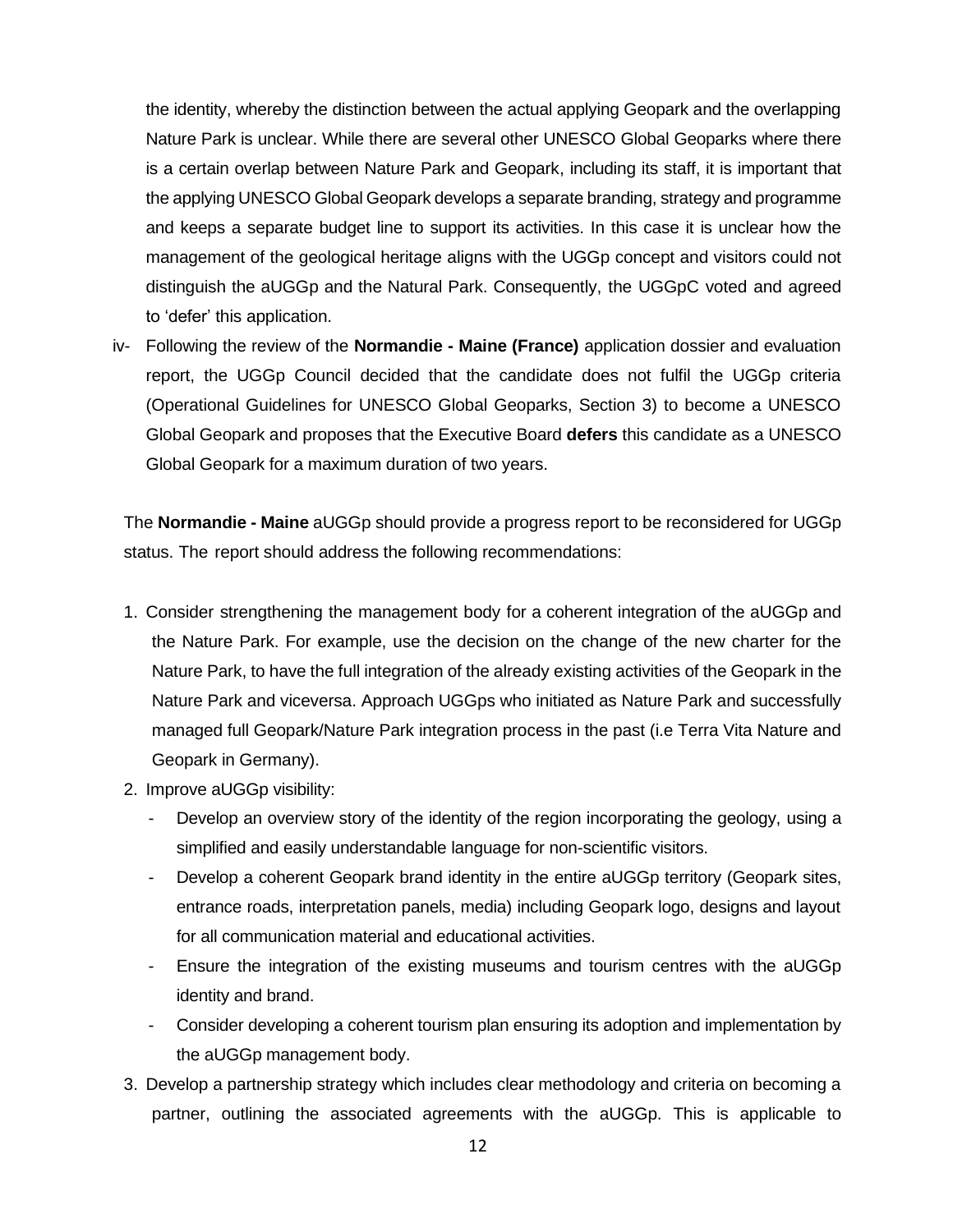accommodation, catering, transport providers, activity providers and producers of local products, but is not restricted to those identified. Consider providing these partners and local producers with greater visibility using the Geopark logo and brand as well as specific promotional material.

The council voted unanimously to 'defer' this application

- **3) Armorique (France)**: The candidate territory is located at the western end of France, facing the Atlantic Ocean. Confined within the mainland boundary of the Armorique Regional Nature Park, it is made up of 47 municipalities  $(1,587 \text{ km}^2)$ . Located in the administrative region of Brittany, the Geopark is in the immediate vicinity of the urban centre of Brest (319,947 inhabitants, 2016). Due to its geographical location, the Armorique Geopark is the 1st Geopark on the French Atlantic shoreline and complements the interpretation of geoheritage in other Geoparks in France. A distillation of Brittany, the region is distinguishable for its Armorican identity and its rural and maritime nature. It supports a rich ecosystem and is culturally diverse, combining contrasting landscapes and *terroirs*. Its landscapes can be distinguished by three major areas: (1) The Crozon Peninsula, with a strong maritime character and high coastal cliffs; (2) The Brest Bay, a real inland sea and the River Aulne estuary, an area of transition between sea and mountain, (3) The Arrée Mountains, evidence of the old Hercynian chain of mountains, whose crests stood along an intercontinental rift between 350 and 300 million years ago. The mountain tops now have an elevation of 385 metres a.s.l. The climate in Brittany is categorized among the temperate oceanic climates of the European Atlantic shoreline, contributing to the creation of the Geopark's varied landscape environments. Lastly, with a total population of 104,298 inhabitants, the density in the region is low but uniform, with 73 inhabitants per km<sup>2</sup>. The quality of the transport infrastructure facilitates mobility in the region, with highly- active and attractive businesses.
- i- A conflict of interest was declared by Marie-Luise Frey and Guy Martini who both left the room and were not present for the discussion and vote. Vice-president of the Council chaired this application discussion.
- ii- A positive report of the internationally significant geological heritage was received from the IUGS.
- iii- Summary of discussion: The Council recognised that the territory has an important geological significance. However, just like in the previous case, they expressed concerns about the fact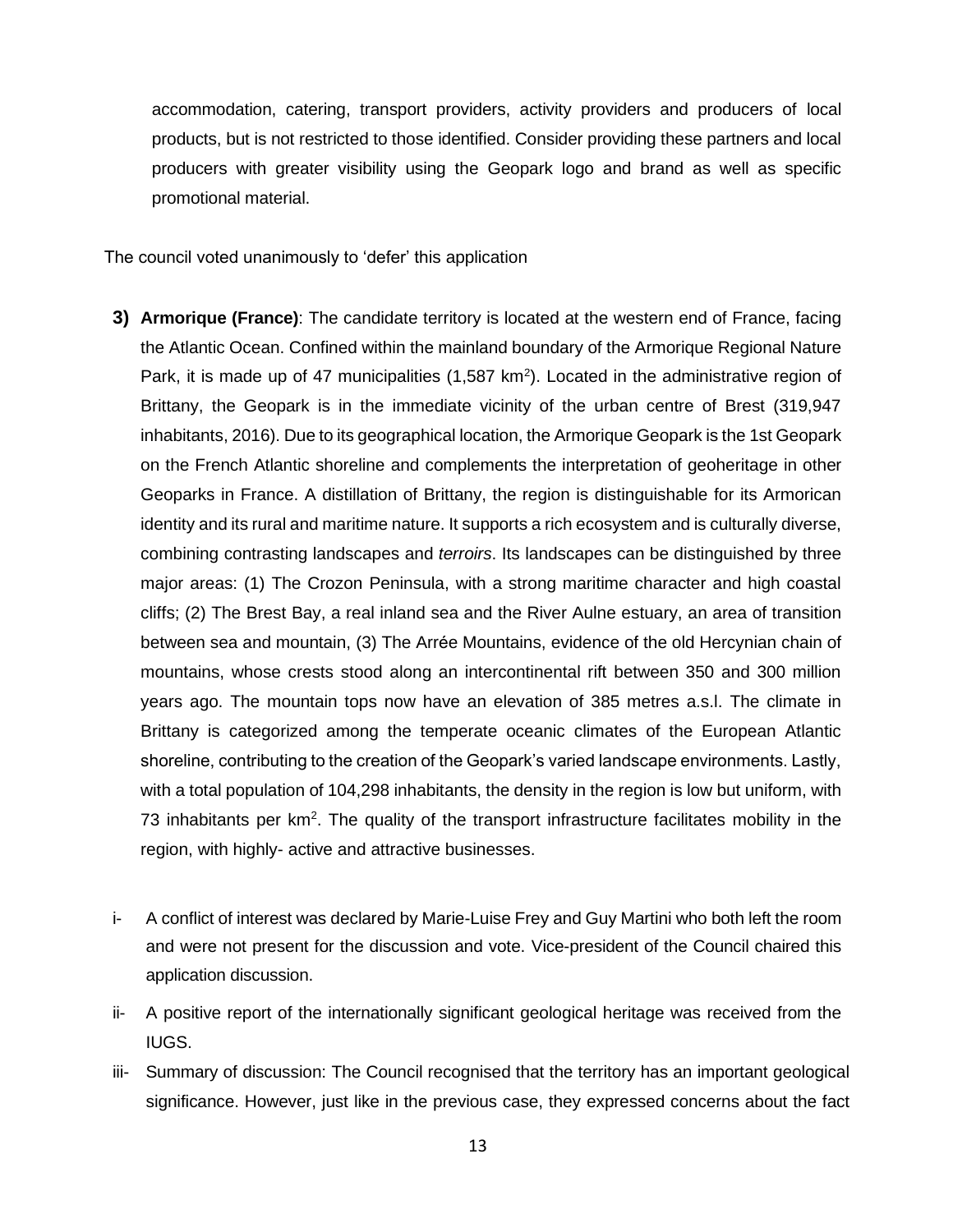that the managment body of the aUGGp and the overlaping Natural Park management body could not be clearly distinguished and hence, the management of the geological heritage is not clear within the UGGp concept and visitors could not distinguish the aUGGp and the Natural Park. Consequently, the UGGpC voted and agreed to 'defer' this application.

iv- Following the review of the **Armorique (France)** application dossier and evaluation report, the UGGp Council decided that the candidate does not fulfil the UGGp criteria (i) (Operational Guidelines for UNESCO Global Geoparks, Section 3) to become a UNESCO Global Geopark and proposes that the Executive Board **defers** this candidate as a UNESCO Global Geopark for a maximum duration of two years.

The **Armorique** aUGGp should provide a progress report to be reconsidered for UGGp status. The report should address the following recommendations:

- 1. Consider strengthening the management body for a coherent integration of the aUGGp and the Nature Park. For example, use the decision on the change of the new charter for the Nature Park, to have the full integration of the already existing activities of the Geopark in the Nature Park and viceversa.
- 2. Improve Visibility:
	- Develop an overview story of the identity of the region incorporating the geology, simplified and easily understandable.
	- Develop a coherent Geopark brand identity in the entire aUGGp region (Geopark sites, entrance roads, interpretation panels, media) including Geopark logo, designs and layout for all communication material and educational activities.
	- Ensure the integration of the existing museums and visitors centres with the aUGGp identity brand.
	- Consider the possibility to develop a coherent tourism plan ensuring its adoption and implementation by the aUGGp management body.
- 3. Develop a partnership strategy which includes clear methodology and criteria on becoming a partner, outlining the associated agreements with the aUGGp. This is applicable to accommodation, catering, transport providers, activity providers and producers of local products, but is not restricted to those identified. Consider providing these partners and local producers with greater visibility using the Geopark logo and brand as well as specific promotional material.

The council voted unanimously to 'defer' this application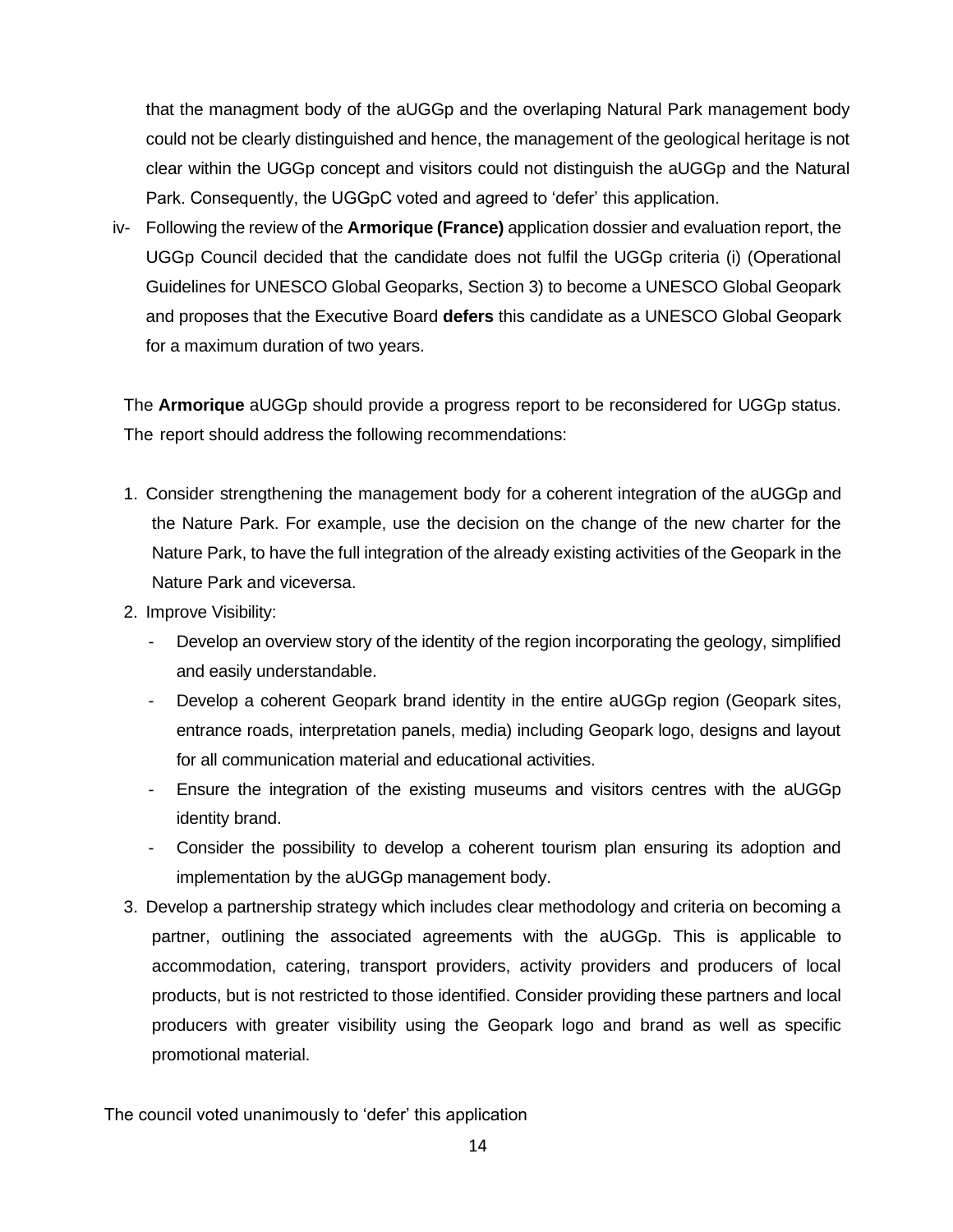- **4) Platåbergen** (Sweden)**:** The candidate territory is located in Western Sweden, the region of Västergötland and is a collaboration between nine municipalities (Trollhättan, Vänersborg, Grästorp, Lidköping, Götene, Mariestad, Skara, Skövde and Falköping). The surface of the Geopark is 3,690 km<sup>2</sup> and it has 289,198 inhabitants. The population is estimated to increase by an average of 11,200 annually until 2040. Business turnover and new enterprises have continued to increase in 2019. The highest point is Ålleberg, 330 metres above sea level. There are three distinct landscape types within the Geopark: plains, table mountains and coastal areas. Platåbergens Geopark is located within a temperate climate zone with four distinct seasons. The county's climate is strongly affected by the Gulf Stream and the moist air currents which produce a maritime climate, i.e., humid and with relatively minor variations in temperature. The area is very rich in precipitation with an annual rainfall of up to 1,000 mm. The average temperature in Jan–Feb is ca  $-4^{\circ}$ C, the average temperature in July is ca 15 $^{\circ}$ C. The highest measured temperature is  $36^{\circ}$ C and the lowest measured temperature is  $-37^{\circ}$ C. The area is easily accessible, and you can get here by air travel, train, bus, car, boat and bike, or by hiking. A regional airport is in Trollhättan. Three major railroad lines and several highways, such as the E45 and E20, run through the Geopark. The table mountains of Västergötland have provided the conditions for completely unique natural environments. The entire area is characterised by the remains of the last Ice Age.
- i. A conflict of interest was declared by Alexandru ANDRASANU who left the room and was not present for the discussion and vote.
- ii. Summary of discussions: Positive reviews of the internationally significant geological heritage and the overall management of the aUGGp were received from the IUGS; however, concerns were also raised about the protection of geological sites. The Council agreed to request the Geopark to implement the description and promotion of geological sites and clearly describe these in the panels. The Council raised a question regarding the boundaries of the Geopark, in particular in the south, where, in order to reduce the size of the park and in consultation with the respective municipalities, it was decided to have the border follow natural boundaries rather than pre-existing administrative boundaries. The council evaluated and appreciated these special overall boundaries situation, and that the aUGGp also includes a marine part, as well as the largest lake of Sweden, but would like to see more clarly explained the marine surface versus the terrestrial surface on a Geopark's map.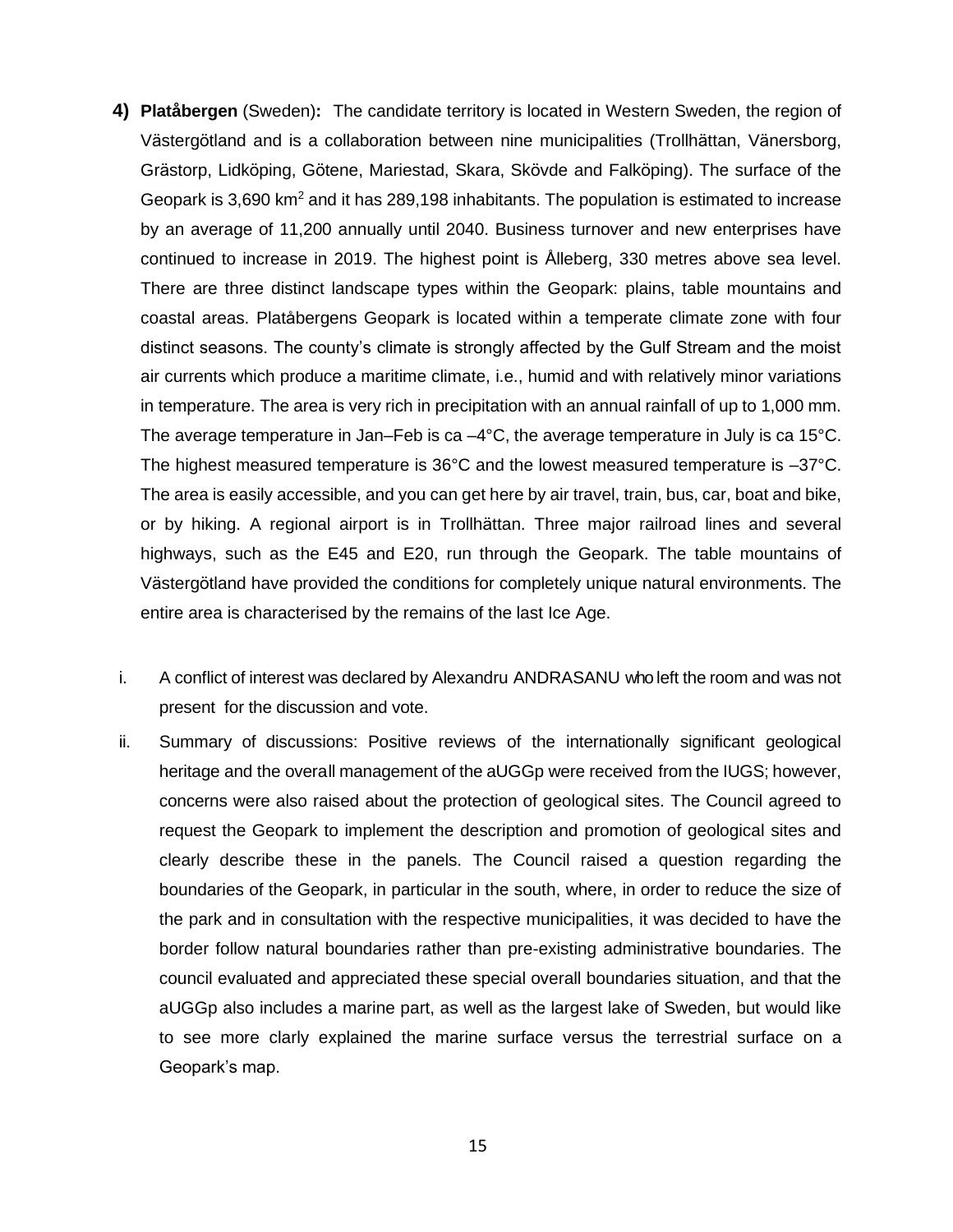- iii. Following the review of the **Platåbergen** (Sweden) application dossier and evaluation report, the UGGp Council decided that the candidate **does** fulfil the UGGp criteria (i), (iii), (vi) and (vii) (Operational Guidelines for UNESCO Global Geoparks, Section 3) to become a UNESCO Global Geopark and proposes that the Executive Board **endorses** this candidate as a UNESCO Global Geopark for four years with the following recommendations:
- 1. Consider the opportunity to re-define the aUGGp boundaries in the southern part to align with the pre-existing administrative boundaries and represent the total surface, making distinction between the surface of the Lacustrine area (Lake Vänern) and the terrestrial part. This potential extension could provide the aUGGp greater visibility across its partners and population, and a full accomplishment of the Geopark's guidelines.
- 2. Improve visibility:
	- Develop a coherent Geopark brand identity in the entire aUGGp region (Geopark sites, entrance roads, interpretation panels, media) including Geopark logo, designs and layout for all communication material and educational activities.
	- Consider the possibility to develop a more coherent tourism plan ensuring its adoption and implementation by the aUGGp management body.
- 3. Develop a partnership strategy which includes clear methodology and criteria on becoming a partner, outlining the associated agreements with the aUGGp. This is applicable to accommodation, catering, transport providers, activity providers and producers of local products, but is not restricted to those identified. Consider providing these partners and local producers with greater visibility using the Geopark logo and brand as well as specific promotional material.
- 4. Consider the recruitement/appointment of an additional staff member or partnership with educational/ pedagogical experience, to disseminate the information about the work regarding topics such as climate change.
- 5. Strengthen the involvement in the activities of the Global Geoparks Network and the European Geoparks Network promoting the International value of the territory through the partnership with Global Geoparks under the umbrella of the UNESCO Global Geoparks.
- 6. Strengthen aUGGp involvement in research related to the conservation and the promotion of the geological sites. Implement the description and promotion of geological sites and clearly describe in the panels.
- 7. The Geopark and the work undertaken by the Geopark should be officially mentioned and implemented in the regional development strategy in Västra Götaland, since the Geopark is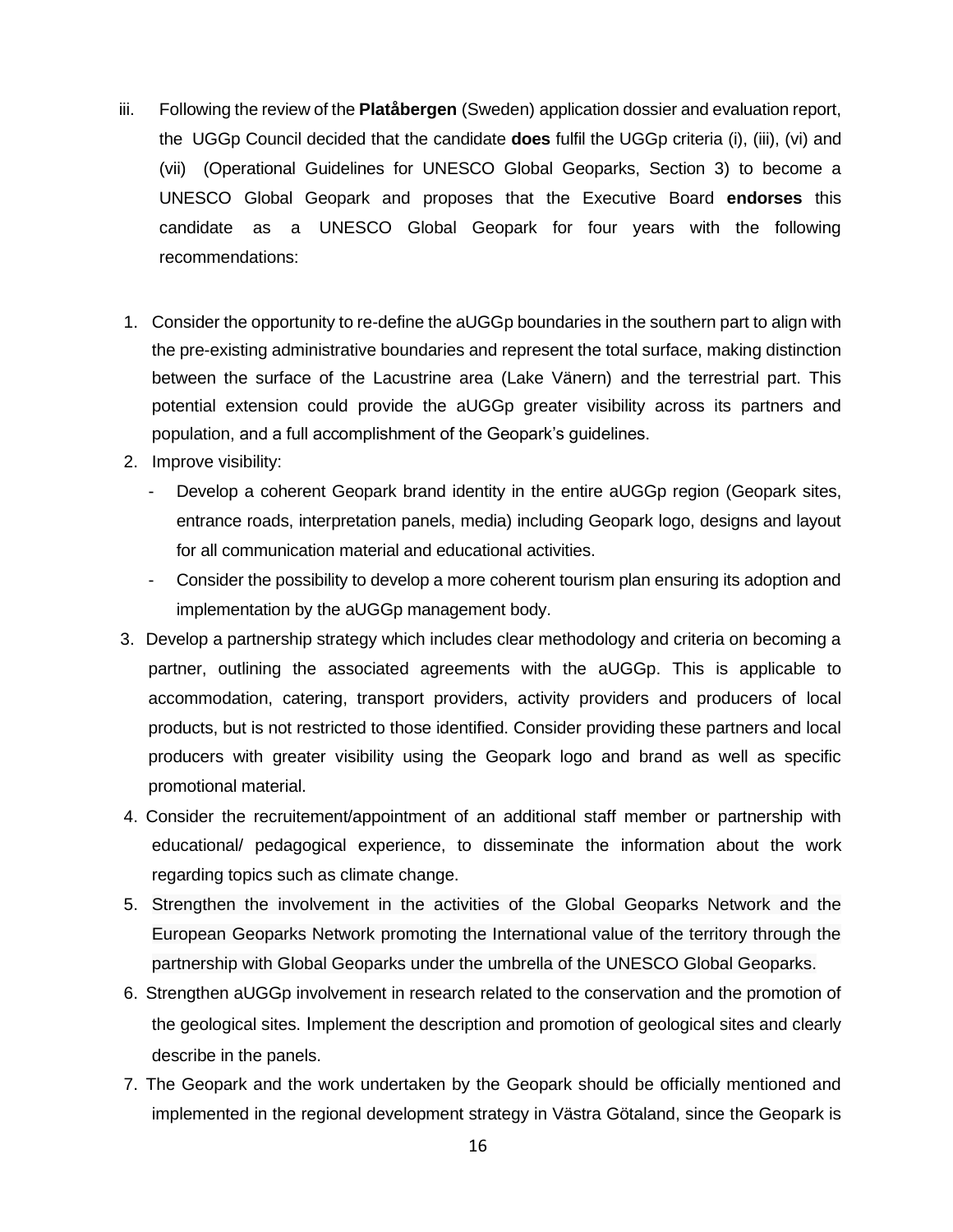contributing to the sustainable development of the nine municipalities, an important part of the Västra Götaland region, and is supporting the development of a tourism destination and the related brand.

Acceptance voted unanimously.

- **5) Land of Extinct Volcanoes (Poland):** The candidate territory is located in the South-west of Poland, in Kaczawskie Mountains and foothills region. It covers an area of 1262,75  $km^2$  (14 municipalities). The terrain configuration is very diversified. Southern parts represent relief typical for low mountains. The highest peak reaches 723 m a.s.l. The relative heights vary from 200 up to 300m. Kaczawskie Foothills are highlands in general, characterised by presence of isolated small ridges and hills, elevated plateaus and rather short but sometimes relatively deep rivers valleys (gorges). The northernmost region of the proposed geopark are typical lowlands, with the minimal elevation at ca. 115- 120 m a.s.l. The whole region is in the temperate climate zone, with average temperatures of 18°C in July and -4.5°C in January. The total annual precipitation is ca. 600-700 mm for the mountainous part and 500-600 mm for the rest of the terrain. The main river is Kaczawa, which is 98 km long. The flora of Kaczawskie Mountains and Foothills reflects complicated geological structure and related diversity of soils. The region is inhabited by 104, 694 citizens. The average population density equals 248 inhabtants/km<sup>2</sup>; however, the average density in the rural areas is ca. 56 inhabtants/km<sup>2</sup>. The most represented economic sectors are trade, mechanics, construction, industrial processing and transport; however, the majority of existing enterprises are microenterprises. The unemployment rate is around 12%. The Geopark area is characterised by truly complex geological structure and history. This mosaic type of geological structure creates huge geodiversity. This causes big attractiveness from geotouristic and geological point of view.
	- i- No conflicts of interest were declared by members of the UGGpC
	- ii- Mostly positive reviews of the internationally significant geological heritage were received from the IUGS.
	- iii- Summary of discussion: The Council identified that the identity and visibility of the aUGGp and itsconnections with the territory is not clear and there are issues with the management body of the aUGGp. Some Council members asked to consider a Geopark name in the local language, which may be easier recognised by the local community – but the Council leaves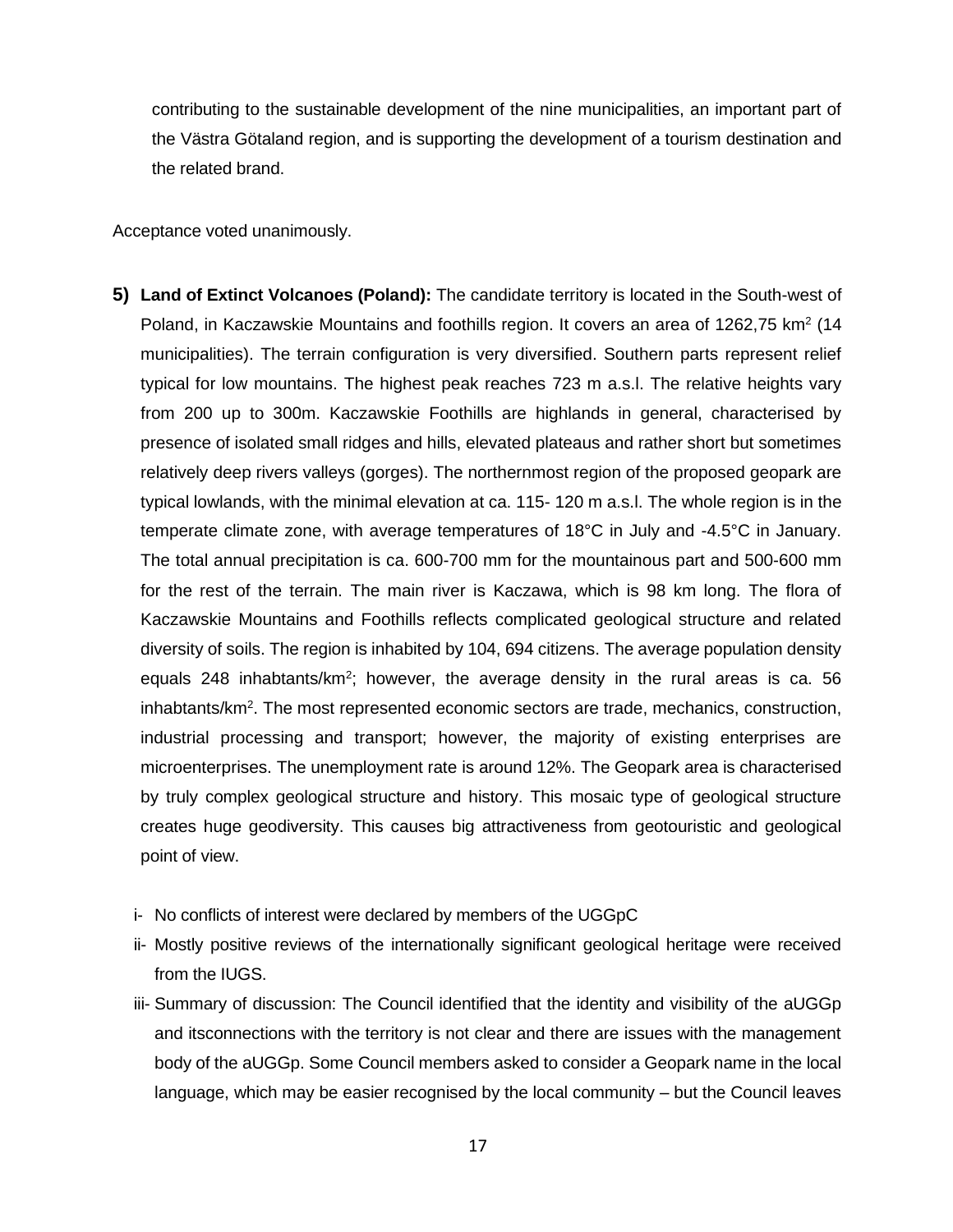it to the aUGGp's consideration. Consequently, the UGGpC voted and agreed to 'defer' the application.

iv- Following the review of the **Land of Extinct Volcanoes** (Poland) application dossier and evaluation report, the UGGp Council decided that the candidate does not fulfil the UGGp criteria (Operational Guidelines for UNESCO Global Geoparks, Section 3) to become a UNESCO Global Geopark and proposes that the Executive Board **defers** this candidate as a UNESCO Global Geopark for a maximum duration of two years:

The **Land of Extinct Volcanoes** aUGGp should provide a progress report to be reconsidered for UGGp status. The report should address the following recommendations:

- 1. Review aUGGp resources and team to ensure that adequate funding is available to sustain the management of the territory.
- 2. Improve visibility:
	- Develop a coherent Geopark brand identity in the entire aUGGp region (Geopark sites, entrance roads, interpretation panels, media) including Geopark logo, designs and layout for all communication material and educational activities.
	- Consider the possibility of a Geopark name in the local language.
	- Improve the use of English translation in all information and communication materials, guided tours and exhibitions. Specially, the quality of English translation provided on the website.
	- Ensure the integration of the existing museums and visitors centres with the aUGGp identity brand.
- 3. Improve Geological heritage promotion and conservation:
	- Strengthen the geological interpretation inside the aUGGp, attractive and easily understandable to all visitors. For example, the use of complex scientific terms should be avoided or clearly explained.
	- Strengthen aUGGp involvement in research study, conservation and the promotion of the geological sites.
- 4. Develop a partnership strategy which includes clear methodology and criteria on becoming a partner, outlining the associated agreements with the Geopark. This is applicable to accommodation, catering, transport providers, activity providers and producers of local products, but is not restricted to those identified. Consider providing these partners and local producers with greater visibility using the Geopark logo and brand as well as specific promotional material.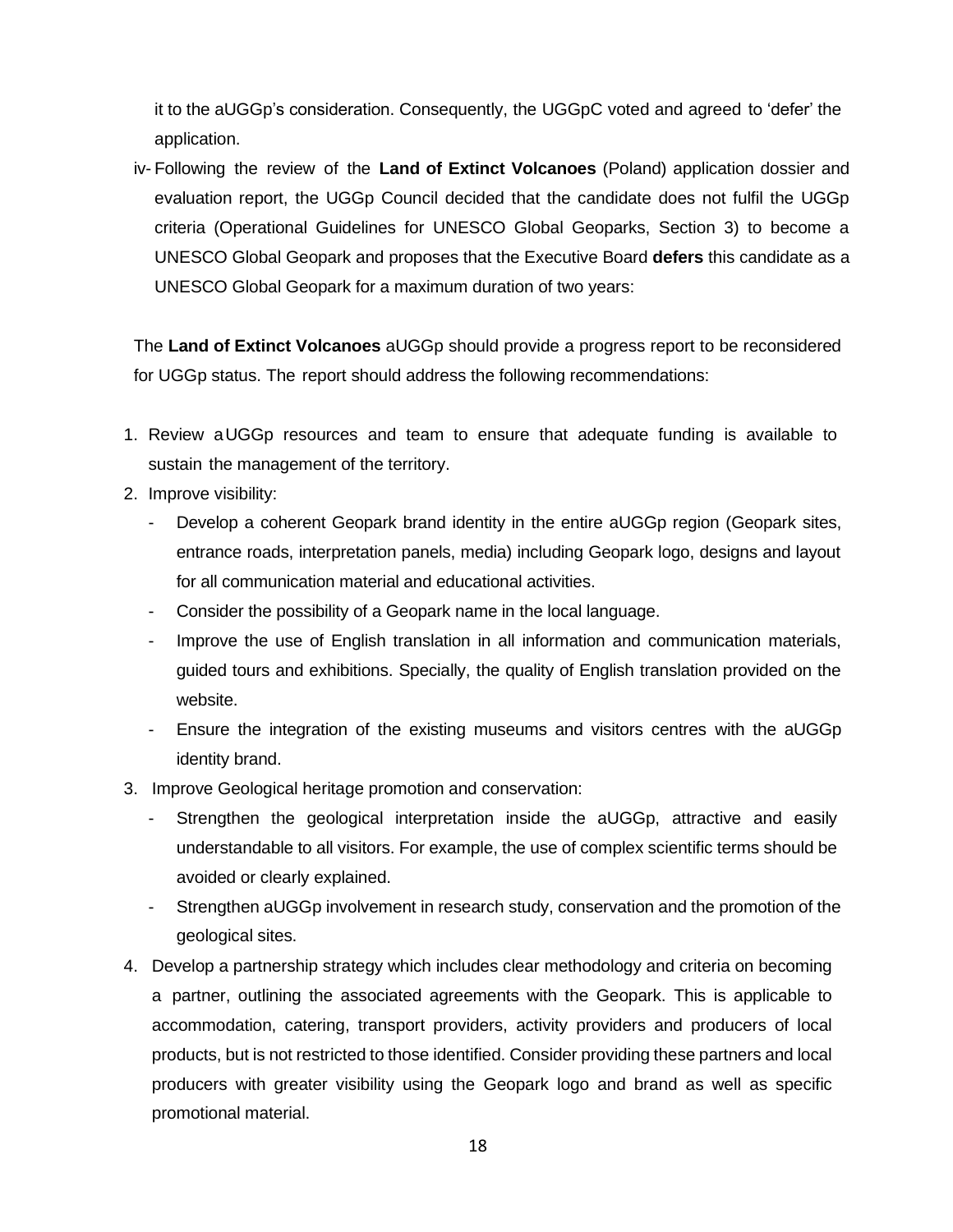- 5. An official collaboration agreement should be signed between the UNESCO World Heritage Site Evangelical Church of Peace in Jawor and the aspiring Geopark expressing the willingness of collaboration between the two parties.
- 6. Improve availability of data about natural hazards and climate change.

The council voted unanimously to 'defer' this application

- **6) Mourne Gullion Strangford** (UK): The candidate territory is midway between the cities of Belfast (UK) and Dublin (Republic of Ireland) and is located on the main road and rail network that connects the two. Belfast has a population of 340,220 people whilst Dublin has a population of 1,346,359 people. The main city is Newry that is within 1-hour travelling time of two international airports (Dublin and Belfast International), one regional airport (George Best Belfast City), and two international passenger ferry ports (Warrenpoint and Dublin). The aUGGp has an area of 960 km<sup>2</sup>, and a population of 100,322. The mean population density is 106.62 people per  $km^2$  but this ranges from the sparsely populated upland areas to the urban centres of Newry, Downpatrick, Newcastle and Kilkeel. The region boasts 3 discrete upland regions in the Dromara Hills, Mourne Mountains, and Slieve Gullion. The highest point is within the Mourne Mountains and is Slieve Donard at 850 m. The uplands are surrounded by lowlands covered in glacial sediment, much of which is in the form of drumlins. The mountains are dissected by valleys formed by ice during the last glaciation. Carlingford Lough, a drowned glacial valley, lies on the southern edge of the proposed Geopark, and Strangford Lough, the largest sea inlet in the UK and Ireland, lies at the eastern edge of the proposed Geopark, both of which are important to the early human history of the region and later as major transport routes. The aUGGp is noted for its discrete Palaeogene Complexes, each one has its own character and beauty and therefore importance for tourism but each one is still an area of intense scientific research. There are currently no other UNESCO Global Geoparks with similar characteristics. One of the other geological highlights is the more recent glacial history in the Strangford area of the proposed Geopark. The site is of such importance that this short period has won a place in the scientific literature as the Killard Point Event.
- i- A conflict of interest was declared by Tim BADMAN who left the room and was not present for the discussion and vote.
- ii- Positive reviews of the internationally significant geological heritage were received from the IUGS.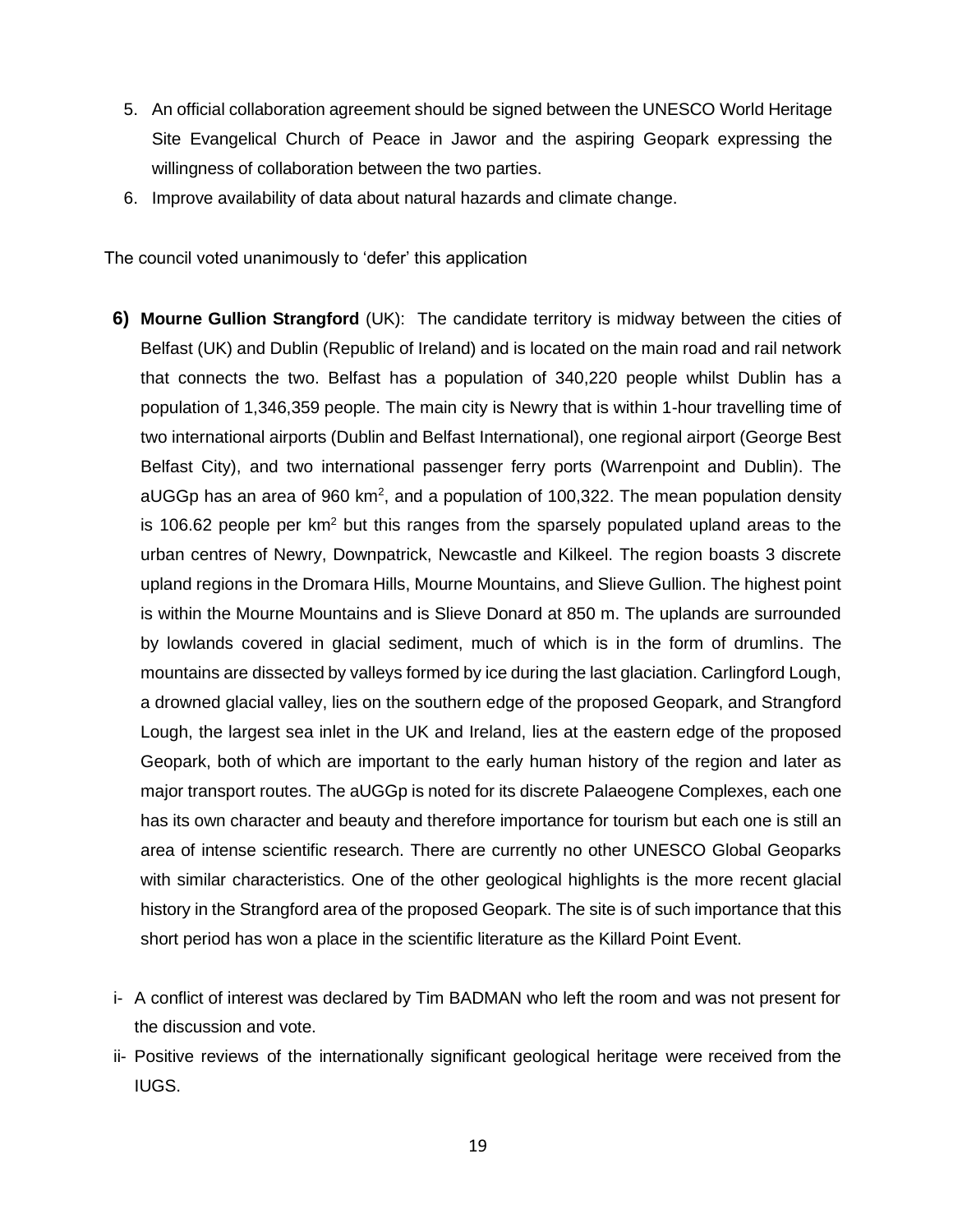- iii- Summary of discussion: The Council raised questions regarding the coastal and terrestrial boundaries of the geopark; the lack of a permanent geoscientist in the management body of the aUGGp team as well as the absence of a Geopark visitor center, items that were also mentioned as critical issues in the evaluator report. One of the Council members proposed the rejection of this application due to the concerns about the Geopark boundaries and their disconnections with the administrative, archelogical and nature protection sites boundaries. Several Council members raised concerns about the feasibility to modify the boundaries. The Chairperson requested that considering the strong points of the application, the Council should provide an opportunity to the aUGGp to respond to the recommendations in two years, and if they cannot fulfil the recommendations, the dossier could be rejected. Consequently, the UGGpC voted and agreed to 'defer' application.
- iv- Following the review of the **Mourne Gullion Strangford (UK)** application dossier and evaluation report, the UGGp Council decided that the candidate does not fulfil the UGGp criteria (Operational Guidelines for UNESCO Global Geoparks, Section 3) to become a UNESCO Global Geopark and proposes that the Executive Board **defers** this candidate as a UNESCO Global Geopark for a maximum duration of two years.

The **Mourne Gullion Strangford** aUGGp should provide a progress report to be reconsidered for UGGp status. The report should address the following recommendations:

- 1. Consider the opportunity to re-define the aUGGp boundaries to align with the pre-existing administrative boundaries and consider including the marine and coastal area. This potential extension could provide the aUGGp greater visibility across its partners and population.
- 2. Improve geological heritage promotion and conservation
	- Consider the opportunity to increase the aUGGp team by including a permanent geologist.
	- Develop an overview story of the identity of the region incorporating the geology, simplified and easily understandable.
	- Develop links between geological and the other territorial heritages (i.e., natural biotic, culture, intangible) through interpretation, education, tours and geopark trails. Consider improving natural heritage information, interpretation and narratives.
	- Strengthen the geological in-situ interpretation inside the aUGGp. Pay special attention to the rarity and beauty of Ring of Gullion, use the great potential of hiking the Mournes, and the glacial landscape (the Mournes, erratic boulders, Kyllard point…).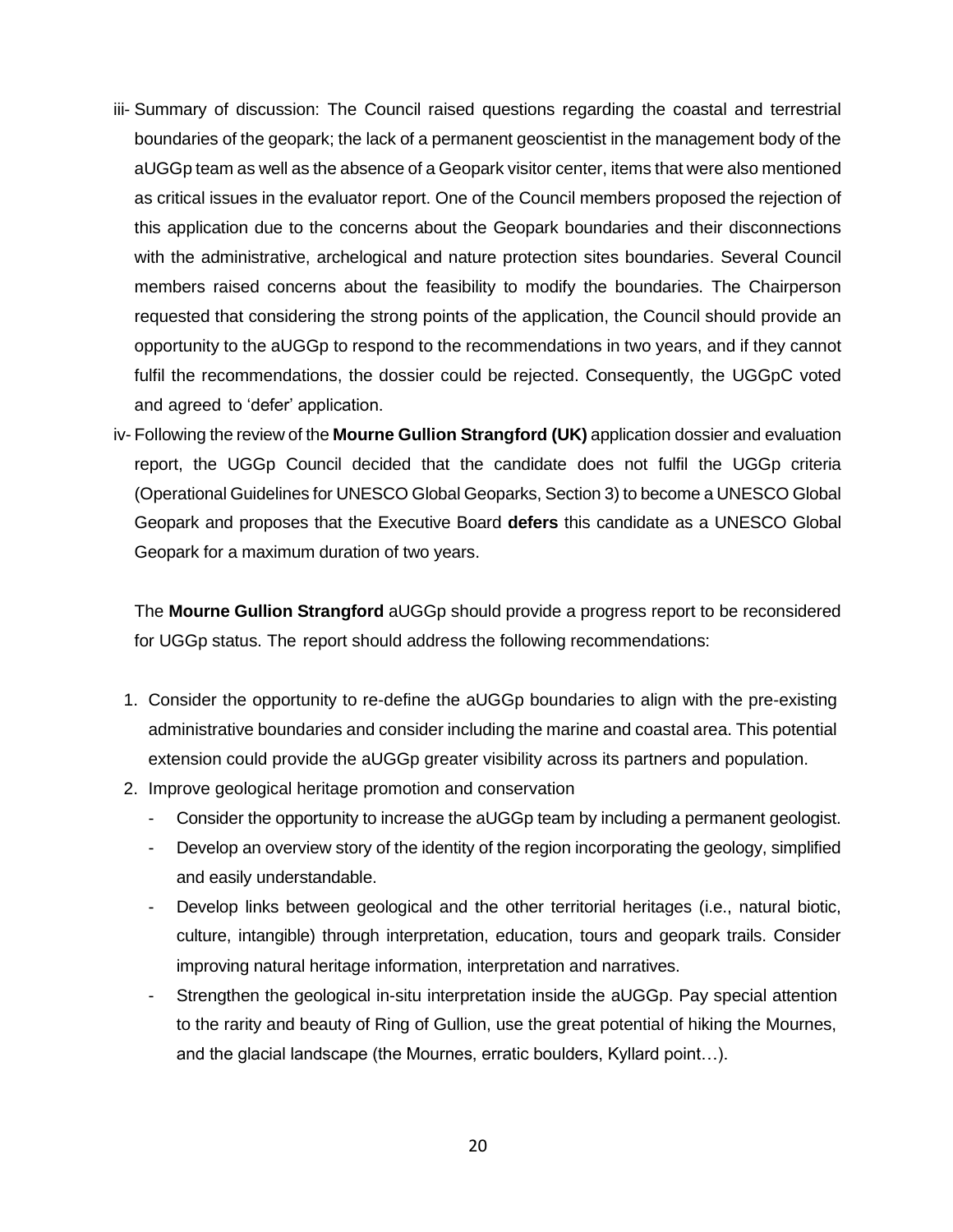- 3. Improve visibility:
	- Develop a coherent Geopark brand identity in the entire aUGGp region (Geopark sites, entrance roads, interpretation panels, media) including Geopark logo, designs and layout for all communication material and educational activities.
	- Consider improving a tourist map providing information on all aUGGp sites, partners and facilities.
- 4. Consider the possibility of creating an aUGGp museum, an interpretation, or a visitor centre in a selected touristic area.

The council voted unanimously to defer this application.

- **7) Mëllerdall** (Luxembourg): The candidate territory is situated in Eastern Luxembourg and includes 11 member municipalities. It is a rural area with a population of about 25,500 inhabitants. Its area of 256  $km^2$  covers about a tenth of the country's total area. The region has a rich geological, natural, cultural and intangible heritage. The largest town is Echternach, founded in 698 A.D. The region is part of the cuesta landscape at the north-eastern rim of the Paris Basin. Plateaus with elevations of about 400 m, deeply incised by rivers, alternate with gently undulating hillsides. Its lowest point is at an altitude of 140 m m a.s.l.. Annual mean temperatures in the region are between 8-9.5°C, with 17°C in summer and 0°C in the winter. Annual precipitation is about 700-800 mm. The transitional Atlantic-continental climate is convenient for agriculture on the hillsides and deciduous and mixed forests on the steep slopes. The region is highly regarded for its occurrence of a large variety of ferns and mosses in locations with extreme microclimatic conditions along the high rock faces and in narrow gorges. Some of these are extremely rare in Continental Europe but are found here. Natural resources like drinking water and building stones have been used by man since prehistoric times. The Luxembourg Sandstone is the most important aquifer supplying drinking water to the region, with a long-term continuous discharge and excellent filtering capacities. Archaeological findings show the Mëllerdall to be an important archive of the early history of Luxembourg. The touristic tradition of the region dates to the late 19th century and is mainly based on its picturesque sandstone landscapes. The Mëllerdall is situated in the centre of the "Trier-Luxembourg Basin", a syncline structure of Triassic and Lower Jurassic sediments extending from the Paris Basin into the Rhenish Massif.
- i- A conflict of interest was declared by Martina Paskova who left the room and was not present for the discussion and vote.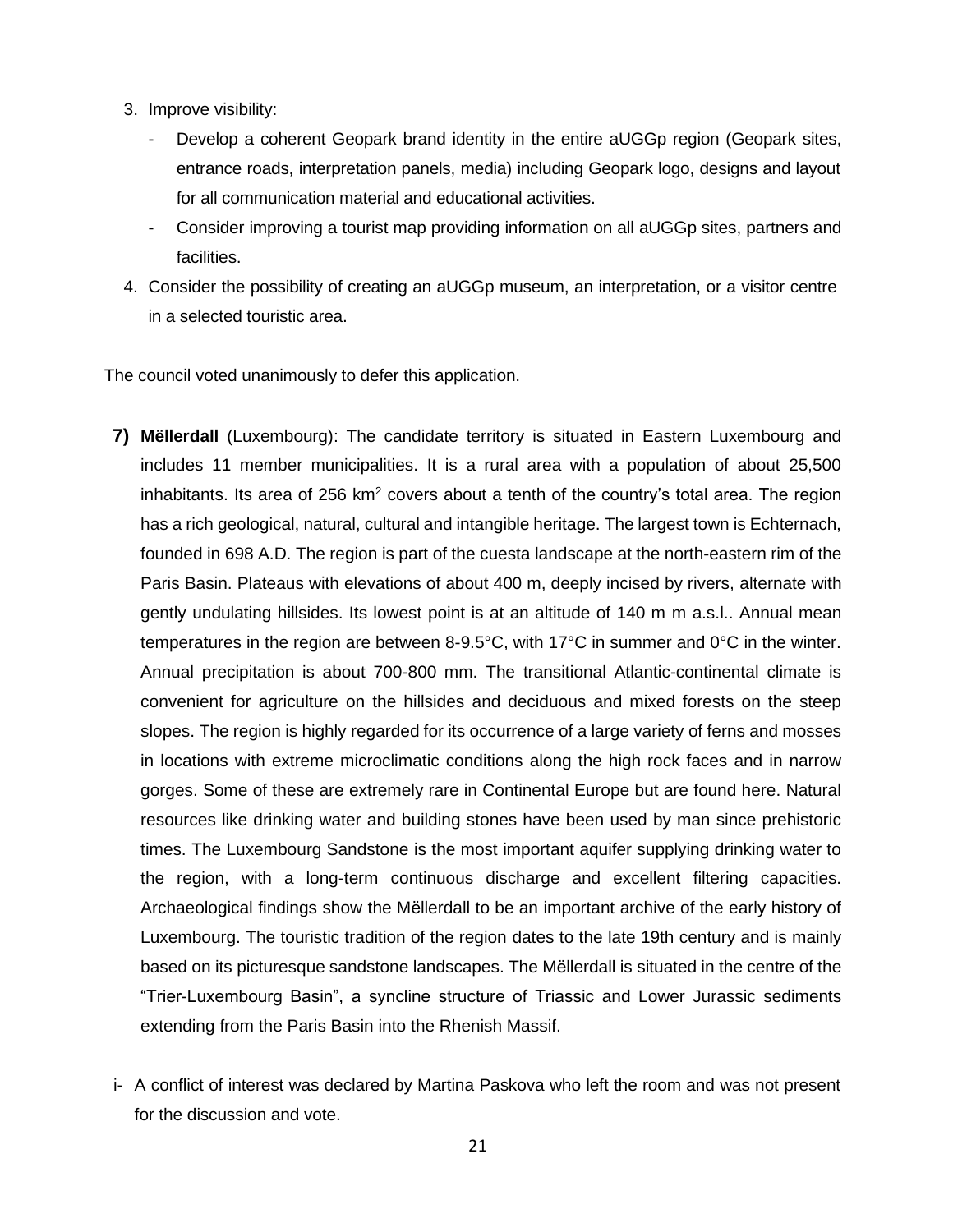- ii- Positive reviews of the internationally significant geological heritage were received from the IUGS.
- iii- Following the review of the **Mëllerdall** (Luxembourg) application dossier and evaluation report, the UGGp Council decided that the candidate **does** fulfil the UGGp criteria (Operational Guidelines for UNESCO Global Geoparks, Section 3) to become a UNESCO Global Geopark and proposes that the Executive Board **endorses** this candidate as a UNESCO Global Geopark for four years with the following recommendations:
	- 1. Improve visibility:
		- Develop a coherent Geopark brand identity in the entire aUGGp region (Geopark sites, entrance roads, interpretation panels, media) including Geopark logo, designs and layout for all communication material and educational activities, differentiating the Geopark clearly from the existing Nature Park.
		- Develop an overview story of the identity of the region incorporating the Earth Science and related topics in a simplified and easily understandable language and update the existing interpretative panels by the trails.
		- Consider the development of Global Geopark Corners in the aUGGp's partner facilities to promote the work of the Geopark and the networks.
		- Consider the promotion of the aUGGp through social networks.
	- 2. Develop a partnership strategy which includes clear methodology and criteria on becoming a partner, outlining the associated agreements with the Geopark. This is applicable to accommodation, catering, transport providers, activity providers and producers of local products, but is not restricted to those identified. Consider providing these partners and local producers with greater visibility using the Geopark logo and brand as well as specific promotional material.
	- 3. Strengthen the involvement in the activities of the Global Geoparks Network and the European Geoparks Network promoting the International value of the territory through the partnership with Global Geoparks under the umbrella of the UNESCO Global Geoparks. Seek cooperation with the neighbouring UGGps.

Acceptance voted unanimously.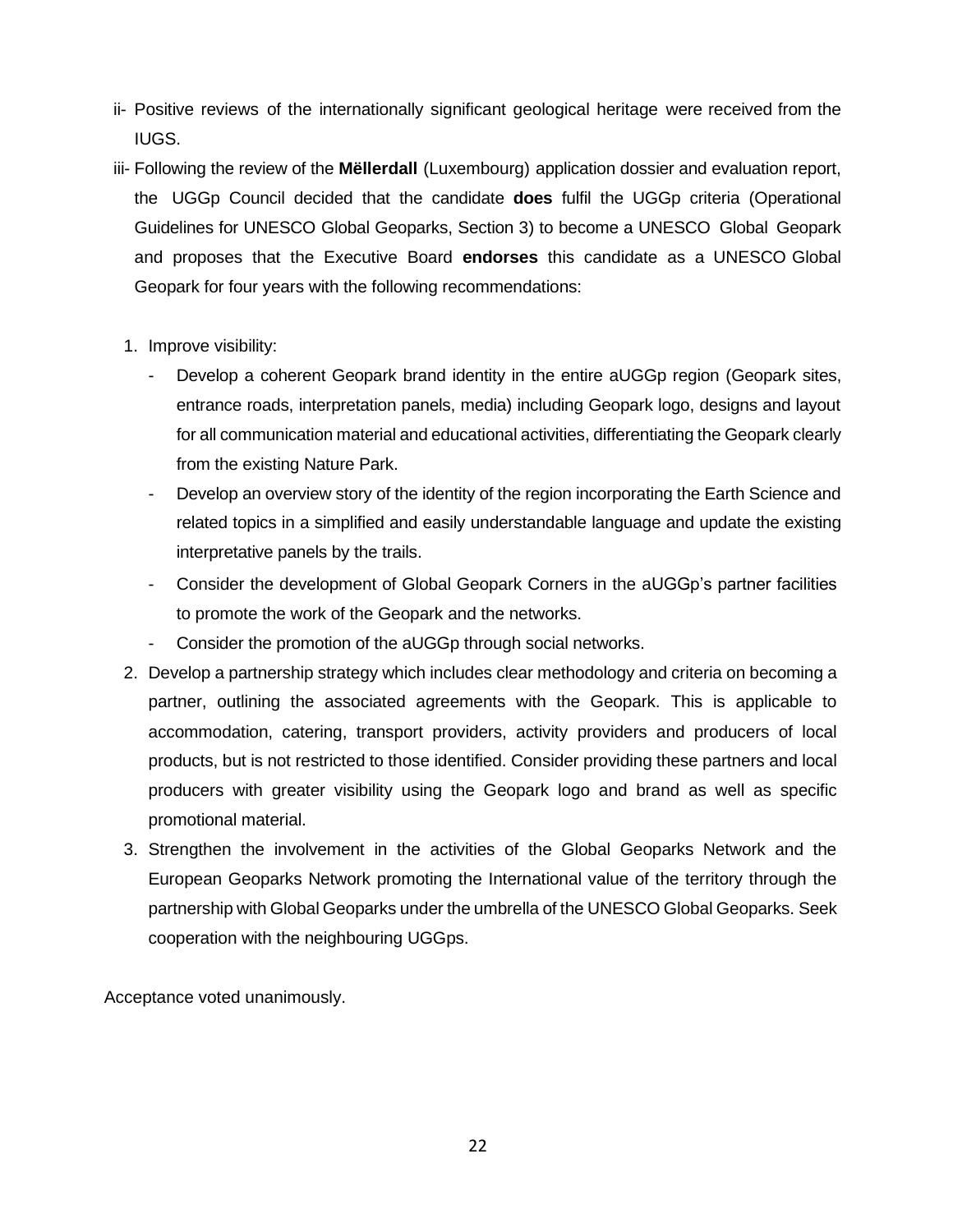- **8) Biokovo-Imotski Lakes (Croatia):** The candidate territory is located between the Mediterranean and continental Europe, in the Republic of Croatia (central Dalmatia, Split-Dalmatia County). Distance to Split (biggest city in Dalmatia, and international airport) is 87 km (connected by highway). It is an area bounded on the north by the border area between the Republic of Croatia and Bosnia and Herzegovina, and on the south by the coastal area of the Adratic Sea. Geopark includes the area of three cities: Imotski, Makarska and Vrgorac, and thirteen municipalities: Zagvozd, Brela, Baska Voda, Tucepi, Podgora, Sestanovac, Zadvarje, Prolozac, Podbablje, Zmijavci, Lokvicici, Lovrec and Runovici. Relief type of the area of the aspiring Geopark can be divided into three natural entities: the karst area of the Imotska Krajina, Imotski polje, and the area of the Biokovo Mountain, with a wide view to the central and southern Adriatic islands. Climate is sub- Mediterranean, excluding the mountain. Geopark is in sub-Mediterranean vegetation belt. The economy relies almost exclusively on the private sector of trade and catering services, and more recently on tourism where offers a home for local wine and food producers, which is reflected in the emerging range of geogastronomy offerings available. Number of inhabitants: 25.000. The total area of Geopark: 431 km<sup>2</sup>. Owing to its specific tectonic setting and high-karst position, Red Lake is the deepest karst lake in Europe, and among the deepest in the world, originated from a collapse of the bottom of huge doline (sinkhole). The second pearl of the Geopark, Blue Lake, is one of the most beautiful karst lakes in Croatia. Blue and Red lakes are protected in the category of Monuments of Nature in 1964 and are some of the most amazing world's phenomena.
- i- Positive reviews of the internationally significant geological heritage were received from the IUGS.
- ii- Summary of discussion: The Council raised several issues and had amongst others concerns about the boundaries of the aUGGp and the exclusion of the coastal area, which could be an important factor for the sustainable development and visibility of the aUGGp. Consequently, the UGGpC voted and agreed to 'defer' application.
- iii- Following the review of the **Biokovo-Imotski Lakes (Croatia)** application dossier and evaluation report, the UGGp Council decided that the candidate does not fulfil the UGGp criteria (Operational Guidelines for UNESCO Global Geoparks, Section 3) to become a UNESCO Global Geopark and proposes that the Executive Board **defers** this candidate as a UNESCO Global Geopark for a maximum duration of two years.

The **Biokovo-Imotski Lakes** aUGGp should provide a progress report to be reconsidered for UGGp status. The report should address the following recommendations: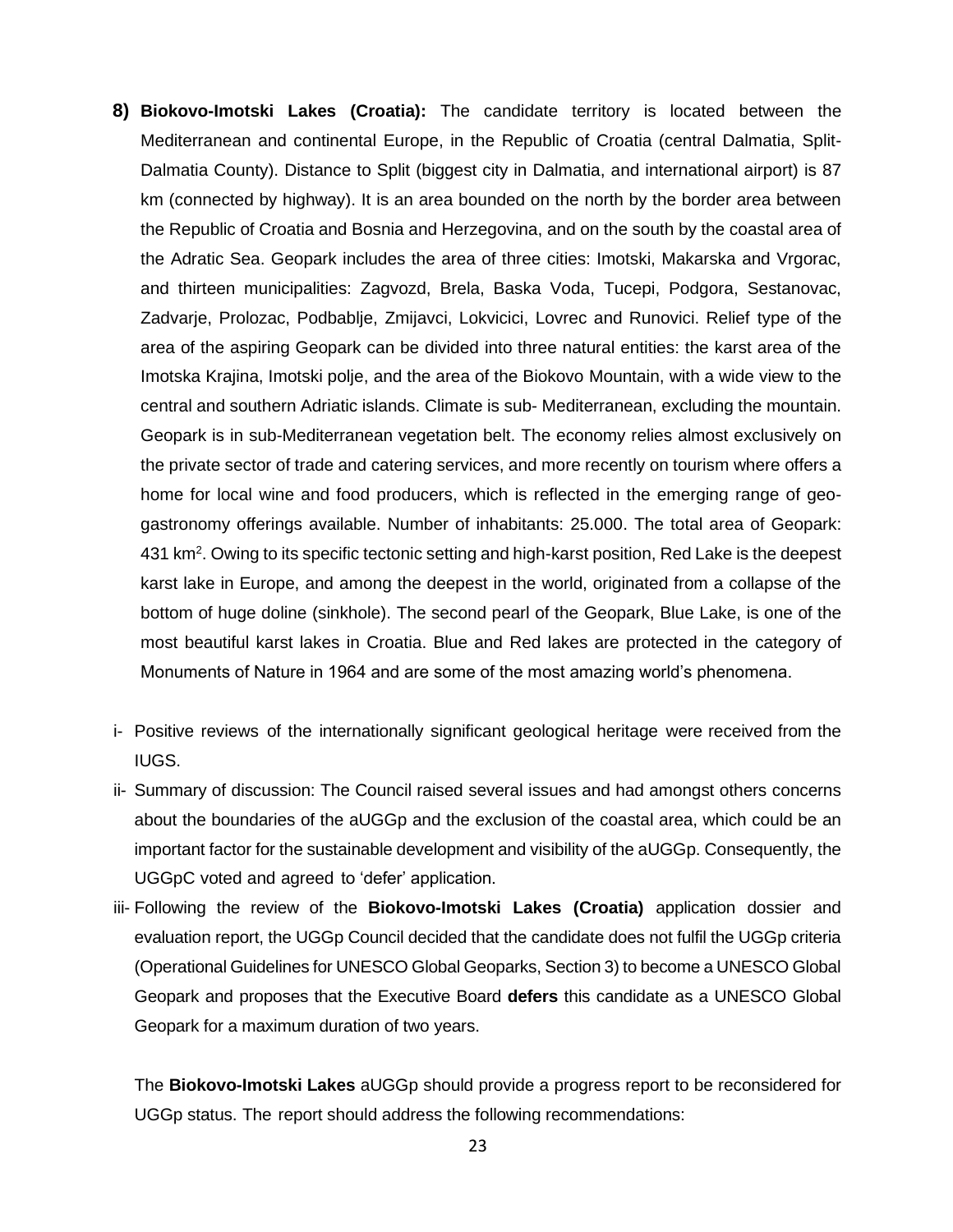- 1. Consider the opportunity to re-define the aUGGp boundaries to include the full administrative boundaries, as well as the marine and coastal areas. This potential extension could provide the aUGGp greater visibility across its partners and local population.
- 2. Improve geological heritage promotion and conservation
	- Develop an overview story of the identity of the region incorporating the Earth Science and related topics simplified and easily understandable. For example, using paleogeographical maps, 3D block diagrams, geological time scale references, and other graphic tools in the geological explanations.
	- Strengthen the geological in-situ interpretation and education activities inside the aUGGp, beyond the carbonates and karstic features and processes. For example, the geodiversity represented in the territory.
	- Develop links between geological and the other territorial heritages (i.e., natural biotic, cultural, intangible) through interpretation, education, tours and Geopark trails.
	- Consider the installation of a protective fencing concept for the Red Lake.
	- Consider the possibility of the installation of an environmentally friendly access to the skywalk area.
- 3. Improve visibility:
	- Develop a coherent Geopark brand identity in whole aUGGp region (Geopark sites, entrance roads, interpretation panels, media) including Geopark logo, designs and layout for all communication material and educational activities.
	- Consider a printed version of all visitor tourist maps to include all sites, facilities, partnerships, etc.
	- Consider the development of Global Geopark Corners in the aUGGp's partner facilities to promote the work of the Geopark. For example, an attractive info point in the Imotski hinterland should be designed and realised (as mentioned in the master plan).
- 4. Improve educational activities:
	- Enhance the master plan and add a section dealing with a strategy on educational activities.
	- Consider strengthening the promotion of the aUGGp Education activities offer, by creating package offers using the aUGGp brand combining both aUGGp and partner activities.
	- Improve educational activities and strategies to facilitate the mitigation of natural and geological hazard and climate change in schools and for the local population. For example, block falls, flash floods and bura (the strong and unpredictable local wind) in the coastal sector; and earthquakes, subsidences and its relationship with the history and the effects on the inhabitants for all the territory but especially in the Imotski area.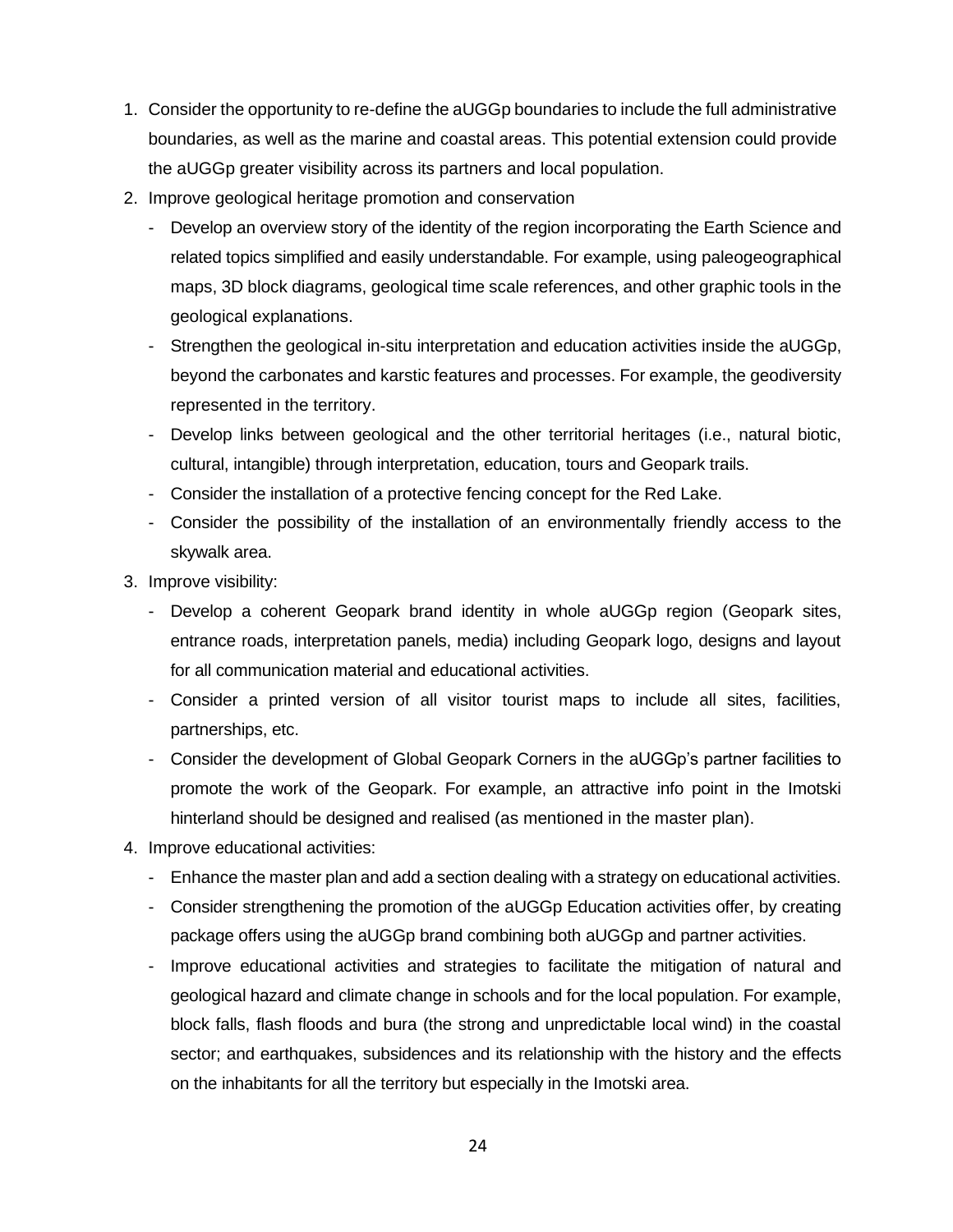- 5. Develop a partnership strategy which includes clear methodology and criteria on becoming a partner, outlining the associated agreements with the Geopark. This is applicable to accommodation, catering, transport providers, activity providers and producers of local products, but is not restricted to those identified. In particualr, cooperation with the agricultural sector in the hinterland is crucial.
- 6. Identify fields of mutual interest with other UGGp's on the globe and arrange and establish these on a formal cooperation basis.

The council voted unanimously to 'defer' this application.

- **9) Buzău Land (Romania):** The candidate is a hilly and mountainous territory covering 1036 km<sup>2</sup>, located in the Carpathian Bend Area, in Romania. It is a completely rural and ancient territory, where ~45,000 people live in 18 mayoralties. There are a total of 169 villages and hamlets, most of them grouped in depressions or strung along valleys, while others are scattered along slopes or on high plateaus. Buzău Land spans an altitude difference of over 1200 m, from ~120 m (all a.s.l) at its southern border, to over 1360 m in the northern part of the territory. The southern part is characterised by large depressions surrounded by rolling hills. Northwards, the valleys grow deeper and narrower and the rolling hills are replaced by abrupt cliffs, as the landscape grades from hilly to mountainous. The change in landscape is accompanied by a change in vegetation and habitats, with broad-leaved forests gradually replaced by mixed and coniferous forests. The area is characterized by a continental temperate climate, with warm summers and cold winters. Economically, the area relies on subsistence agriculture and animal husbandry. Pasture lands, and fruit tree and berry plantations are the main type of land-use, followed by scarce arable farming and vineyards. More than 55% of the territory is occupied by forests and wild grasslands, not counting pastures. There are no standard industries or commercial centres in Buzău Land, while tourism is an emerging sustainable industry. The largest mud volcanoes in Europe are found in Buzău Land, alongside eternal flames, petroleum springs, sandstone concretions and other geological features. Salt domes pierce the surface to develop the most complex karst morphology in Romania. Some of the longest and deepest salt caves in the world are found here. All these occur in a tectonically complex setting overprinted by glacial erosion.
- i- A Conflict of interest was declared by Alexandru Andrasanu who left the room and was not present for the discussion and vote.
- ii- Positive reviews of the internationally significant geological heritage were received from the IUGS.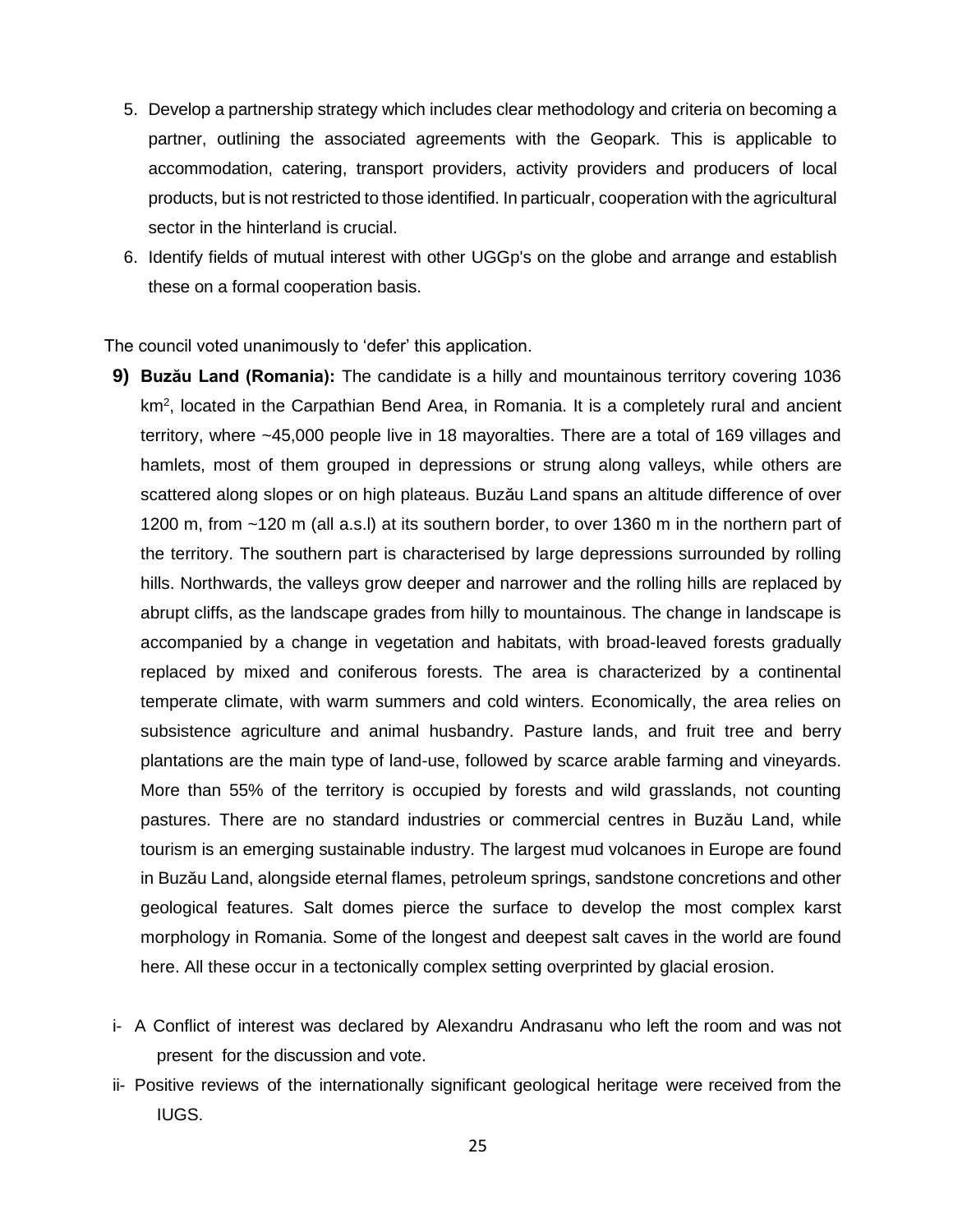- iii- Following the review of the **Buzău Land** (Romania) application dossier and evaluation report, the UGGp Council decided that the candidate **does** fulfil the UGGp criteria (Operational Guidelines for UNESCO Global Geoparks, Section 3) to become a UNESCO Global Geopark and proposes that the Executive Board **endorses** this candidate as a UNESCO Global Geopark for four years with the following recommendations:
	- 1. Improve geological heritage promotion and conservation
		- Develop an overview story of the identity of the region incorporating the Earth Science and related topics simplified and easily understandable, not only focus on the mud volcanoes, but also other geomorphological or structural features, considered to be of international importance, expressed as (or controlled by) deformation associated with earthquakes as well as geo-biodiversity connections and geo-culture links.
		- Strengthen inventory activities in the areas of research studies, conservation and promotion of the geological heritage, in partnership with local and regional authorities.
	- 2. Improve facilities and infrastruture:
		- Consider the improvement of the territory infranstructure in partnership with the local and regional authorities to invest in the quality of roads and public transport.
		- Consider de possibility of creating an aUGGp museum, an interpretation or a visitor centre in a selected touristic area.
	- 3. Improve educational activities and strategies to facilitate the mitigation of natural and geological hazard and climate change in schools, for the local population and visitors. For example, about landslides and earthquakes.
	- 4. Ensure that the aUGGp Team and budget are appropriately resourced and adequate funding is available to sustain the management of the territory, in collaboration with public and local stakeholders.

Acceptance voted unanimously.

**10) Bükk Region (Hungary):** The candidate territory is rich in historical and architectural monuments. The Bükk Mountains is the cradle of the Hungarian prehistoric people and much research has been conducted on their relics, amongst others in the cave systems. Several objects of paleolithic or neolithic cultures have been preserved at these sites. In the southern piedmont, there are lots of beehive rocks, whose origins are still not well understood. The main geological features in the Geopark are the fold-and-thrust structures, which were mainly formed during the Cretaceous tectogenesis. The "Bálvány key section" is one of the most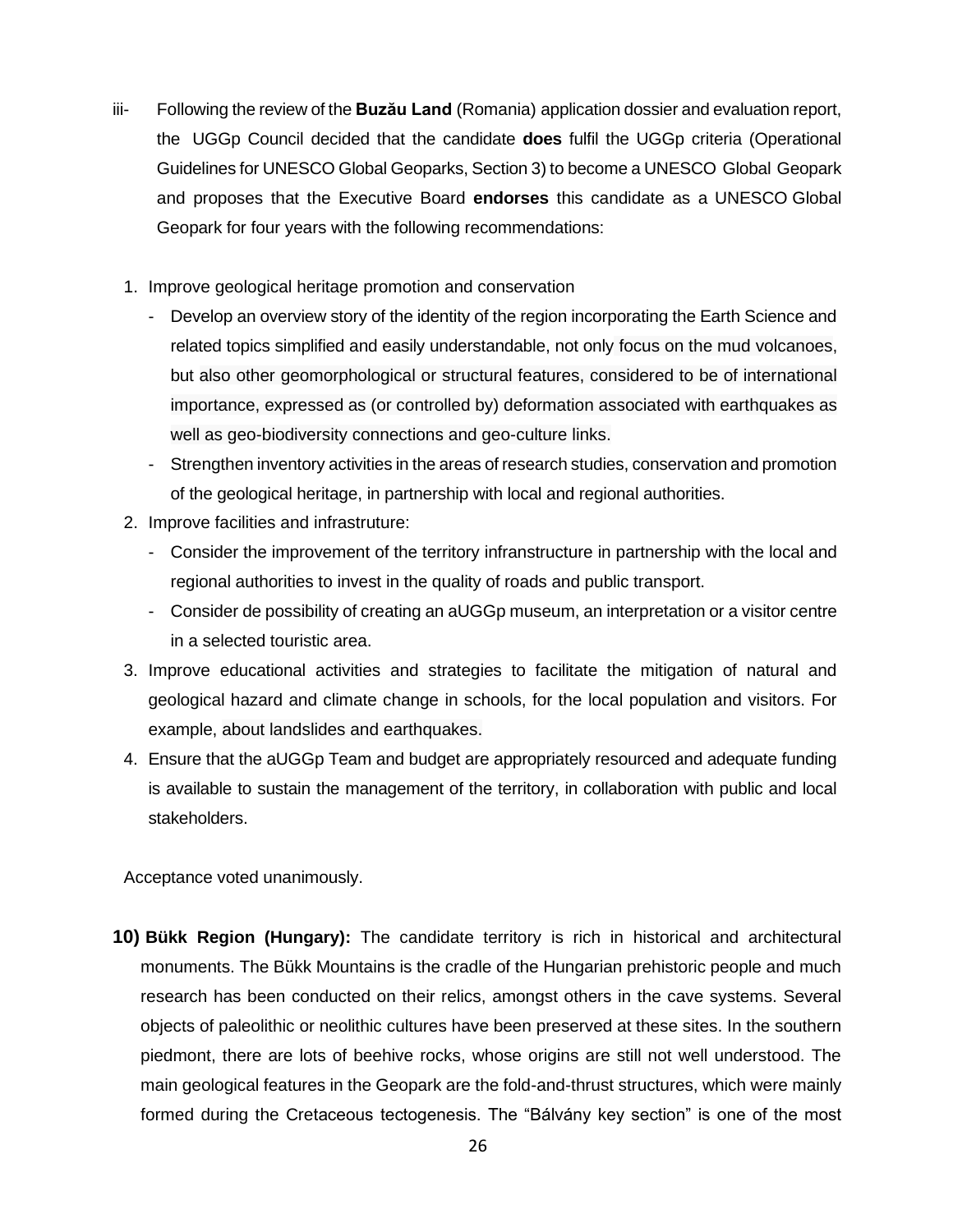special on international scale: it is an outcrop on the northern side of the Bálvány exposing the Permian – Triassic boundary - significant extinction event. The Bükk Mountains are rich in karst phenomena. Surface karst features are mostly formed on Triassic white and gray limestones. There are 46 caves with archeological value. There is a connected large hydrodynamic karst aquifer within the carbonate rocks of the Bükk region. Travertine often precipitated out of the water of karst springs, forming cones and steps. The Anna Travertine Cave formed in travertine is of international significance.

- i- No conflicts of interest were declared by members of the UGGpC.
- ii- Positive reviews of the internationally significant geological heritage were received from the IUGS. However, IUGS highlighted that the geological difference and complementarity between Novohrad – Nógrád transboundary UGGp and the current application should be explained as the existing UGGp and the aUGGp boundaries seem to overlap.
- iii- Summary of discussion: The Council identified that the geological differences and complementarities between the neighboring transboundary Novohrad – Nógrád UGGp which is directly connected to the Bukk Region aUGGp were not clear and requested a geological comparative study. Consequently, the UGGpC voted and agreed to 'defer' the application.
- iv- Following the review of the **Bükk Region (Hungary)** application dossier and evaluation report, the UGGp Council decided that the candidate does not fulfil the UGGp criteria Operational Guidelines for UNESCO Global Geoparks, Section 3) to become a UNESCO Global Geopark and proposes that the Executive Board **defers** this candidate as a UNESCO Global Geopark for a maximum duration of two years.

The **Bükk Region** aUGGp should provide a progress report to be reconsidered for UGGp status. The report should address the following recommendations:

- 1. Provide an independent geological comparative study between Novohrad Nógrád UGGp and the Bukk Region aUGGp.
- 2. Improve geological heritage promotion and conservation
	- Incorporate simplified and easily understandable geological maps and geological Geopark cross-section in English language in an easy-to-read scale to enhance the visitors' understanding of the international significance of the geological heritage.
- 3. Improve visibility:
	- Consider a printed version of all visitor tourist maps to include all sites, facilities, partnerships, etc.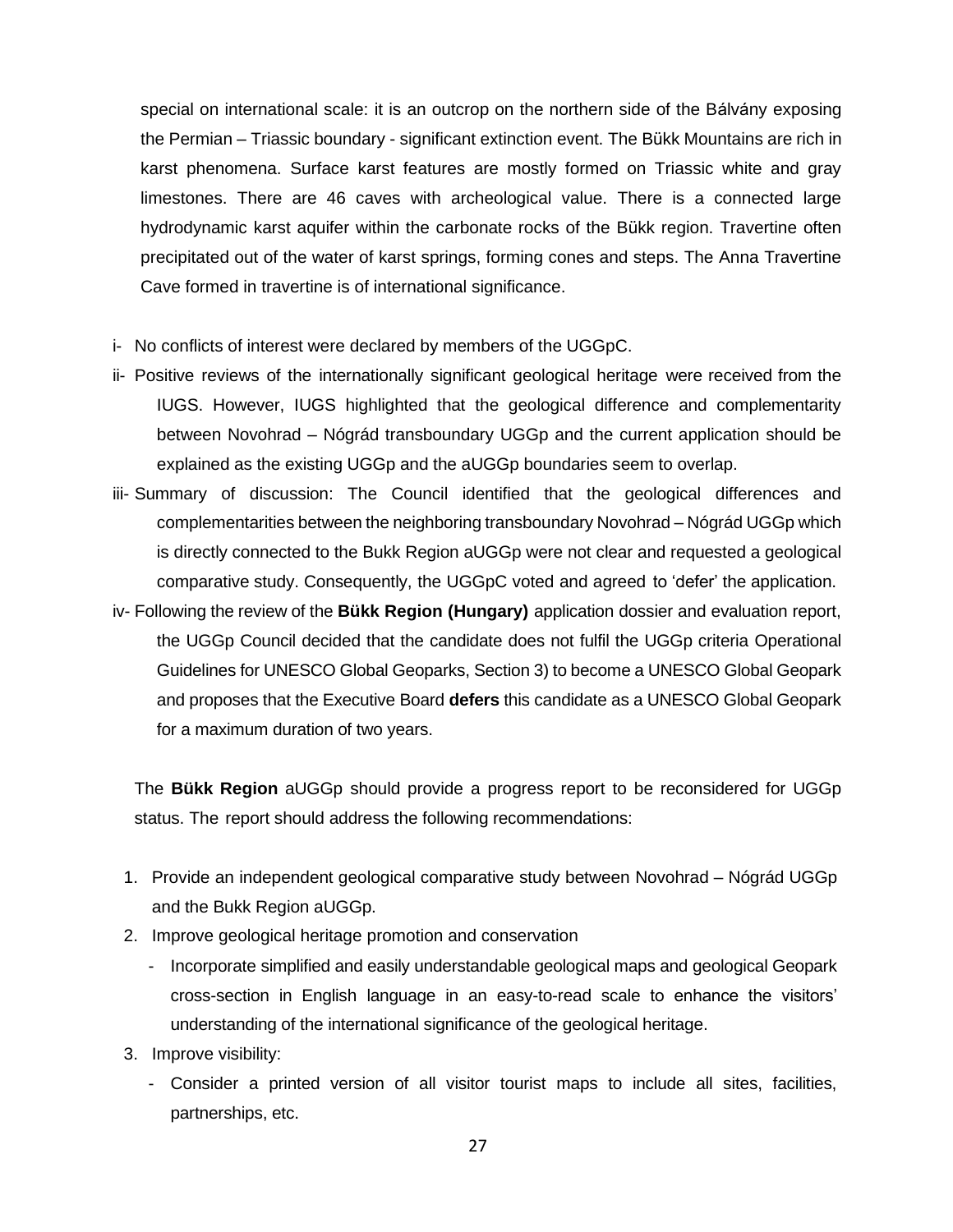- Improve bi-lingual information provided to visitors within the Geopark.
- 4. Improve educational activities and strategies to facilitate the mitigation of natural and geological hazard and climate change in schools, for the local population and visitors.
- 5. Strengthen official partnerships with other UGGps and actively participate in events of the Global Geoparks Network.

The council voted unanimously to 'defer' this application.

**11)Salpausselkä (Findland):** The candidate territory is located in southern Finland, in the southernmost part of the Finnish Lakeland. Its surface area is 4506 km<sup>2</sup>, of which 21 % is water and over a half covered in forest. The hundreds of lakes are a central feature of the landscape all over the area, along with the long, distinct sandy ridges. In the hilly eastern and northern parts of the area superficial deposits are often very thin and bedrock exposures are common. The north-western upland has vast forests, while most of the farmland is situated on the plains south of the Salpausselkä ridges. The highest point of the area and of southern Finland is Tiirismaa quartzite residual mountain, 223 m a.s.l.. The climate is boreal with strong seasonal variation: mild summers and relatively cold winters with snow cover. Due to the prominent Salpausselkä ridges and vast lake areas of Päijänne and Vesijärvi, the amount of rainfall varies substantially within the area. The proposed Geopark covers most of the Päijät-Häme region, encompassing six municipalities. The area has 177.000 inhabitants, of which 120.000 live in the main city of Lahti. Lahti can be reached in one hour by train from the capital, Helsinki. The densely populated areas are located close to the lakes and along the ridges. In the three smallest municipalities population doubles or even triples during the summertime because of the high number of holiday homes. Tourism is a growing industry in the area, traditionally strong in manufacturing and woodworking. Agriculture and forestry still play an important role in the rural municipalities. The city of Lahti has become a forerunner in sustainability and circular economy and has been awarded the title of the European Green Capital 2021 by the European Commission. The massive Salpausselkä ice-marginal ridges represent the best-known geological heritage of Finland. They have been studied in the area of the proposed Geopark since the 19th century and are widely referred to in geological literature. The ice sheet and its meltwaters have also shaped the ancient Palaeoproterozoic bedrock into what it is today. The fracture zones of the bedrock were eroded and deepened, and lakes developed into many of them. Lakes were also formed in the kettles of the sandy ridges. The largest lake, Päijänne, is the deepest and second largest lake of Finland. The aspiring Salpausselkä Geopark highlights that this impressive, scenic and easily accessible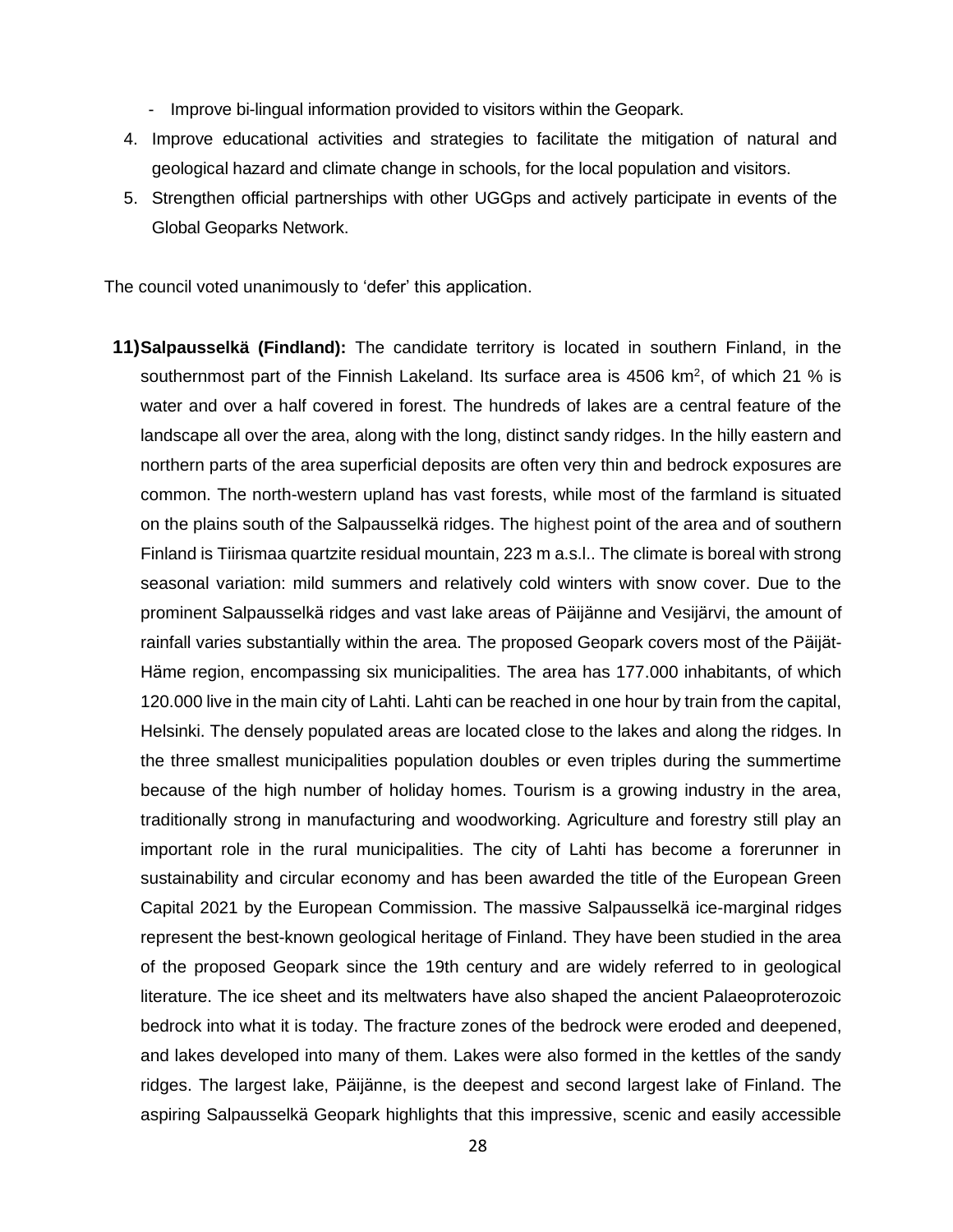'landscape created by water' is also a significant source of water: the glaciofluvial landforms are vitally important for their abundant, renewable reserves of groundwater, providing the region with naturally high-quality drinking water.

- i- A conflict of interest was declared by Alexandru Andrasanu who left the room and was not present for the discussion and vote.
- ii- Positive reviews of the internationally significant geological heritage were received from the IUGS.
- iii- Following the review of the **Salpausselkä** (Finland) application dossier and evaluation report, the UGGp Council decided that the candidate **does** fulfil the UGGp criteria (Operational Guidelines for UNESCO Global Geoparks, Section 3) to become a UNESCO Global Geopark and proposes that the Executive Board **endorses** this candidate as a UNESCO Global Geopark for four years with the following recommendations:
- 1. Improve Geopark visibility:
	- **-** Considering the possibility of installing UNESCO Geopark Road signage, at the boundaries of the Geopark, to welcome visitors and enhance aUGGp prominence, in collaboration with other Finnish UGGps.
	- **-** Improve the use of English translation in all information and communication materials, guided tours and exhibitions.
- 2. Improve geological heritage promotion and conservation:
	- **-** Develop links between the geological and other territorial heritages (i.e., natural biotic, culture, intangible) through interpretation, education, tours and Geopark trails.
	- **-** Interpretation panels should be easily understandable to all visitors. Geological site information and geological maps should be improved, simplified, and the use of complicated scientific terms should be avoided or clearly explained providing English translation.
- 3. Strengthen educational activities in the school system adapting the lessons learned in the successful educational project of a pilot Geopark kindergarten.
- 4. Improve visitor access and information to potential risk sites ensuring visitors safety.
- 5. Continue strengthening the involvement in the activities of the Global Geoparks Network and the European Geoparks Network promoting the International value of the territory through the partnership with Global Geoparks under the umbrella of the UNESCO Global Geoparks.

Acceptance voted unanimously.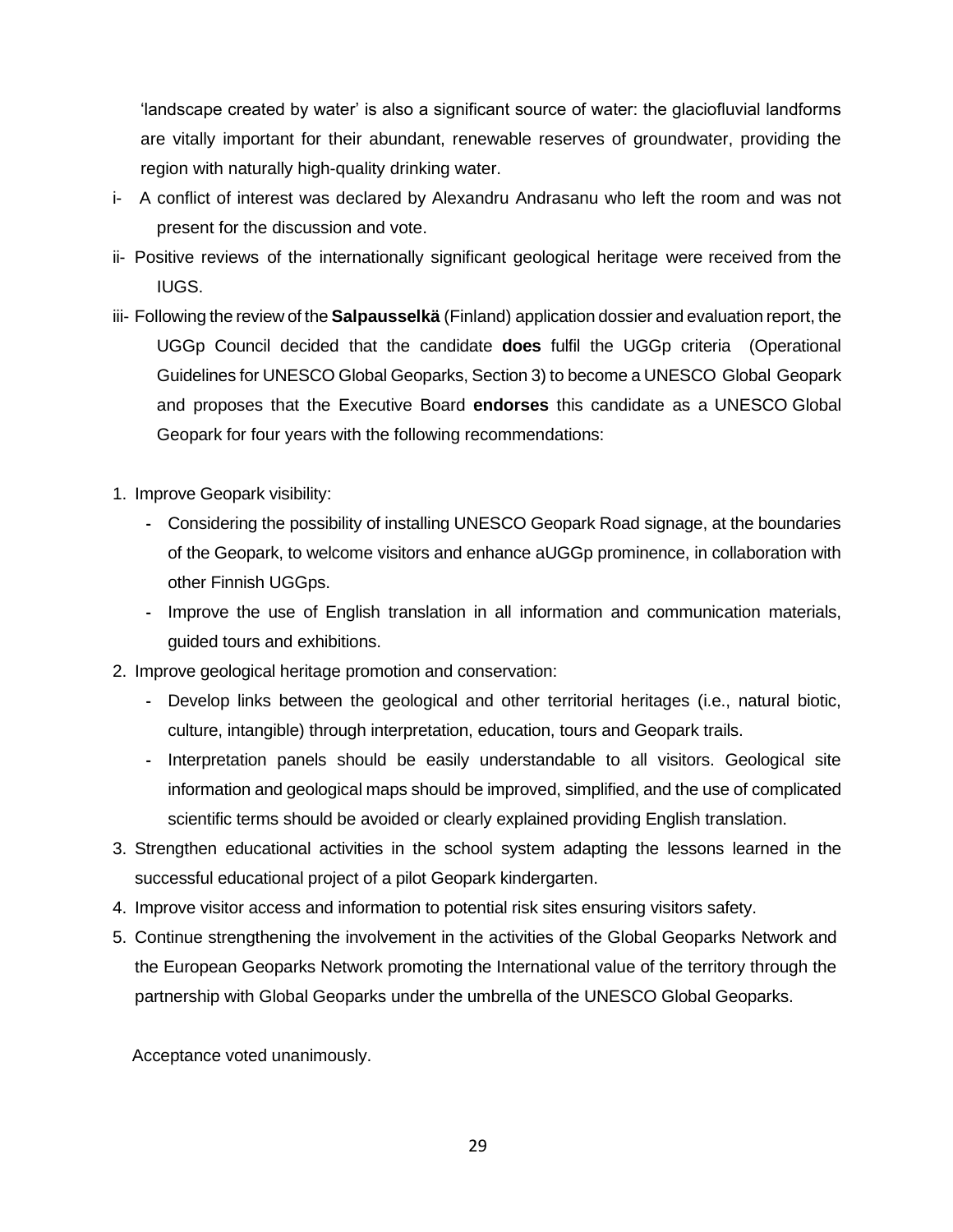- **12)Lavreotiki (Greece):** The candidate territory is located in Lavreotiki, a peninsula in the SE part of the Prefecture of Attica, just 60 km drive-distance from Athens, the capital of Greece. The Geopark's boundaries coincide with the ones of the Municipality of Lavreotiki. Its favourable geographic location, its mild geomorphology and climate, coupled with its rich multi-metallic ore deposits have been decisive factors in attracting settlers throughout the millennia. The region was inhabited since thousands of years ago (at least since 3200 BC), being one of the largest mining centres in the Eastern Mediterranean during ancient times. Nowadays, the economically active inhabitants of the Municipality of Lavreotiki amount to 10.192 (40.6%) of the population and the employed to 7.747 (30.86%). The Municipal Community of Lavreotiki extends about 36 km<sup>2</sup> with Lavrio being the major city with 7.078 inhabitants. The area's relief is characterized by scattered hills directed from NE to SW with an average altitude of about 250 to 300 m a.s.l., wide valleys, fluvial terraces and alluvial deposits, depicting a landscape at "maturity" stage". As of Mediterranean climate, the area is more or less dry. The main fluvial system is the Potamos stream that drains into the Gulf of Thoriko. Due to its geological conditions, several geomorphological features are found in the area, such as caves (playing an important role from the antiquity), dolines and particular shorelines. The biodiversity in this region is rather rich and is dependent on many factors: climate, topography, geological conditions and human impact.
- i- A conflict of interest was declared by Nickolas Zouros who left the room and was not present for the discussion and vote.
- ii- Positive reviews of the internationally significant geological heritage were received from the IUGS.
- iii- Summary of discussion: The Council identified that the boundaries of the aUGGp and related two islands as well as the demonstration that the area has already been functioning as a *de facto* Global Geopark for at least one year are not clear. Consequently, the UGGpC voted and agreed to 'defer' application.
- iv- Following the review of the **Lavreotiki (Greece)** application dossier and evaluation report, the UGGp Council decided that the candidate does not fulfil the UGGp criteria (Operational Guidelines for UNESCO Global Geoparks, Section 3) to become a UNESCO Global Geopark and proposes that the Executive Board **defers** this candidate as a UNESCO Global Geopark for a maximum duration of two years.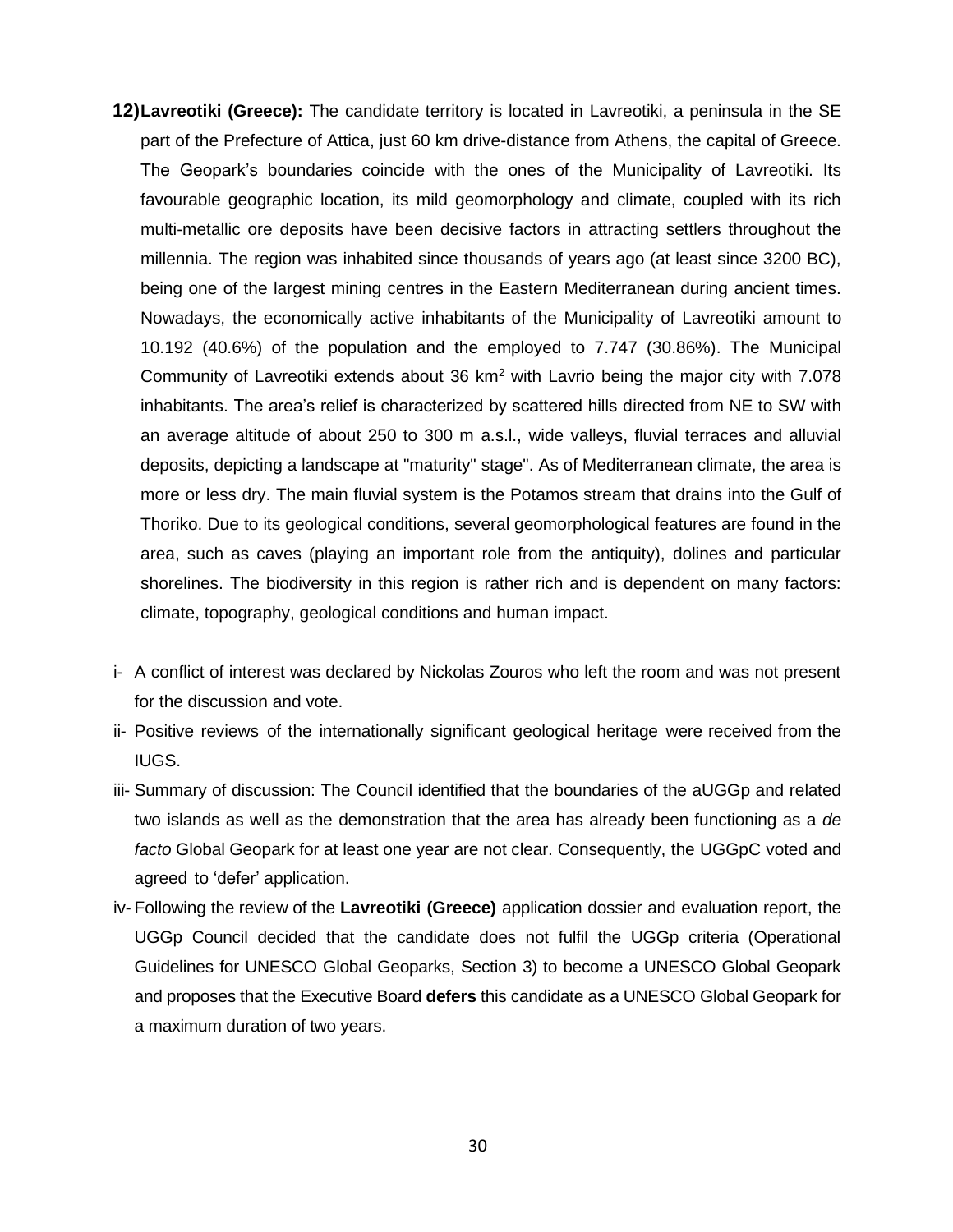The **Lavreotiki** aUGGp should provide a progress report to be reconsidered for UGGp status. The report should address the following recommendations:

- 1. Strengthen management:
	- **-** Develop the management structure and process to include local community representatives and consider enlarging expertise within the staffing structure.
	- **-** Ensure that it has an independent financial budget and management plan for the next four years.
- 2. Improve visibility:
	- **-** Promote the UGGp as a unified territory by indicating in all maps that the aUGGp has a defined and identifiable boundary (including the two islands).
	- **-** Develop a coherent Geopark brand identity in the entire aUGGp region (Geopark sites, entrance roads, interpretation panels, media) including Geopark logo, designs and layout for all communication material and educational activities.
	- **-** Consider installing directional road panels to facilitate site access, on the main entrance, and for the various trails, geological sites, etc.
	- **-** Improve the use of English translation in all information and communication materials, guided tours and exhibitions, and improve the quality of English translation provided on the website.
	- **-** Consider the development of Global Geopark Corners in the aUGGp's partner facilities to promote the work of the Geopark.
- 3. Improve geological heritage promotion and conservation:
	- **-** Ensure a better geographical distribution of geological sites which are now mostly located in the southern part of the Geopark.
	- **-** Develop links between the geological and other territorial heritages (i.e., natural biotic, culture, intangible) through interpretation, education, tours and Geopark trails.
	- **-** Interpretation panels and other materials should be easily understandable to all visitors. Geological site information and geological maps should be improved, simplified, and the use of complicated scientific terms should be avoided or clearly explained providing English translation.
- 4. Develop a partnership strategy which includes clear methodology and criteria on becoming a partner, outlining the associated agreements with the Geopark. This is applicable to accommodation, catering, transport providers, activity providers and producers of local products, but is not restricted to those identified.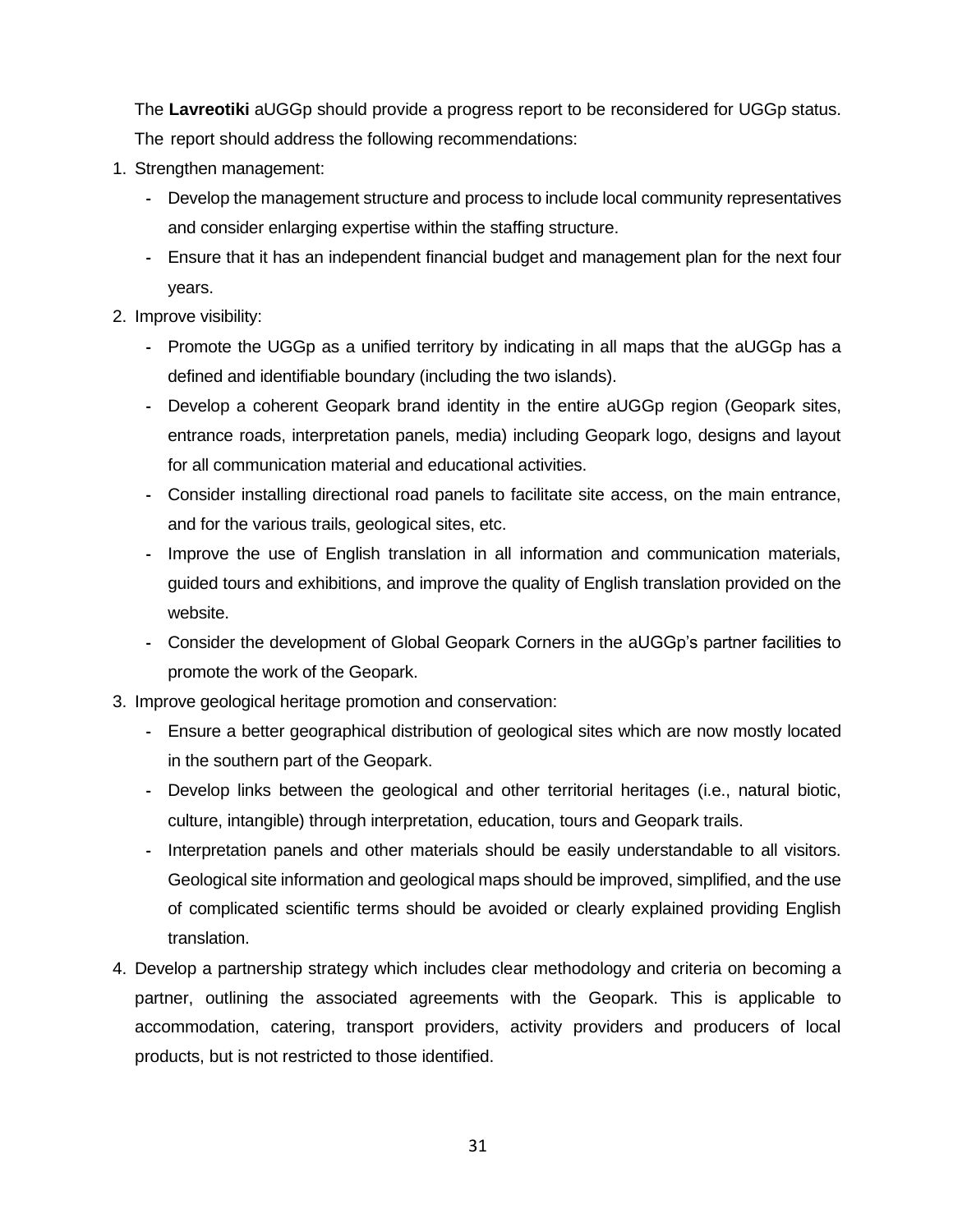5. Strengthen the involvement in the activities of the Global Geoparks Network and the European Geoparks Network, promoting the International value of the territory through the partnership with Global Geoparks under the umbrella of the UNESCO Global Geoparks.

The council voted unanimously to 'defer' this application.

**13)Kefalonia-Ithaca (Greece):** The candidate territory is located in Western Greece (SE Europe). It is an island complex (Kefalonia-Ithaca-Atokos-Arkoudi) belonging to the Heptanese (Ionian Sea). It is located 340,3 km from Athens, the capital of Greece and 165.37 and 258 km from Albania and Italy border, respectively. Its surface area reaches  $3.006 \text{ km}^2$ and includes  $913,075$  km<sup>2</sup> of land and 2.092,9 km<sup>2</sup> of marine area. The Geopark 's area belongs administratively to the Ionian Islands Perfecture. Kefalonia occupies an area of 773 km<sup>2</sup>. Its capital city is Argostoli. According to the last census, 35.801 inhabitants were recorded living mainly in coastal settlements. Ithaca follows in size with 117 km<sup>2</sup>surface area. Vathi is the capital city. In winter 3.084 residents are living on the island but in the summer the population is more than double. The local residents in the Geopark's area are mostly working in agriculture, fishery and tourism business. Especially tourism plays an important role in the economic development of the area. Atokos  $(4,4 \text{ km}^2)$  and Arkoudi  $(4,275 \text{ km}^2)$  are small, desolated islands north of Ithaca. Kefalonia includes four main peninsulas (Paliki, Erisos, Livatho and Atro). The mean altitude of the island is 358,5m. Approximately 37.5% is occupied by mountains, 42,5% is semi-mountainous and 20% is occupied by lowland areas. The highest mountain is Ainos (1.628 m). The whole mountain range is the most imposing feature of the island. The main lowland areas are Livatho and Omaloi. The total coastline length of the island is 270.4 km and forms many gulfs and bays such as Mirtos, Argostoli and Sami. Ithaca is included within Melissa and Agios Andreas peninsulas. It is also a mostly mountainous area. It includes several small mountains such as Anogi (808 m), Niritos (806 m) and Merovigli (669 m). Its total coastline length is 101 km, and several important bays are created (Vathi, Frikes, Pisaetos etc). Moreover, numerous underground and surface karstic geomorphs such as caves and sinkholes form a rich karstic system mainly in the area of Sami. Of particular interest is the fact that part of the karstic network is located below sea level, causing global interest not only due to the rich speleothems such as stalactites and stalagmites, but also for its extent. This peculiarity is caused by submersion due to intense tectonism but also due to the sea level rise caused by the melting of the last glaciers resulting in the flooding of many of Kefalonia caves. The climate of the Geopark's area is mild temperate (8.5-29.4 ̊C) with mean annual precipitation 820mm. The climatic conditions promote the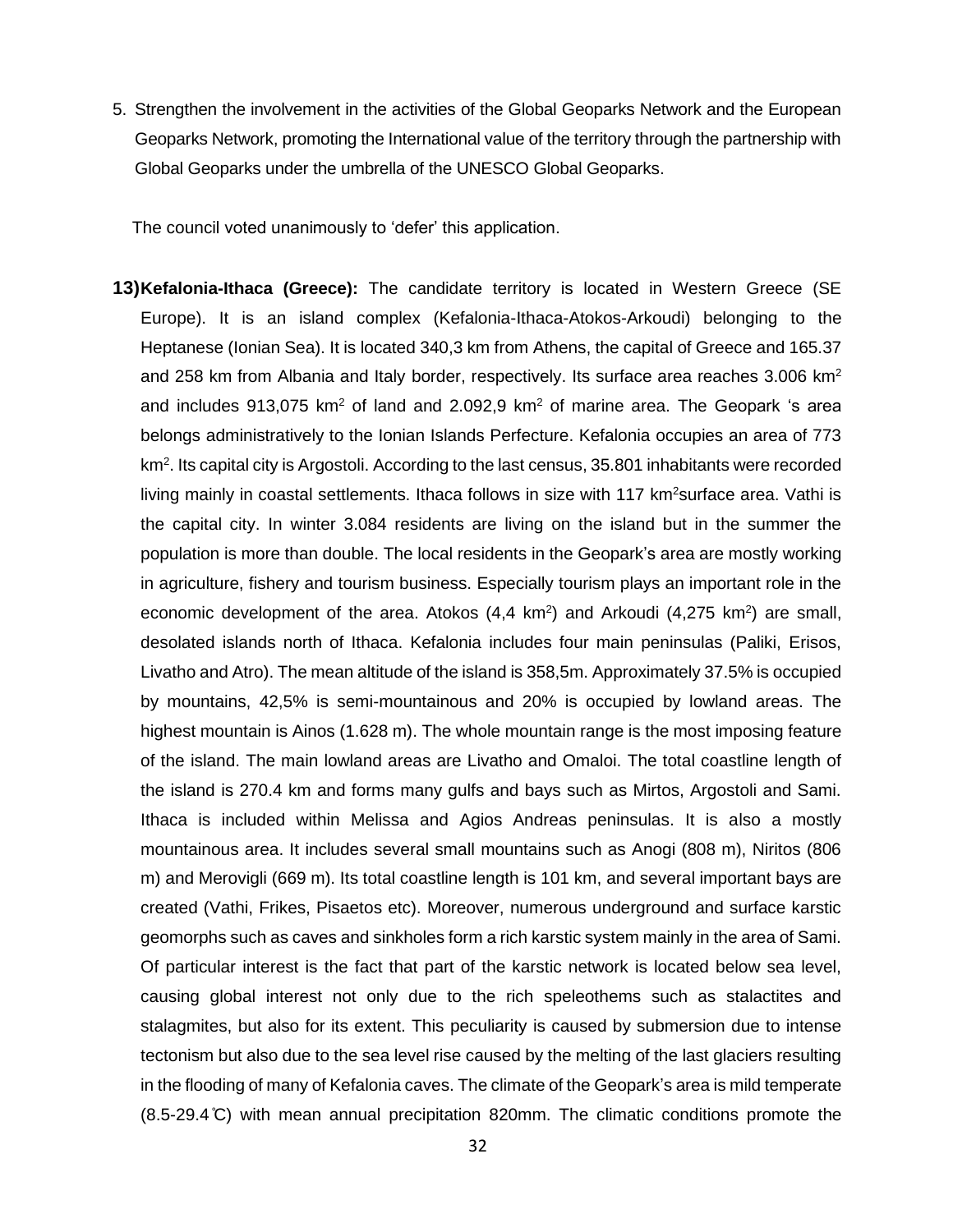occurrence of a rich natural environment which contains several species of plants and animals which together with the geological and cultural elements compose the spectacular character of the area. They are located very close to the Greek arc, which is the most tectonically active region in Europe. Due to their geotectonic position, the islands present rich geology and great seismic activity, on which we find an excellent depiction of the dynamics of terrestrial processes, through the numerous and wide variety of geological features.

- i- A Conflict of interest was declared by Nickolas Zouros who left the room and was not present for the discussion and vote.
- ii- Positive reviews of the internationally significant geological heritage were received from the IUGS.
- iii- Following the review of the **Kefalonia-Ithaca (Greece)** application dossier and evaluation report, the UGGp Council decided that the candidate does fulfil the UGGp criteria (Operational Guidelines for UNESCO Global Geoparks, Section 3) to become a UNESCO Global Geopark and proposes that the Executive Board **endorses** this candidate as a UNESCO Global Geopark for four years with the following recommendations:
- 1. Integrate the current Geopark management structure to form a unified management body, while cleary distinguishing it from the National Park management structure and ensure that the aUGGp has an independent financial budget and interpretation material.
- 2. Develop a partnership strategy which includes clear methodology and criteria on becoming a partner, outlining the associated agreements with the Geopark. This is applicable to accommodation, catering, transport providers, activity providers and producers of local products, but is not restricted to those identified. For example, the aUGGp should formalise its relations with cultural organisations such as the Lyceum of Greek Women by signing agreements for the enhancement of intangible heritage.
- 3. Improve geological heritage promotion and conservation:
	- **-** Develop links between geological and the other territorial heritages (i.e., natural biotic, culture, intangible) through interpretation, education, tours and Geopark trails. For example, the interpretation of the objects in the Archaeological Museum of Sami is a great opportunity for the Geopark to promote its holistic approach.
	- **-** Interpretation panels and other materials should be easily understandable to all visitors. Geological site information and geological maps should be improved, simplified, and the use of complicated scientific terms should be avoided or clearly explained providing English translation.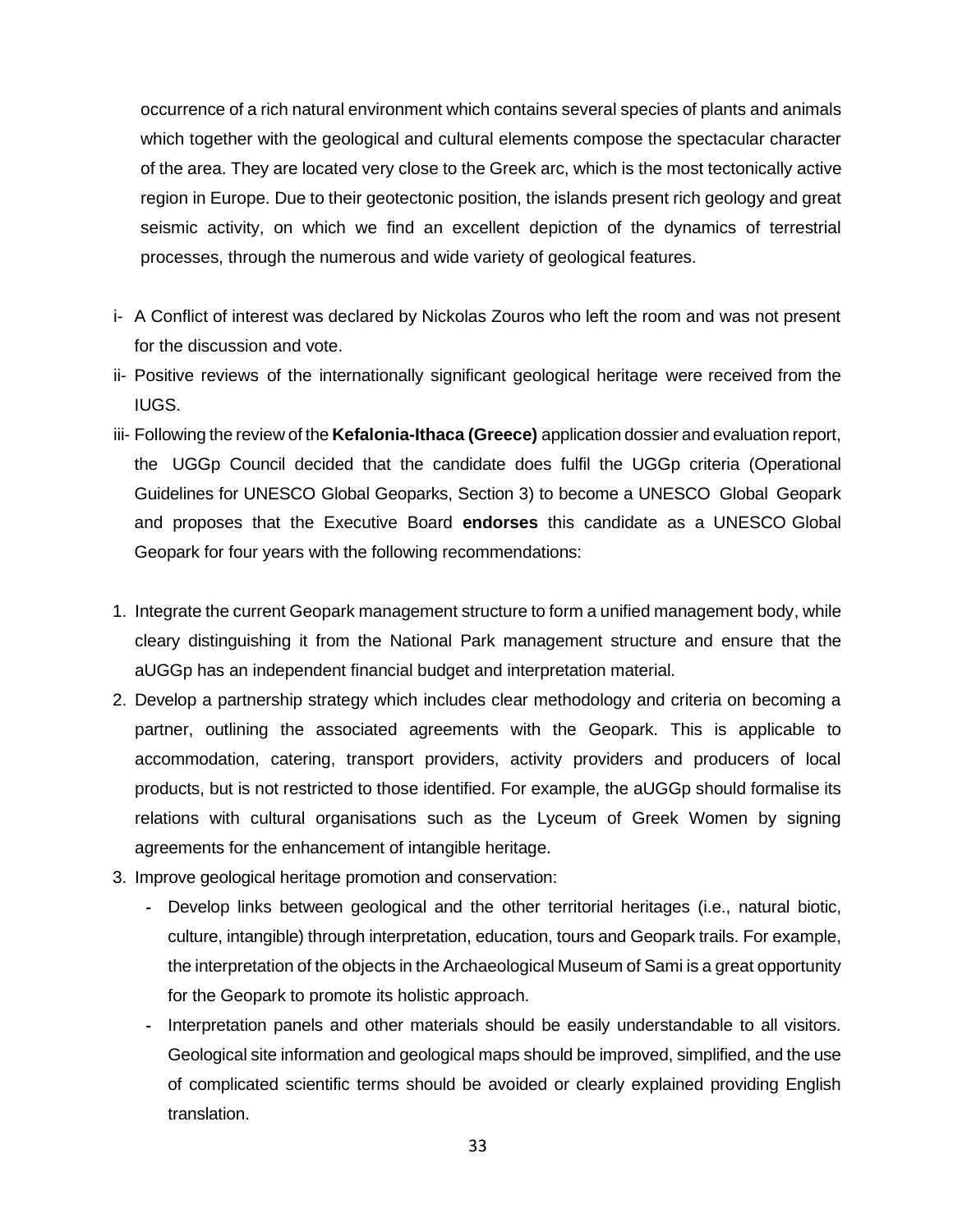- 4. Improve educational activities and strategies to involve schools, the local population and visitors in the mitigation of natural and geological hazards and climate change activities.
- 5. Continue strengthening the involvement in the activities of the Global Geoparks Network and the European Geoparks Network promoting the international value of the territory through the partnership with Global Geoparks under the umbrella of the UNESCO Global Geoparks.

Acceptance voted unanimously.

- **14)Torotoro (Bolivia / 2019):** The candidate territory is located in the Province Charcas, North of Potosí Department, Bolivia, and has the same limits as the Municipality of Torotoro. The most used access is through the city of Cochabamba, 134 km away. The area is 118,218 km<sup>2</sup>, and part of the area constitutes the Torotoro National Park, one of the most important in Bolivia, with 16,570 ha. The territory comprises seven districts and 75 communities. The geomorphology comes from the Torotoro-Caine synclinorium, demonstrating a significant diversification of geoforms as a result ofthe dissection of karstic and clastic sequences. Torotoro presents itself as a geological, biological, and anthropological singularity, whose geological evolution shows one of the most integrated and complete records worldwide. The temperature varies with the altitude. Torotoro has 10,870 inhabitants, and the majority is of Charca origin. Circa 90% of the Torotoro population speaks Quechua, and two percent (2%) speak Aymara. However, Spanish is spoken by an increasing number of inhabitants, with approximately 57% of the population speaking Quechua and Spanish. The majority of the population of Torotoro (88.7%) lives in their rural areas in a traditional way. The 2012 Census revealed that 90.5% of homes, in a total of 3,511, are privately owned. There is an essential conservation of traditional architecture. The Autonomous Government of Torotoro (GAMT), National Board of Protected Areas (SERNAP), and the Management Committee of the Torotoro National Park are essential members for management and understand that this protected area is the heart of the Geopark. At the community level, there is a diversity of social organizations composed of unions, associations, community enterprises, committees, and social actors such as non- governmental organizations.
- i- A Conflict of interest was declared by Helga Chulepin who left the room and was not present for the discussion and vote.
- ii- Positive reviews of the internationally significant geological heritage were received from the IUGS.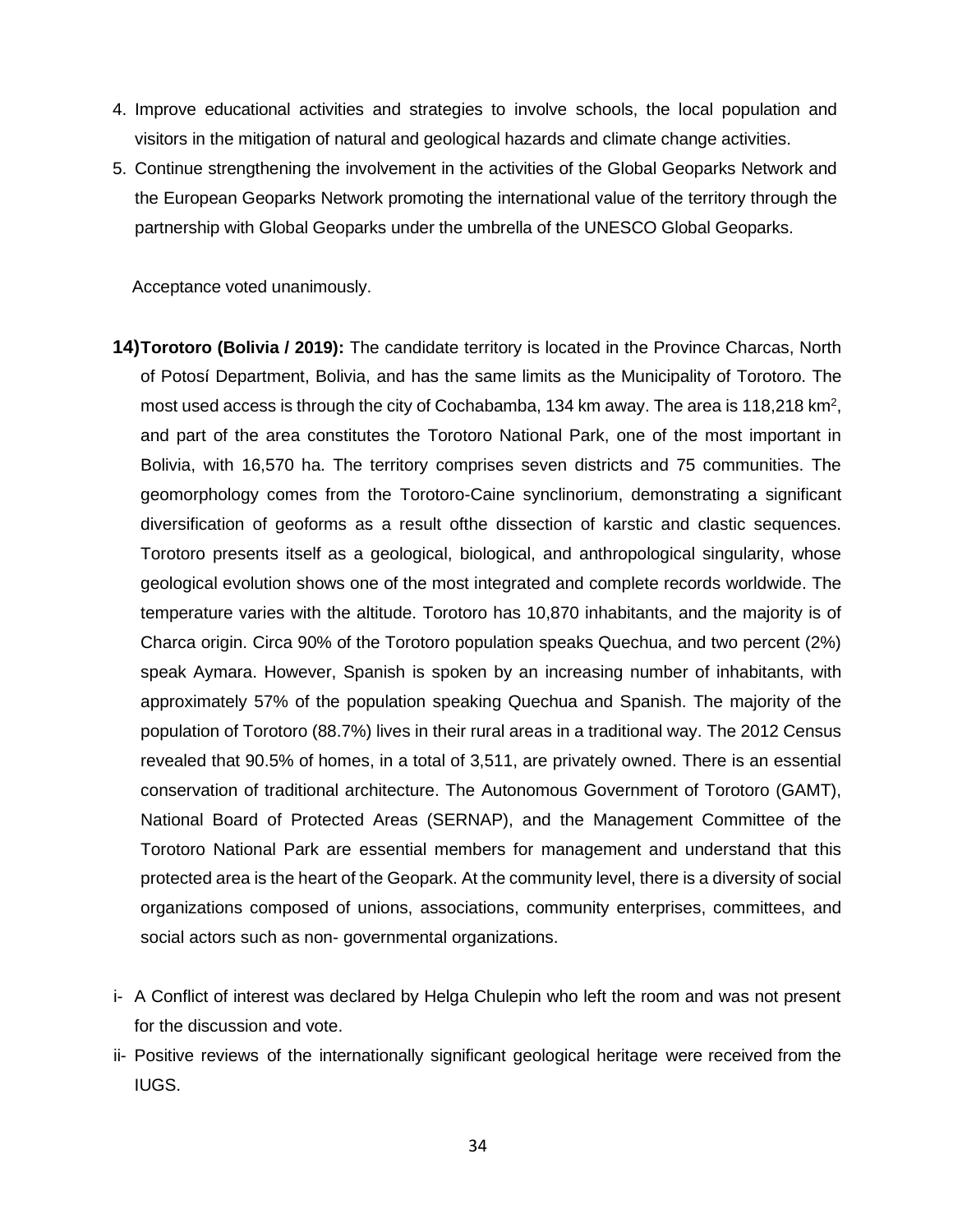- iii- Summary of discussion: The Council identified that there are a high number of critical and fundamental issues raised in the evaluation mission report related to this aUGGp application. One of the Council members proposed to reject while others proposed to consider the high potential as well as the Covid-19 pandemic situation, and the importance of developing the Geopark concept in the region, suggesting a deferral with an external support to further improve the application. Consequently, the UGGpC voted and agreed to 'defer' the application and offer the proposal of sending a support mission with the help of GGN experts.
- iv- Following the review of the **Torotoro (Bolivia)** application dossier and evaluation report, the UGGp Council decided that the candidate does not fulfil the UGGp criteria (Operational Guidelines for UNESCO Global Geoparks, Section 3) to become a UNESCO Global Geopark and proposes that the Executive Board **defers** this candidate as a UNESCO Global Geopark for a maximum duration of two years.

The **Torotoro** aUGGp should provide a progress report to be reconsidered for UGGp status. The report should address the following recommendations:

- 1. Strengthen management:
	- **-** Restructure the Management Structure, in order to make it operational and with effective capacity for action in the territory.
	- **-** Develop the management structure and process to include local community representatives and consider enlarging expertise within the staffing structure. For example, it is important that the staff includes a person responsible for cultural matters with the capacity to develop activities and materials to protect, promote and disseminate the local cultural heritage.
	- **-** Ensure that it has an independent financial budget and a short-medium term management plan (action plan).
	- **-** Establish an effective collaboration partnership with the PNT in the short-term
- 2. Improve visibility:
	- **-** Develop a coherent Geopark brand identity in the entire aUGGp region (Geopark sites, entrance roads, interpretation panels, media) including Geopark logo, designs and layout for all communication material and educational activities.
	- **-** Define a branding strategy, raise more and better visibility for the aUGGp
- 3. Improve geological heritage promotion and conservation:
	- **-** Strengthen aUGGp inventory activities in the areas of research study, conservation and the promotion of the geological heritage. For example, carry out a systematic work of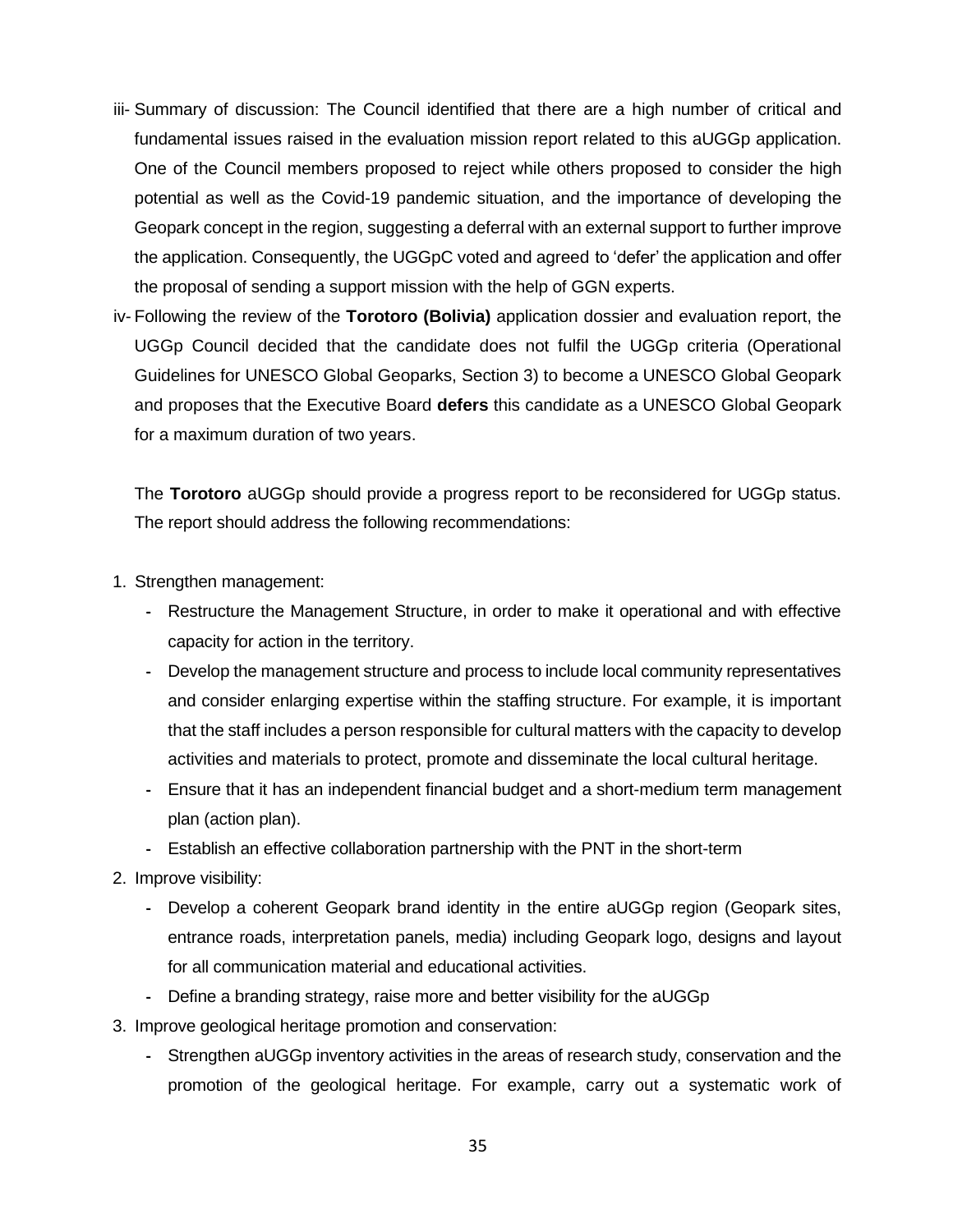recognition of the geology of the territory, especially in the Paleozoic lithostratigraphic units and in the search for the K-Pg limit.

- **-** Develop links between geological and the other territorial heritages (i.e., natural biotic, culture, intangible) through interpretation, education, tours and Geopark trails. For example, celebrating Pachamama, not only as a tourist product, but as identity pillars of the territory.
- **-** Interpretation panels in the geological sites, and other materials should be easily understandable to all visitors. Geological site information and geological maps should be improved, simplified, and the use of complex scientific termsshould be avoided or clearly explained providing English language translations.
- 4. Improve educational activities:
	- **-** Involve schools, the local population and visitors into the mitigation of natural and geological hazards and climate change activities.
	- **-** Develop and implement training programmes for guides, tour operators and partners, local authorities, etc. for better interoperability of aUGGp with the entire territory.
- 5. Improve facilities and infrastructure by considering the installation of aUGGp headquarters.
- 6. Develop a partnership strategy which includes clear methodology and criteria on becoming a partner, outlining the associated agreements with the Geopark. This is applicable to accommodation, catering, transport providers, activity providers and producers of local products, but is not restricted to those identified. For example, consider establishing formal partnerships with agricultural producers, artisans and associations, with a view to assisting them in the flow of products and in the certification of their quality and production in accordance with environmentally responsible practices
- 7. Strengthen the involvement in the activities of the Global Geoparks Network and the GeoLAC promoting the international value of the territory through the partnership with Global Geoparks under the umbrella of the UNESCO Global Geoparks.

The council voted unanimously to 'defer' this application.

**15)Caminhos dos Cânions do Sul aUGGp (Brazil):** The candidate territory is located in the Southern Brazilian region, encompassing the extreme south-southeast of the state of Santa Catarina (SC) and the extreme northeast of the state of Rio Grande do Sul (RS), and the total area reaches 2.830,8 km<sup>2</sup>. The population of the territory is 74.120 inhabitants, estimated for 2019. Climate of the region is diversified due to the topographic differences, which varies from sea level height to 1,346 m altitude in less than 40 km, corresponding to the Cfb subtropical climate (cold winter and moderate summer); and the subtropical type Cfa (cold winter and hot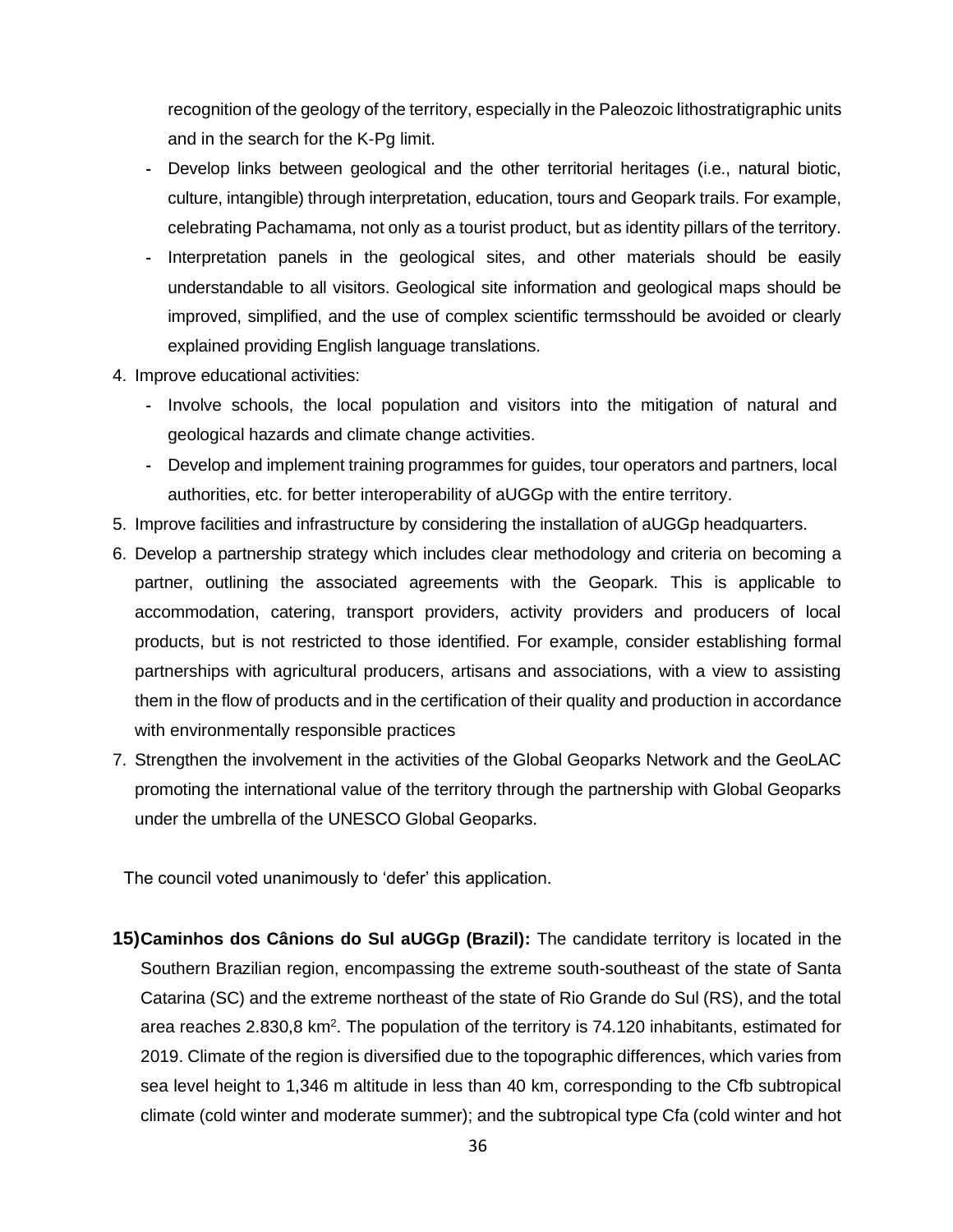summer). The relief type includes canyons developed in the Serra Geral Formation escarpments, as well as an extensive Coastal Plain as a result from the progressive recoil of the escarpments of the Serra Geral plateau. The nature is characterized by Atlantic Forest Biome, which is considered to be the richest in terms of biodiversity in the whole world. The Human occupation in the territory and the associated economic activities, is historically related to interactions between the native pre-Columbian people and the relief, that used the paleoburrows as a shelter. The geological history dates to Paleozoic and includes Paraná Basin final stages of deposition, followed by Gondwana Supercontinent fragmentation. The complete break-up of Gondwana Supercontinent led to an uplift of east-side of the newly created South America Continent and formed Serra do Mar unit.

- i- No conflict of interest was declared
- ii- Positive reviews of the internationally significant geological heritage were received from the IUGS.
- iii- Following the review of the **Caminhos dos Cânions do Sul aUGGp (Brazil)** application dossier and evaluation report, the UGGp Council decided that the candidate does fulfil the UGGp criteria (Operational Guidelines for UNESCO Global Geoparks, Section 3) to become a UNESCO Global Geopark and proposes that the Executive Board **endorses** this candidate as a UNESCO Global Geopark for four years with the following recommendations:
	- 1. Ensure expanding the visibility/branding strategies, beyond the State of Santa Catarina, into the other municipalities of the State of Rio Grande do Sul.
	- 2. Consider the possibility of an official collaboration or partnership agreement with the other UNESCO designations in the territory.
	- 3. Improve educational activities and strategies to facilitate the mitigation of natural and geological hazard and climate change in schools, for the local population (primarly policy makers, teachers and elements of civil protection) and visitors.
	- 4. Develop the management structure and process to include local communities and indigenous communities, such as the Guarani Indians and Quilombolas representatives.
	- 5. Strengthen the involvement in the activities of the Global Geoparks Network and the GeoLAC promoting the international value of the territory through the partnership with Global Geoparks under the umbrella of the UNESCO Global Geoparks.

Acceptance voted unanimously.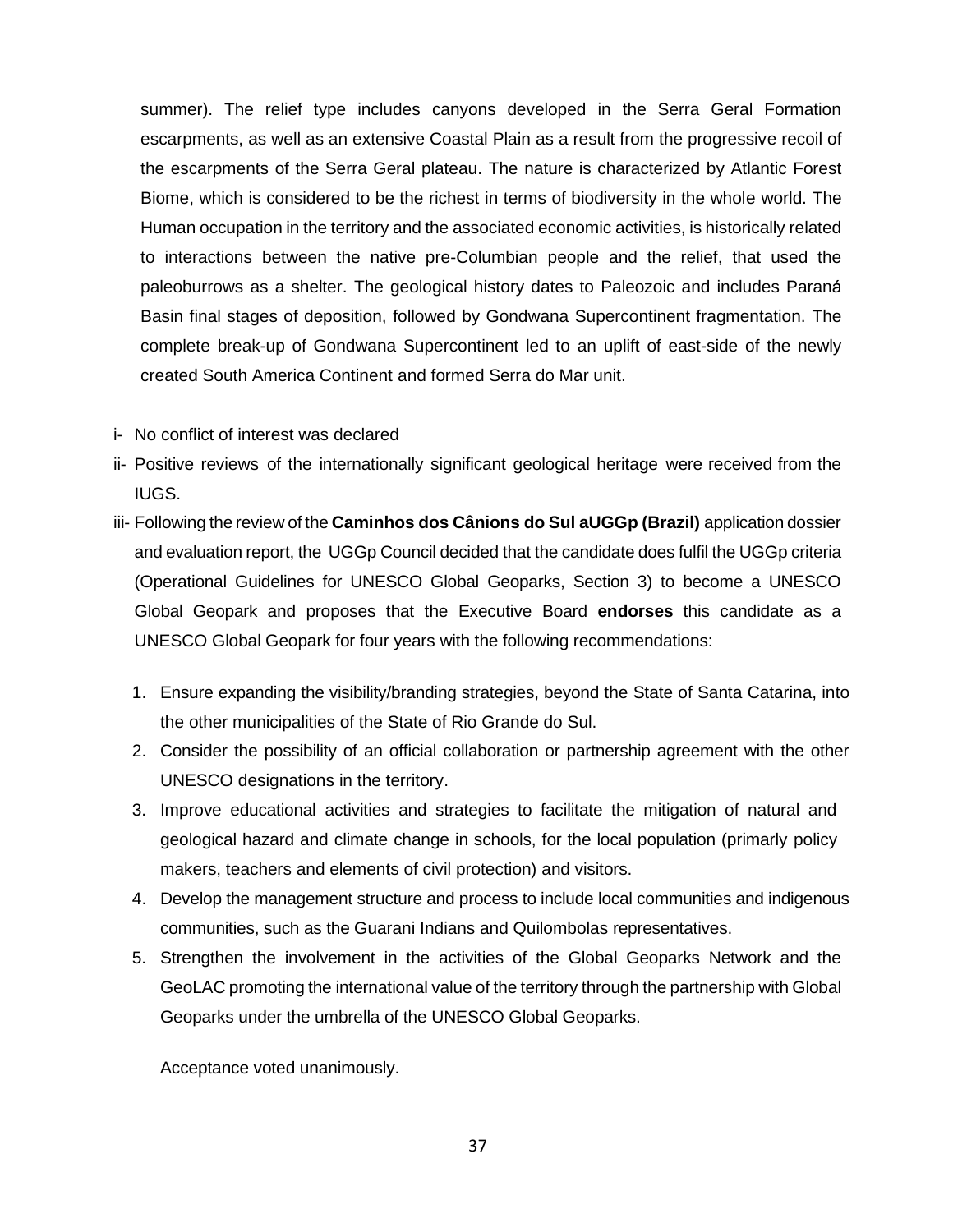- **16)Sérido aUGGp (Brazil):** The candidate territory is located in the semi-arid northeastern region of Brazil, state of Rio Grande do Norte, has an approximately area of 2.800 km<sup>2</sup>distributed among six municipalities (Cerro Corá, Lagoa Nova, Currais Novos, Acari, Carnaúba dos Dantas and Parelhas) with an estimated population of 112.372 inhabitants. The territory is inserted in the BSw'h climatic context (hot semiarid) according to the Köeppen's classification, having an annual average rainfall of 650 mm, presenting high temperatures, ranging from 15°C to 38°C. These climatic conditions are responsible for shaping the landscape of the Seridó region, making it possible to observe the surface landforms and thus the geological outcrops of the region shaped like inselbergs. The main employment areas are tourism, education and public management, textile industry, agriculture, and animal production. The territory has a good network of tourism, transport, cultural and health facilities. The geological history in the Paleoproterozoic age, the Rhyacian, with orthoderivative rocks of the Caicó Complex (orthogneisses and augen gneisses). In this basis were deposited sediments that today make up Neoproterozoic metasedimentary rocks from the Cryogenian, associated with the Seridó Group, with paragneisses, marbles and calc-silicates from the Jucurutu Formation; quartzites and metaconglomerates of the Equador Formation and micaschist of the Seridó Formation. It is also noteworthy that the occurrence of scheelite ore minerals in the Jucurutu Formation brings to the region national and international prominence, with the Brejuí Mine geological site in Currais Novos the main scheelite mining in South America. The interaction between these often-unique geological features and the presence of different relief forms adds scientific value to the Seridó Aspiring Geopark.
- i- A Conflict of interest was declared by Helga Chulepin who left the room and was not present for the discussion and vote.
- ii- Positive reviews of the internationally significant geological heritage were received from the IUGS.
- iii- Following the review of the **Sérido aUGGp (Brazil)** application dossier and evaluation report, the UGGp Council decided that the candidate does fulfil the UGGp criteria (Operational Guidelines for UNESCO Global Geoparks, Section 3) to become a UNESCO Global Geopark and proposes that the Executive Board **endorses** this candidate as a UNESCO Global Geopark for four years with the following recommendations: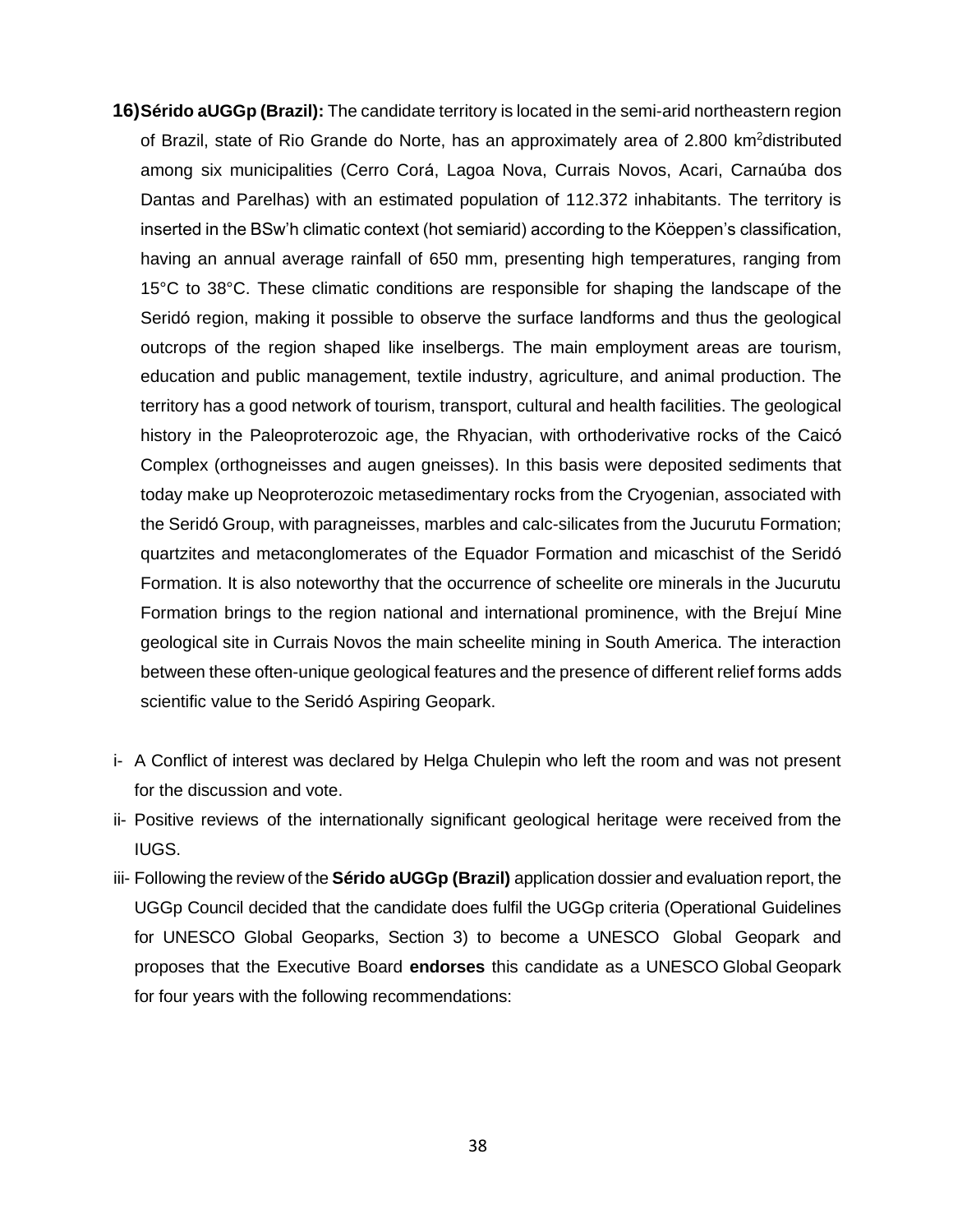- 1. Improve geological heritage promotion and conservation:
	- **-** Strengthen aUGGp inventory activities in the areas of research study, conservation and the promotion of the geological sites and the geological heritage.
	- **-** Improve visibility of protection measures at the geological sites itself, besides in leaflets, mascot magazine, webpage, and social media.
	- **-** Ensure a better geographical distribution of geological sites, trails, and interpretation material throughout the entire territory.
	- **-** Discourage actively, with for example awareness raising campaigns, the commercial use and destruction of geological heritage within the Geopark territory. Discourage strategic partners from participating directly in the sale of geological objects such as fossils, minerals, polished rocks and ornamental rocks (regardless of their origin).
- 2. Improve visibility by considering the installation of directional road panels, to facilitate site access to the main entrance and for various trails, geological sites, etc., as well as facilitate the comprehension of the aUGGp's boundaries.
- 3. Improve partnership:
	- **-** Develop a partnership strategy which includes clear methodology and criteria on becoming a partner, outlining the associated agreements with the Geopark. This is applicable to accommodation, catering, transport providers, activity providers and producers of local products, but is not restricted to those identified.
	- **-** Strengthen partnerships and the involvement of the local and indigenous communities engaging them in decision making and using their knowledge in interpretation and other Geoparks activities. For example, promote further research and collaboration activities with the Quilombola "Negros do Riacho" Community.
	- **-** Strengthen the relationship with the RBCA and establish mutual collaborations, in special related to educational programmes related to climate change, and associated risks, such as wildfires.
- 4. Improve tourism development:
	- **-** Develop and implement training programmes for guides, tour operators and partners, local authorities, etc. for better interoperability of aUGGp with the entire territory, especially to be prepared to receive international visitors and to offer guided visits in English or other foreign languages.
	- **-** Establish a visitor experience monitoring system to ensure customer satisfaction and support continuous improvement (i.e., visitor's surveys and questionnaires).
- 5. Strengthen the involvement in the activities of the Global Geoparks Network and the GeoLAC promoting the international value of the territory through the partnership with Global Geoparks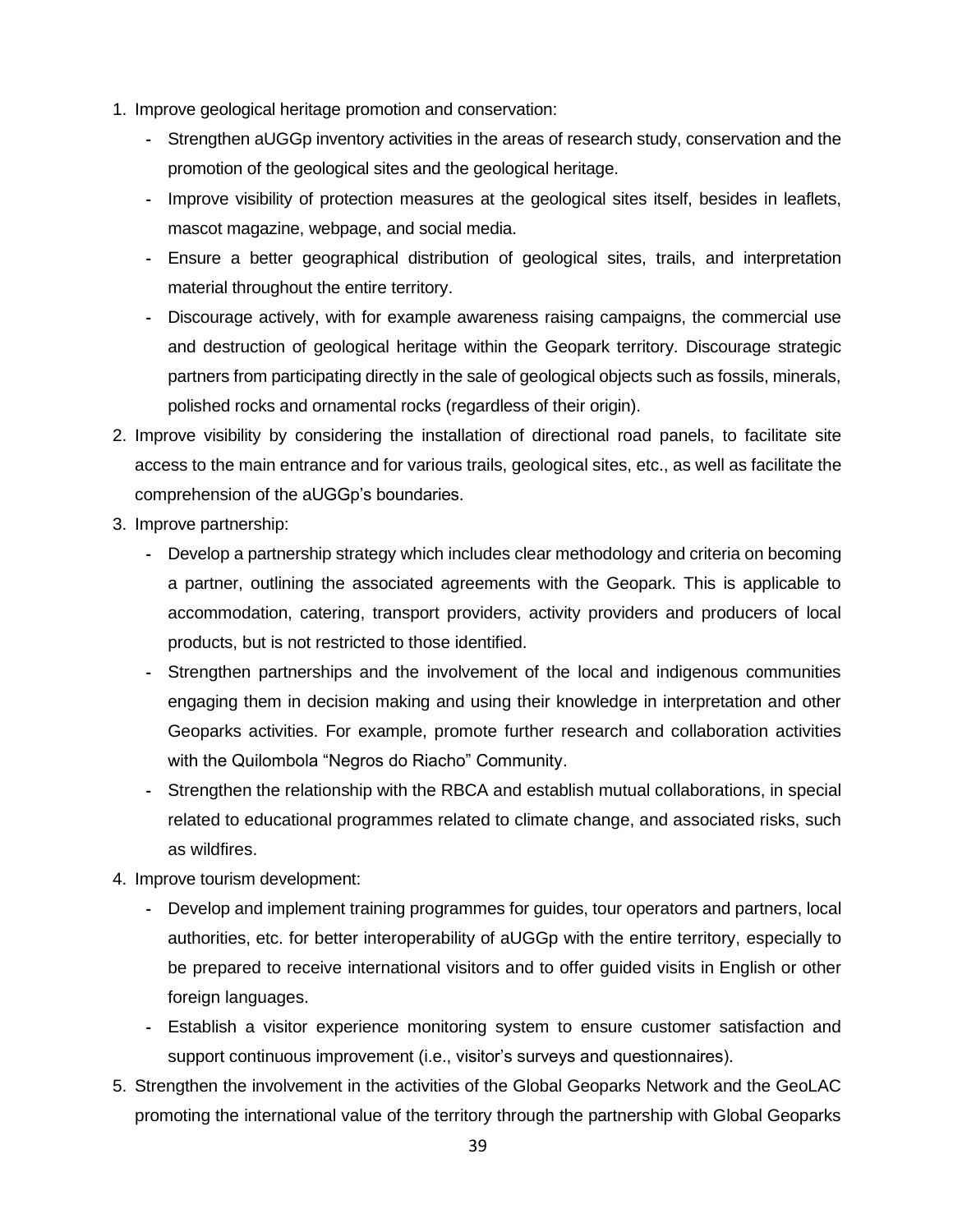under the umbrella of the UNESCO Global Geoparks. For example, explore activities of networking with other UGGps or Projects with similar communities as the "Negros do Riacho" to keep on promoting local artists related to local intangible heritage.

Acceptance voted unanimously.

- **17)Napo Sumaco (Ecuador):** The candidate territory is located in Ecuador in the upper basin of the Ecuadorian Amazon, in the province of Napo. The distance between the edges of the Geopark and the cities Tena and Archidona is 60 to 50 km to the north and 8 to 18 km to the southern limit of the Geopark. The project is based in the Amazonian mountainous region and consists primarily of irregular slopes; hilly and mountainous systems; mesas; plateaus; valleys and terraces. The altitude ranges from 3,830 m a.s.l., at the top of the Sumaco volcano, and 400 m above sea in Misahuallí Port. The climate is warm and humid with precipitation that ranges between 3,000 to 4,500 mm per year and temperatures that range from 16 to 22 degrees Celsius (GAD Tena, 2014). In the whole province it is estimated that 120.00 inhabitants live, 57% declare themselves indigenous, 65% live in rural areas and work in agriculture, workers or handicrafts. The average schooling reaches 8.5 years, the poverty rate by income is 49.8% and 41.6% (INEC 2017) due to unsatisfied basic needs since Napo is one of the poorest provinces in Ecuador. In Napo, 70% of the Economically Active Population (EAP) of the province is engaged in agricultural activities, specialized jobs (taxi drivers, machine operators, and artisanal fisher), tourist operators, vendors or artisans. Geologically is in the Subandean foothills and is part of a foreland and back-arc basin system. The Geopark tells the story of just over 170 million years of geological activity between the Jurassic, Cretaceous, Paleogene, Neogene and Quaternary periods. The geological sites show a great petrographic and structural variety, each of which hosts and manifests the geological singularity of the territory.
- i- A Conflict of interest was declared by Martina Paskova who left the room and was not present for the discussion and vote.
- ii- Positive reviews of the internationally significant geological heritage were received from the IUGS.
- iii- Summary of discussion: The Council identified that there are a high number of critical and fundamental issues, which should be resolved and addressed for this aUGGp to become a UGGp. Consequently, the UGGpC voted and agreed to 'defer' the application and propose sending a support mission with the help of GGN experts.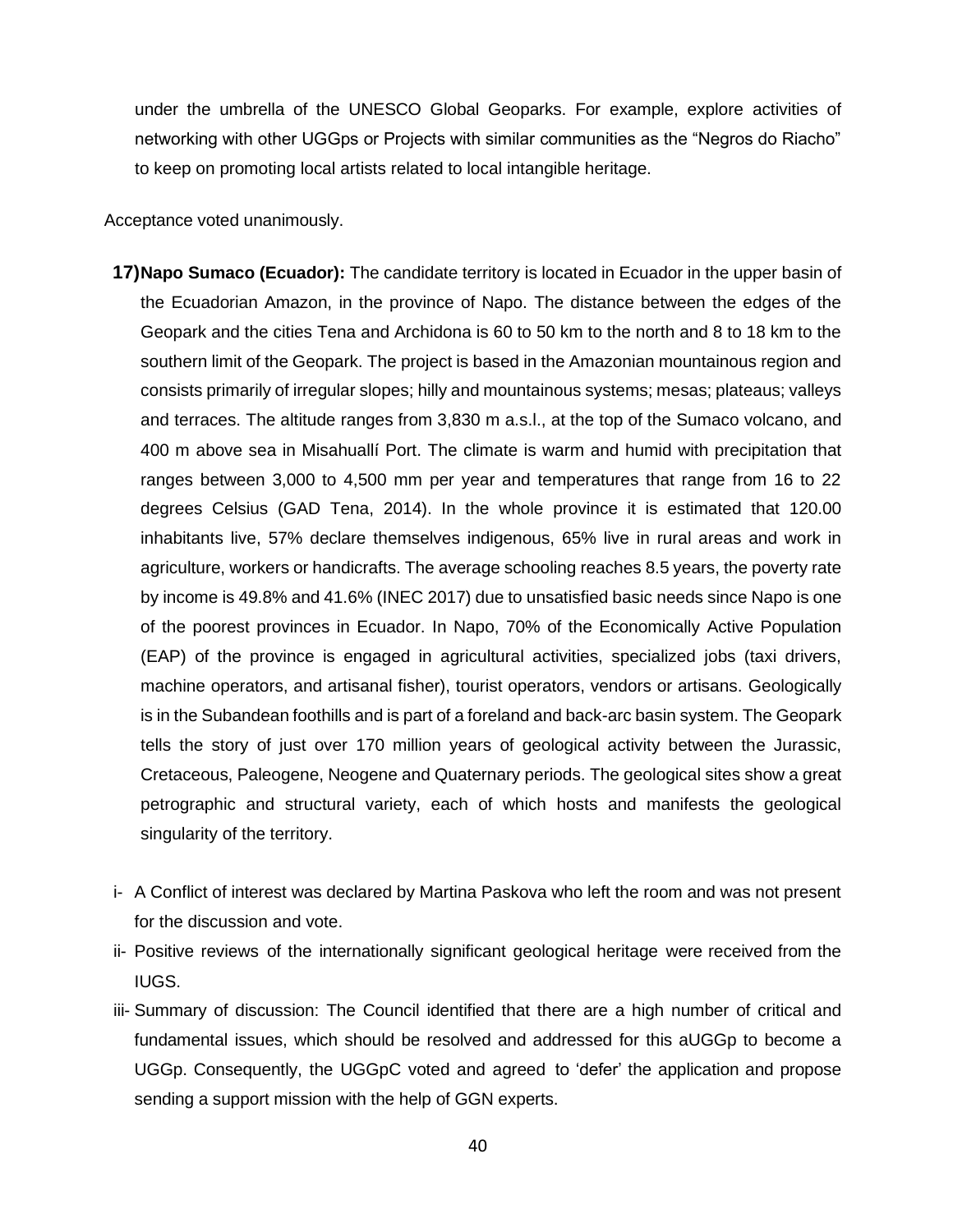iv- Following the review of the **Napo Sumaco (Ecuador)** application dossier and evaluation report, the UGGp Council decided that the candidate does not fulfil the UGGp criteria (Operational Guidelines for UNESCO Global Geoparks, Section 3) to become a UNESCO Global Geopark and proposes that the Executive Board **defers** this candidate as a UNESCO Global Geopark for a maximum duration of two years.

The **Napo Sumaco aUGGp** should provide a progress report to be reconsidered for UGGp status. The report should address the following recommendations:

- 1. Improve geological heritage promotion and conservation:
	- **-** Develop an overview story of the identity of the region incorporating the Earth Science and related topics, simplified and easily understandable, not only focusing on the volcanoes, but also explaining other geological sites such as glacial/geomorphological sites, to distinguish them and to highlight their unique geodiversity. Where relevant, explain and promote their complementarity with the other UGGp/aUGGps in the region.
	- **-** Consider the possibility of establishing a scientific committee with clear designated roles and competences for its members. Ensure regular cooperation between this committee and the Geopark management body.
	- **-** Strengthen the aUGGp inventory activities with clear criteria for the geological sites and set up monitoring and conservation plans for the geological sites and the geological heritage. Control the number of visitors to make sure they do not negatively affect the conservation of the geoheritage.
	- **-** Interpretation panels in the geological sites, and other materials should be easily understandable to all visitors. Geological site information and geological maps should be improved, simplified, and the use of complex scientific terms should be avoided or clearly explained providing English translation.
	- **-** Develop links between geological and the other territorial heritages (i.e., natural biotic, culture, intangible) through interpretation, education, tours and Geopark trails.
- 2. Improve visibility:
	- **-** Consider creating a tourist map providing information on all aUGGp sites, partners and facilities.
	- **-** Develop a coherent Geopark brand identity in the entire aUGGp region (Geopark sites, entrance roads, interpretation panels, media) including Geopark logo, designs and layout for all communication material and educational activities.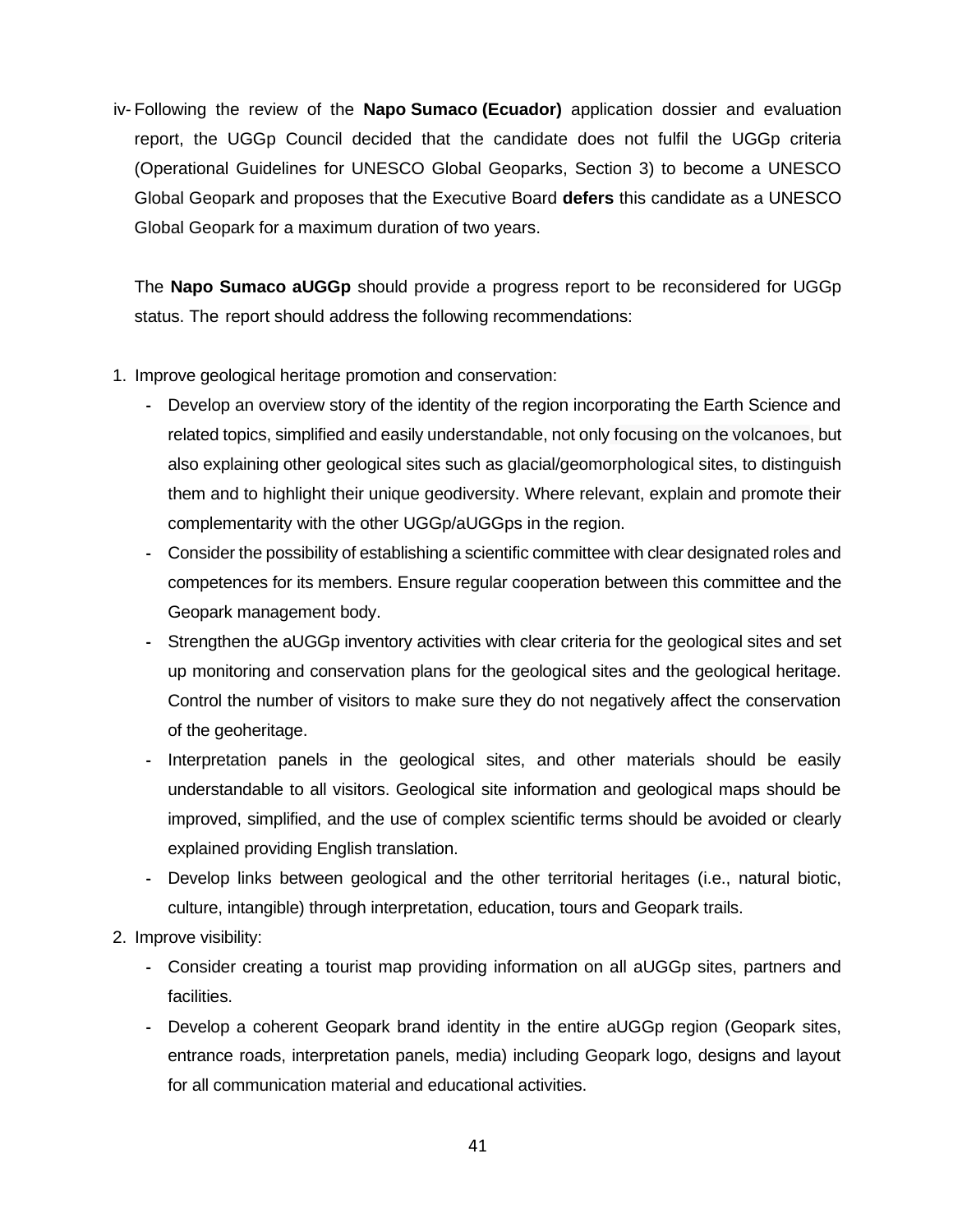- **-** Consider the possibility to develop a marketing plan ensuring its adoption and implementation by the aUGGp management body.
- 3. Improve mangement:
	- **-** Review financial and team resources to ensuring that adequate funding is available to sustain territory management. Consider the opportunity to establish a Geopark executive body with determined functions and budget.
	- **-** It is recommended that all relevant local and regional actors and authorities be represented in the management of the aUGGp (i.e., Archidona, Tena and Napo).
- 4. Improve partnership:
	- **-** Develop a partnership strategy which includes clear methodology and criteria on becoming a partner, outlining the associated agreements with the Geopark. This is applicable to accommodation, catering, transport providers, activity providers and producers of local products, but is not restricted to those identified.
	- **-** Strengthen the relationship with the Biosphere Reserve and establish mutual collaborations, while ensuring a separate branding.
- 5. Improve tourism development:
	- **-** Establish a visitor experience monitoring system to ensure customer satisfaction and support continuous improvement (i.e., visitor's surveys and questionnaires).
- 6. Strengthen the involvement in the activities of the Global Geoparks Network, the GeoLAC and the other UGGp/aUGGps in Ecuador, promoting the international value of the territory through the partnership with Global Geoparks under the umbrella of the UNESCO Global Geoparks.

The council voted unanimously to 'defer' this application.

**18)Tungurahua (Ecuador):** The candidate territory is located in the center of Ecuador, South America. It covers 2,397 square kilometers, including five cantons: Baños de Agua Santa, Patate and Pelileo belonging to Tungurahua province, Guano and Penipe to Chimborazo province, which are close and around the Tungurahua volcano, at the center of the country. Tungurahua is among the most densely populated in the whole Ecuador (170/km<sup>2</sup>). Its cantons are: Baños de Agua Santa, Pelileo, Patate (which are part of the project), and Ambato, Quero, Cevallos, Tisaleo, Mocha and Pillaro. Chimborazo province has a lower density of population  $(97/km<sup>2</sup>)$  although it still represents the ninth most densely populated province in Ecuador. Chimborazo cantons are: Guano, Penipe (which belong to the project), Alausí, Chambo, Chunchi, Colta, Cumandá, Guamote, Pallatanga and Riobamba. Inside the area project, there are 37 parishes. Most of them are, therefore, rural ones, with the exception made normally of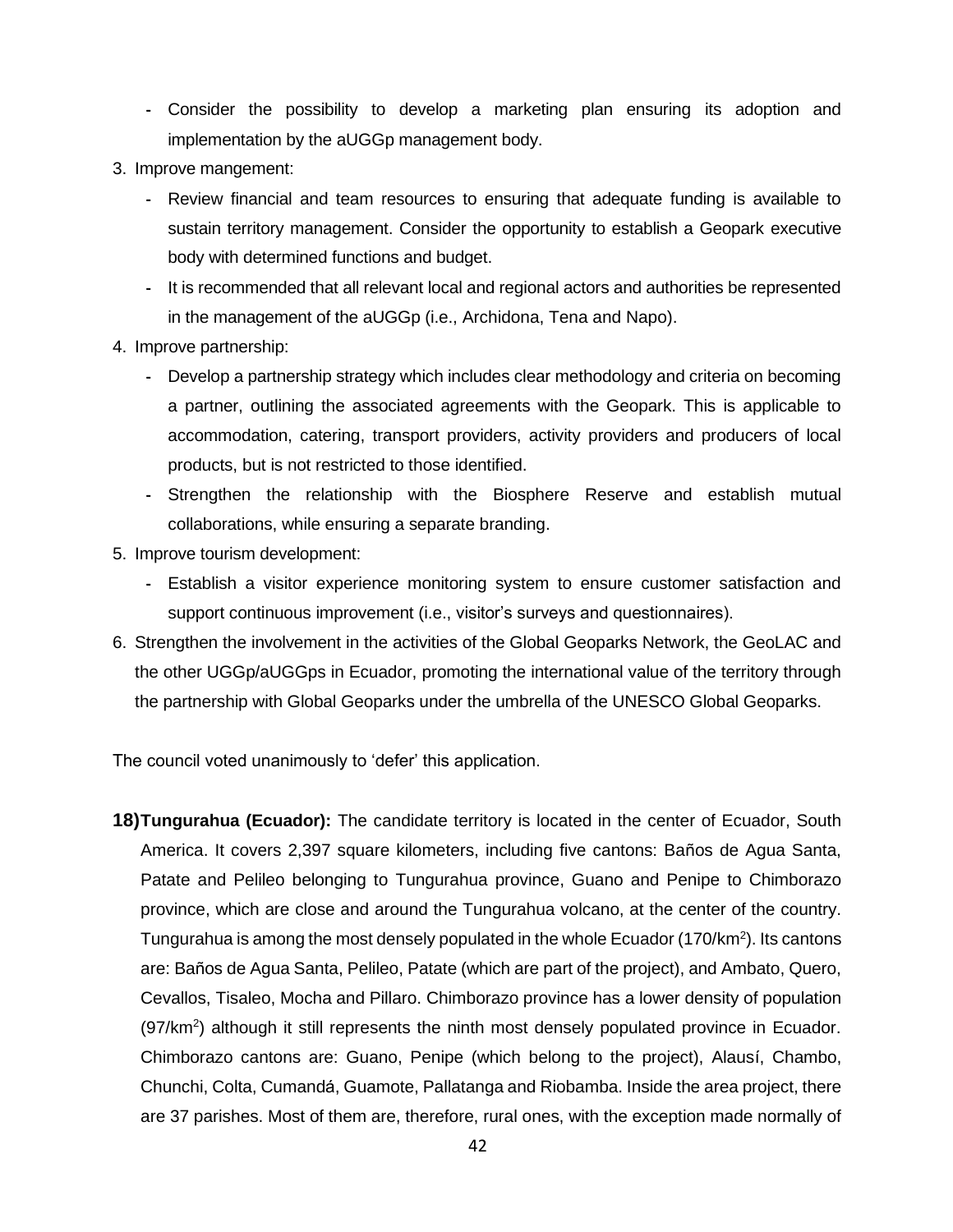the capital city; even so, most of the people used to live in the cities rather than in the rural areas. The area of the Project Geopark Tungurahua Volcano includes parts of the Cordillera Oriental or Real (Mama Tungurahua itself), of the rich Interandean Valley and of the Cordillera Occidental (Taita Chimborazo).

- i. A Conflict of interest was declared by Martina Paskova who left the room and was not present for the discussion and vote.
- ii. Positive reviews of the internationally significant geological heritage were received from the IUGS.
- iii. Summary of discussion: The Council identified that there are a high number of critical and fundamental issues, which should be resolved and addressed for this aUGGp to become a UGGp. Consequently, the UGGpC voted and agreed to 'defer' the application and organise a support mission with the help of GGN experts.
- iv. Following the review of the **Tungurahua (Ecuador)** application dossier and evaluation report, the UGGp Council decided that the candidate does not fulfil the UGGp criteria (Operational Guidelines for UNESCO Global Geoparks, Section 3) to become a UNESCO Global Geopark and proposes that the Executive Board **defers** this candidate as a UNESCO Global Geopark for a maximum duration of two years.

The **Tungurahua aUGGp** should provide a progress report to be reconsidered for UGGp status. The report should address the following recommendations:

- 1. Improve the geological heritage promotion and conservation:
	- **-** Develop an overview story of the identity of the region incorporating the Earth Science and related topics simplified and easily understandable. Do not only focus on the volcanoes, but also on the variety of geological sites such as glacial/geomorphological sites to emphasize the geodiversity of the territory. Where relevant, explain and promote the complementarity with the other UGGp/aUGGps in the region.
	- **-** Consider the possibility of establishing a scientific committee with clear designated roles and competences for its members. Ensure regular cooperation between this committee and the Geopark management body.
	- **-** Strengthen the aUGGp inventory activities with clear criteria for the geological sites and set up monitoring and conservation plans for the geological sites and the geological heritage. Control the number of visitors to make sure they do not negatively affect the conservation of the geoheritage.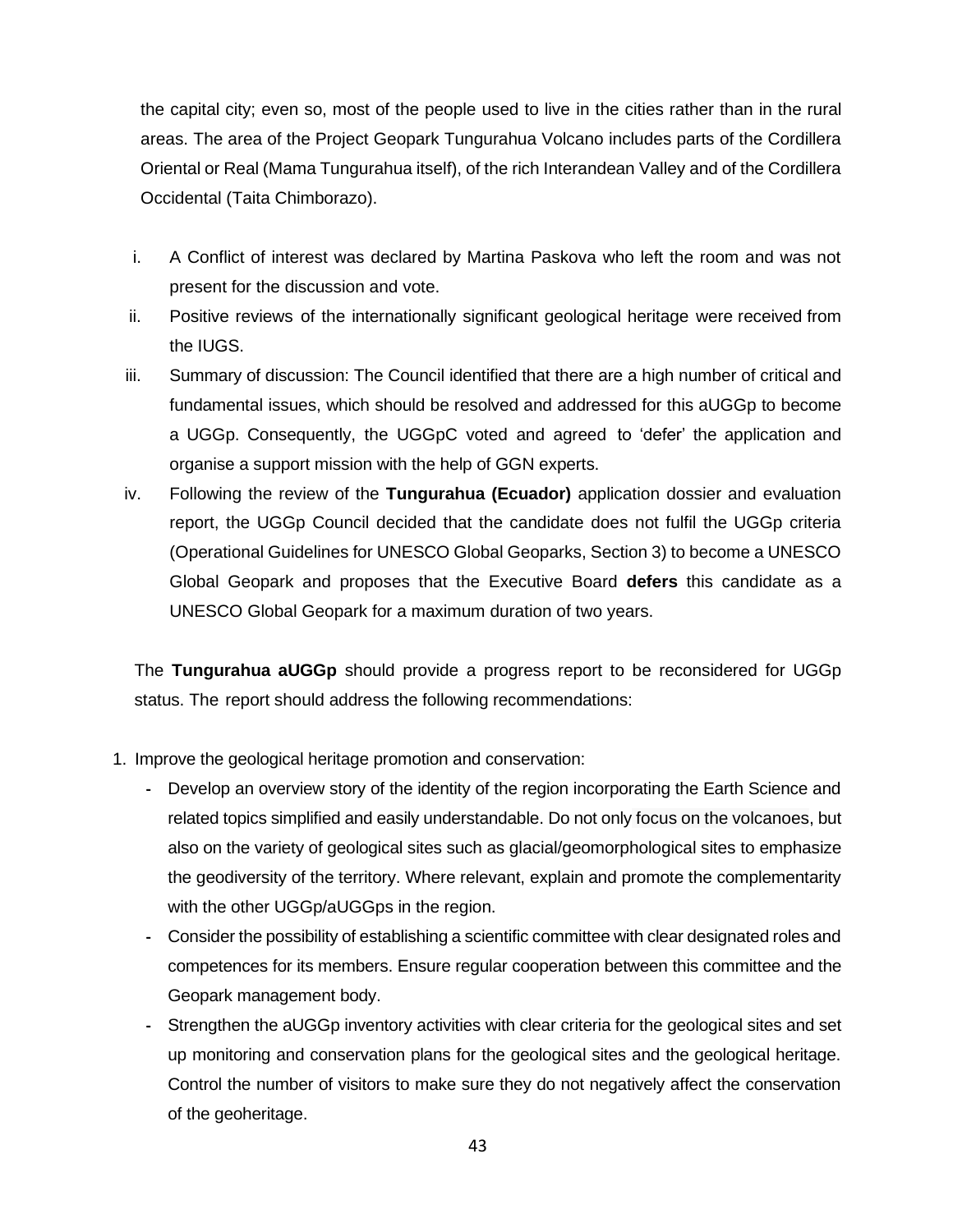- **-** Interpretation panels in the geological sites, and other materials should be easily understandable to all visitors. Geological site information and geological maps should be improved, simplified, and the use of complicated scientific terms should be avoided or clearly explained providing English translation. Separate the indicative panels from the interpretative ones.
- **-** Develop links between geological and the other territorial heritages (i.e., natural biotic, culture, intangible) through interpretation, education, tours and Geopark trails. (UGGpC)
- **-** Discourage actively, with for example awareness raising campaigns, the commercial use and destruction of geological heritage within the Geopark territory. In particular, discourage strategic partners from participating directly in the sale of geological objects such as fossils, minerals, polished rocks and ornamental rocks (regardless of their origin).
- 2. Improve visibility:
	- **-** Consider creating a tourist map providing information on all aUGGp sites, partners and facilities.
	- **-** Consider installing aUGGp signage at the boundaries of the Geopark to welcome visitors and enhance aUGGp prominence.
	- **-** Develop a coherent Geopark brand identity in whole aUGGp region (Geopark sites, entrance roads, interpretation panels, media) including Geopark logo, designs and layout for all communication material and educational activities.
	- **-** Consider the possibility to develop a marketing plan ensuring its adoption and implementation by the aUGGp management body. Promote and brand the Geopark beyond each individual municipality and carry out actions in favour of the Geopark as a whole, beyond the administrative borders.
	- **-** Merge the two existing Geopark websites, to offer one unified and verified source of information about the Geopark and its activities for local inhabitants and visitors and ensure easier access to information on internet.
- 3. Improve the management by implementing what is signed in the consortium and establish a specific Geopark working team, in addition to the municipal staff dedicated to the Geopark.
- 4. Improve partnership:
	- **-** Strengthen the collaboration with the GeoAmigos.
	- **-** Develop a partnership strategy which includes clear methodology and criteria on becoming a partner, outlining the associated agreements with the Geopark. This is applicable to accommodation, catering, transport providers, activity providers and producers of local products, but is not restricted to those identified.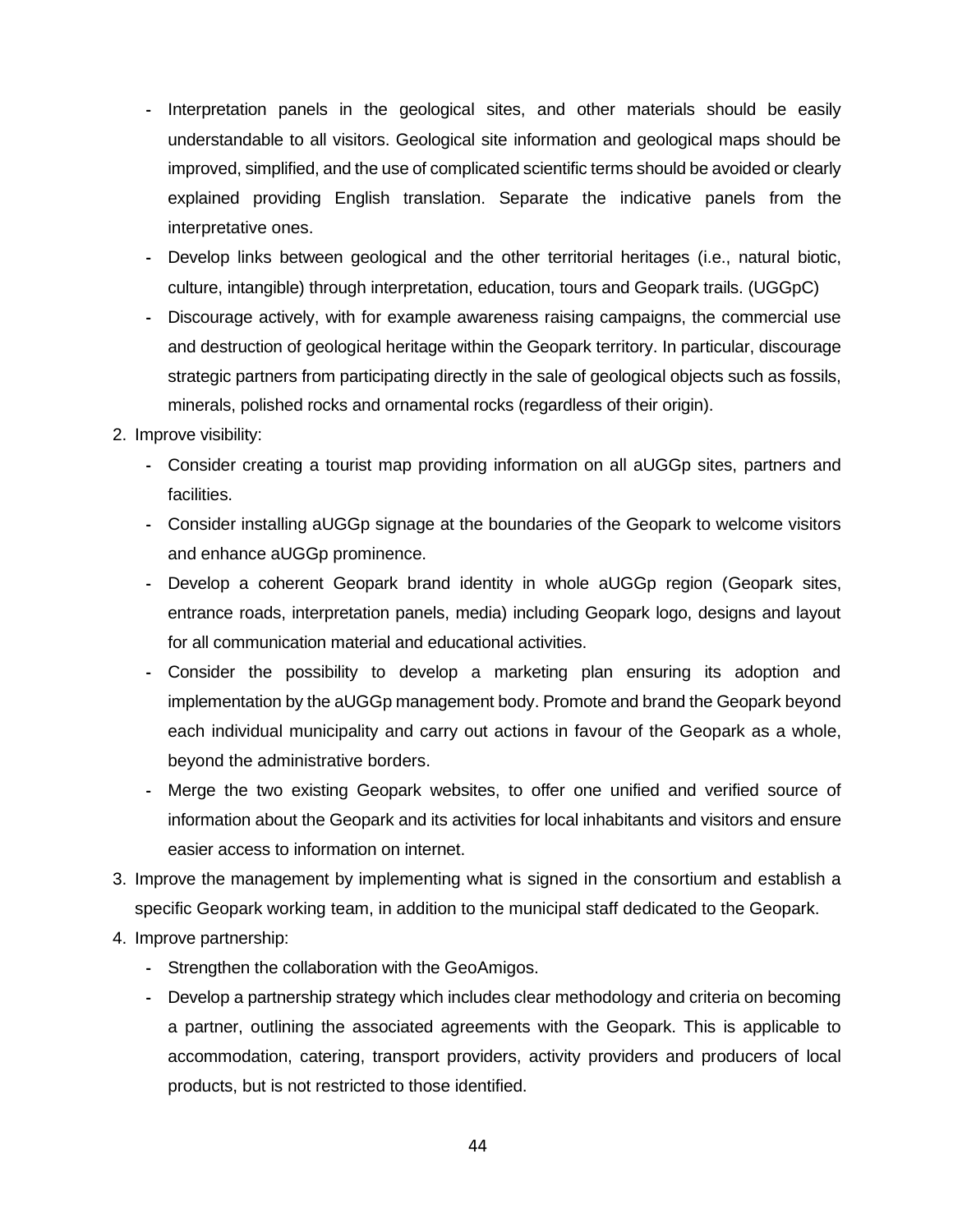- **-** Strengthen partnerships and the involvement of the local and indigenous communities, engaging them in decision making and using their knowledge in interpretation and other Geoparks activities. For example, create and consolidate a Geopark platform for the marketing of geoproducts, handicrafts and tourist packages offered by indigenous communities, and improve the aUGGp promotion on the actions aimed at the local population (fairs, festivals, social events, etc.).
- **-** Increase the usage the Kichwa language in the Geopark interpretative, educative material and signage.
- 5. Improve tourism development:
	- **-** Establish a visitor experience monitoring system to ensure customer satisfaction and support continual improvement (i.e., visitor's surveys and questionnaires).
- 6. Improve facilities and infrastructure by considering the installation of aUGGp headquarters.
- 7. Improve education by developing and implement training programmes for guides, tour operators and partners, local authorities, etc. for better interoperability of aUGGp with the entire territory.
- 8. Strengthen the involvement in the activities of the Global Geoparks Network, the GeoLAC and the other UGGp/aUGGps in Ecuador, promoting the international value of the territory through the partnership with Global Geoparks under the umbrella of the UNESCO Global Geoparks.

The council voted unanimously to 'defer' this application.

## **Summary of Decisions on New Applications:**

Eight new Geoparks have been approved with two new countries (Luxembourg and Sweden) being added to the UNESCO Global Geoparks Community.

- [Ries](https://www.geopark-ries.de/) (Germany)
- [Platåbergen](https://www.platabergensgeopark.se/en/start-2/) (Sweden)
- [Mëllerdall](https://www.naturpark-mellerdall.lu/en/) (Luxembourg)
- [Buzău Land](https://buzauland.org/about-buzau-land/) (Romania)
- [Salpausselkä](https://visitlahti.fi/en/frontpage/salpausselka-geopark/) (Finland)
- [Kefalonia-Ithaca](https://kefaloniageopark.gr/en) (Greece)
- [Caminhos dos Cânions do Sul](https://canionsdosul.org/?lang=en-us) (Brazil)
- [Sérido](http://geoparqueserido.com.br/) (Brazil)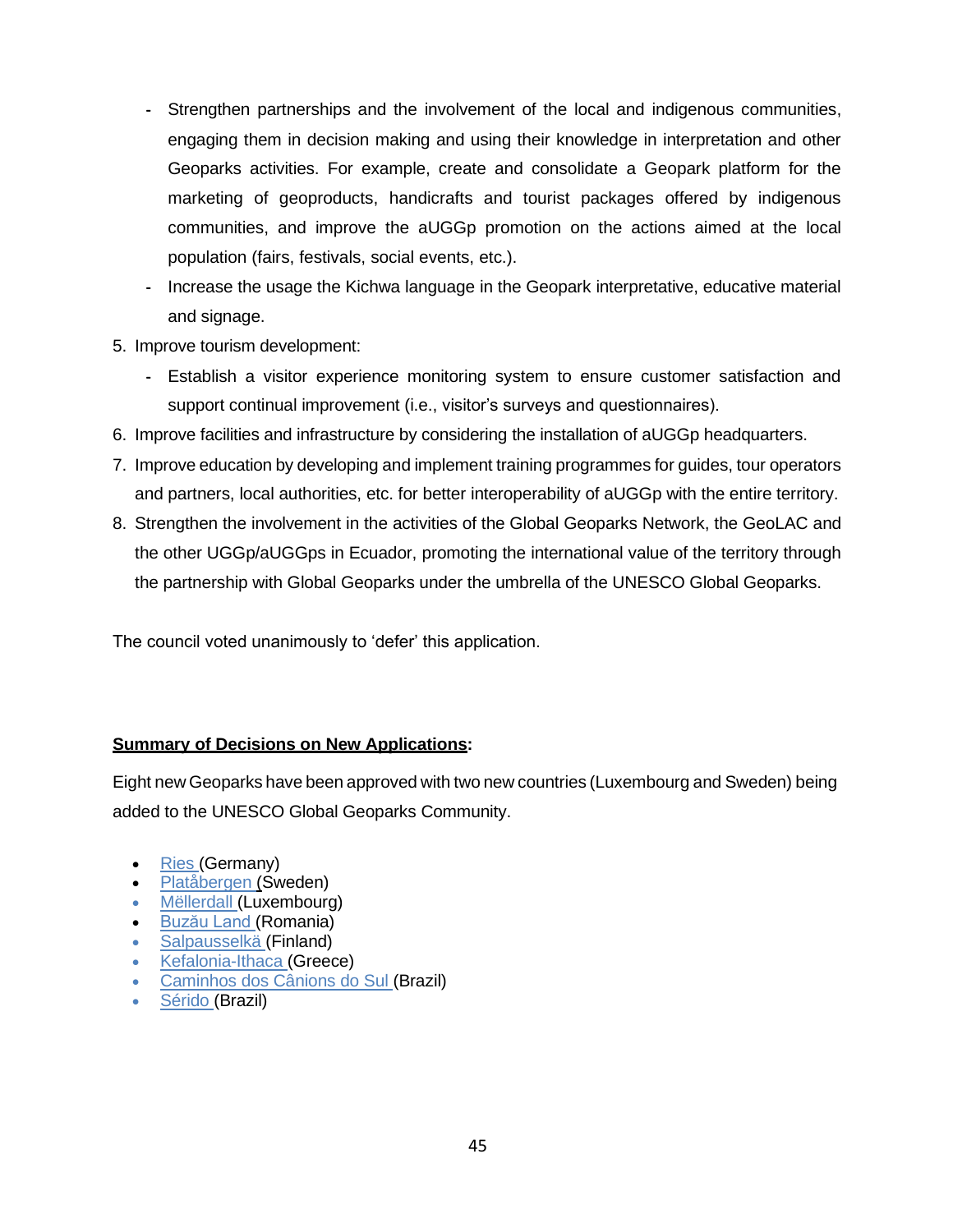#### **VI. Discussion of the revalidation of existing UNESCO Global Geoparks from 2019**

- i- Attention should be drawn to Operational Guidelines for UNESCO Global Geoparks, Section 5.6 (vi, vii and viii) that clearly outlines the possible outcomes of the revalidation process. These have been provided below.
- ii- Operational Guidelines for UNESCO Global Geoparks, Section 5.6 (vi): If, on the basis of the revalidation report, the Council considers that UNESCO Global Geopark continues to fulfil the criteria set-out in Section 3 of the UNESCO Global Geopark guidelines, in particular that the quality and management of the area have improved or at least continues to be satisfactory since designation or last revalidation, it may decide that the area will continue as a UNESCO Global Geopark for a further four-year period (so-called "green card").
- iii- Operational Guidelines for UNESCO Global Geoparks, Section 5.6 (vii): If, on the basis of the revalidation report, the Council considers that the UNESCO Global Geopark no longer fulfils the criteria, it may decide to inform the management body of the UNESCO Global Geopark to take appropriate steps within a two-year period to ensure that the criteria will be met and maintained. In such instances, the status of the area as UNESCO Global Geopark will be renewed only for a two-year period after which a new revalidation report and a new field mission will be undertaken with the same conditions referred to in (ii), (iii) and (iv) of Section 5.6 of the Operational Guidelines for UNESCO Global Geoparks (so-called "yellow card").
- iv- Operational Guidelines for UNESCO Global Geoparks, Section 5.6 (viii): Should the UNESCO Global Geopark not fulfil the criteria within two years after receiving a "yellow card", the Council will decide as appropriate that the area concerned should lose its status and all relevant entitlements (so-called "red card").

#### **1) Swabian Alb (Germany)**

- i- A conflict of interest was declared by Marie Luise Frey who left the room and was not present for the discussion and vote.
- ii- Following the review of the **Swabian Alb (Germany)** revalidation report, the UGGpC decided to award a **GREEN** card with the following recommendations: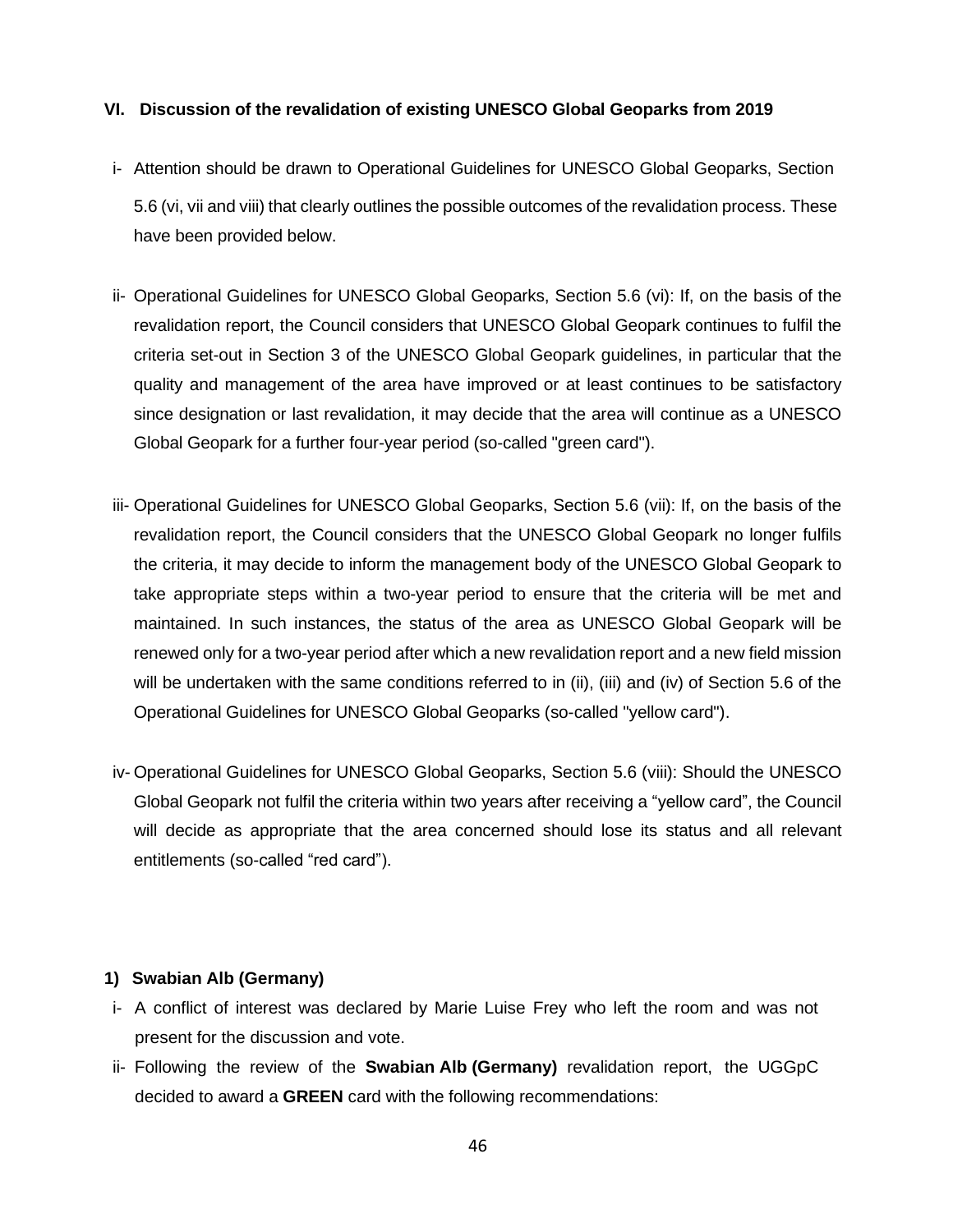- 1. Improve visibility:
	- **-** Ensure that the new UNESCO logo is used correctly on all signage and in line with the UGGp identity.
	- **-** Improve the promotion of the UGGp through social media networks.
- 2. Strengthen inventory activities in the areas of research studies, conservation and promotion of local intangible heritage, specifically focusing on the Kneipp tradition, linking geology, culture and human health.
- 3. Update the visitor experience monitoring system (i.e., visitor's surveys and questionnaires) to ensure customer satisfaction and support continual improvement on the future planning of the UGGp strategies and activities.
- 4. Develop a partnership strategy which includes clear methodology and criteria on becoming a partner, outlining the associated agreements with the Geopark. This is applicable to accommodation, catering, transport providers, activity providers and producers of local products, but is not restricted to those identified.
- 5. Discourage actively, with for example awareness raising campaigns, the commercial use and destruction of geological heritage within the Geopark territory. Discourage strategic partners from participating directly in the sale of geological objects such as fossils, minerals, polished rocks and ornamental rocks (regardless of their origin).

# **2) Bergstraße-Odenwald (Germany)**

- i- A conflict of interest was declared by Marie Luise Frey who left the room and was not present for the discussion and vote.
- ii- Following the review of the Bergstraße-Odenwald (Germany) revalidation report, the UGGpC decided to award a **GREEN** card with the following recommendations:
- 1. Improve visibility:
	- **-** Ensure that the new UNESCO logo is used correctly on all signage and in line with the UGGp identity.
	- **-** Improve the promotion of the UGGp through social media networks.
	- **-** Improve the use of English translation in all information and communication materials, guided tours and exhibitions. Specially, the quality of English translation provided on the website.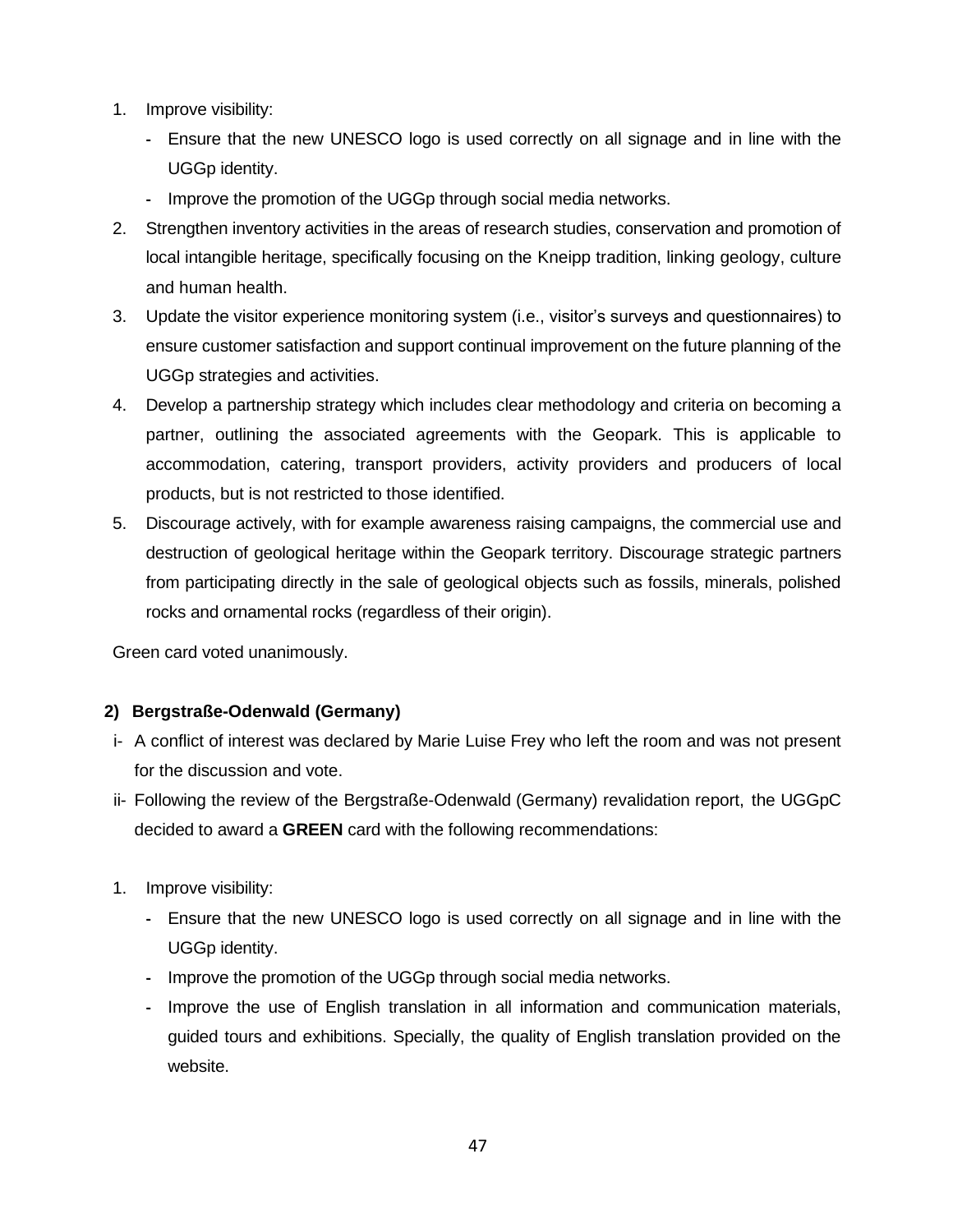2. An official collaboration agreement should be signed between the UNESCO World Heritage Site Roman Limes and the UGGp expressing the willingness of collaboration between these two UNESCO designations.

Green card voted unanimously.

# **3) Rocca di Cerere (Italy)**

- i- No conflicts of interest were declared by members of the UGGpC.
- ii- Following the review of the Rocca di Cerere (Italy) revalidation report, the UGGpC decided to award a **GREEN** card with the following recommendations:
- 1. Improve visibility:
	- **-** Consider the installation of directional road panels to facilitate site access on the main entrance and for various trails, geological sites, etc. Explore options to install panels along the highway (A19) crossing the territory of the Geopark from East to West.
	- **-** Consider renewing the panels that are damaged.
- 2. Improve educational activities:
	- **-** Consider the opportunity to develop new UGGp trails including the geological history interpretation through the main geological sites.
	- **-** Improve educational activities and strategies to facilitate the mitigation of natural and geological hazard and climate change in schools and for the local population. Particulary, an awareness campaign about forest fires seems relevant.
- 3. Develop a partnership strategy which includes clear methodology and criteria on becoming a partner, outlining the associated agreements with the Geopark. This is applicable to accommodation, catering, transport providers, activity providers and producers of local products, but is not restricted to those identified. Consider establishing a list of performance indicators and good practices for the partner companies.
- 4. Strengthen the involvement in the activities of the Global Geoparks Network:
	- **-** Help promoting the international project of Green Energy by the University of Catania among the GGN.
	- **-** Consider finding out if Canadian participants (as listed on a commemorative plaque for the rememberance walk in the Trigona museum) in the battle of Piazza Armerina in WWII have a relationship to people in todays Canadian Geoparks to start a possible cooperation, fostering UNESCO peace goals.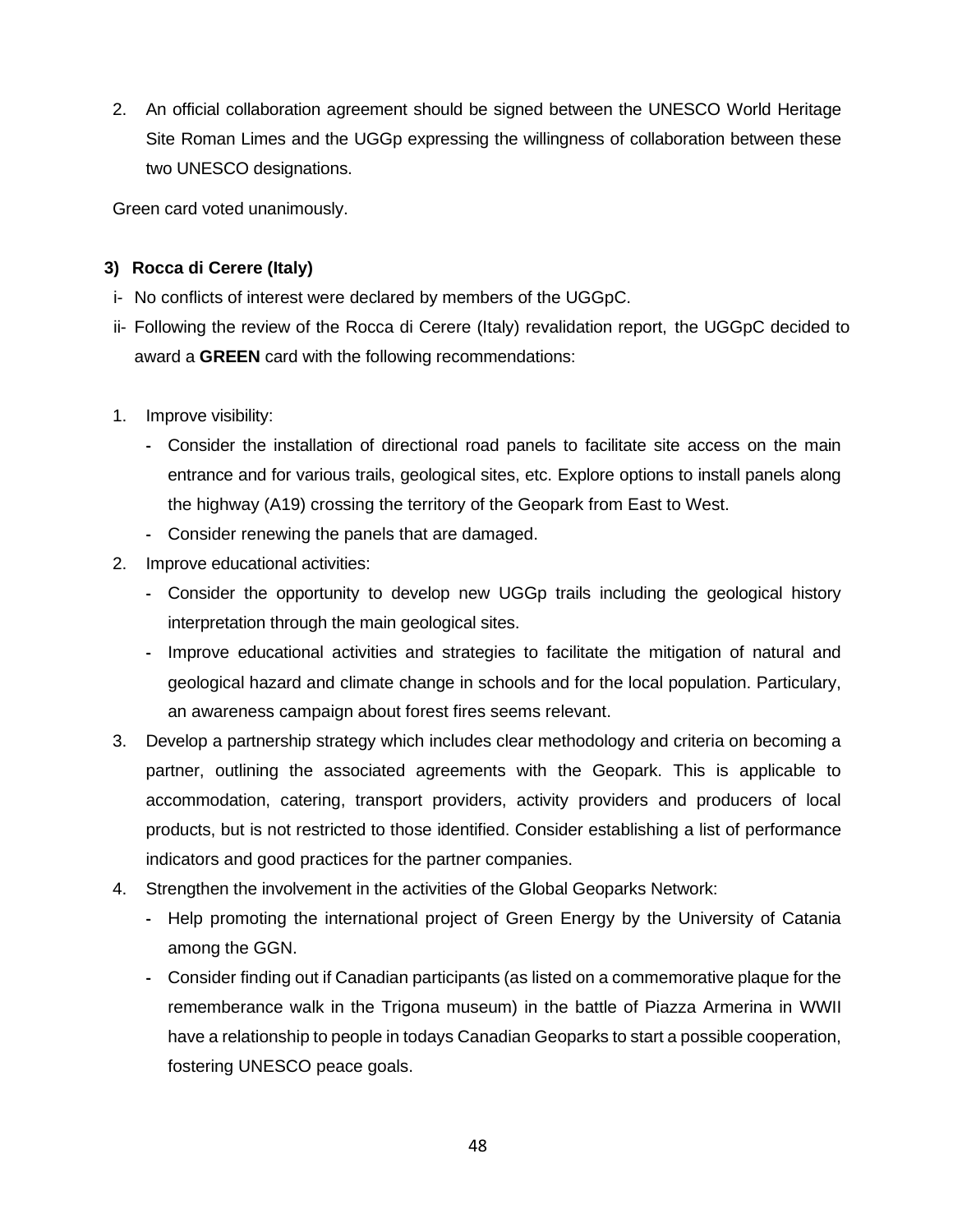**-** Consider playing an active role in the Clean-up day as recommended and promoted by the GGN. This action would contribute to minimise the visual impact of the several illegal garbage dumps next to some roads.

Green card voted unanimously.

# **4) Beigua (Italy)**

- i- No conflicts of interest were declared by members of the UGGpC.
- ii- Following the review of the **Beigua** (Italy) revalidation report, the UGGpC decided to award a **GREEN** card with the following recommendations:
- 1. Improve the use of English language translation in all information and communication materials, guided tours and exhibitions. Specially, improve the quality of English translation provided on the website. For example, the brochures of the "Centro Ornitologico" and "Centro Visite Palazzo Gervino", or the educational materials such as Il taccuino del Rock Detective or booklet series I Taccuni Naturalistici.
- 2. Develop links between geological and the other territorial heritages (i.e., natural biotic, culture, intangible) through interpretation, education, tours and Geopark trails.
- 3. Develop a partnership strategy which includes clear methodology and criteria on becoming a partner, outlining the associated agreements with the Geopark. This is applicable to accommodation, catering, transport providers, activity providers and producers of local products, but is not restricted to those identified. Specillay, consider stronger connection and common actions between Gustosi per Natura" and "Ospitali per Natura" (i.e., a Geopark Tourism Association could be created).
- 4. Strengthen the involvement in the activities of the Global Geoparks Network and the European Geoparks Network promoting the international value of the territory through the partnership with other Global Geoparks example or by sharing the interesting/innovative activities and best practices of the UGGp.

Green card voted unanimously.

## **5) Bakony-Balaton (Hungary)**

- i- No conflicts of interest were declared by members of the UGGpC.
- ii- Following the review of the **Bakony-Balaton (Hungary)** revalidation report, the UGGpC decided to award a **GREEN** card with the following recommendations: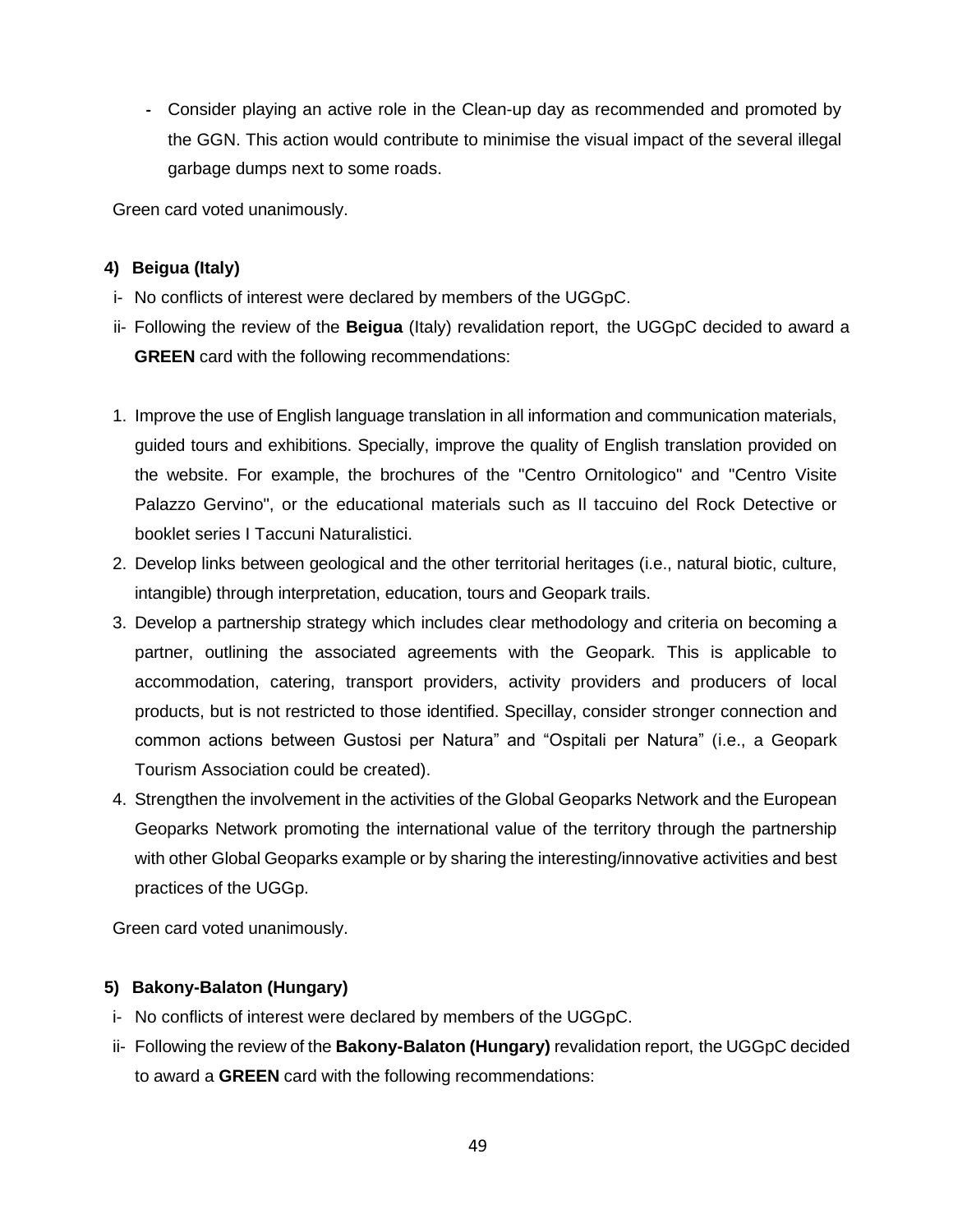- 1. Improve the management structure and process to involve local community representatives and consider enlarging expertise within the staffing structure of the Geopark. For example, consider an additional staff position, possibly by shifting staff within the national park administration to the Geopark management.
- 2. Improve visibility:
	- **-** Leaflets and other information materials could also be offered in other languages (i.e., French, Italian or Spanish)
	- **-** The very good cooperation program for the marketing of regional products should be expanded further.
- 3. Improve visitor access and information about potential risks related to the sites to ensure visitors' safety. For example, in the Urkut Paleokarst, on the basalt columns of St. George Hill and on the Tihany Peninsula safe, durable, and sustainable constructions should be chosen to reduce the danger related to permanent moisture on these sites.

## **6) Lesvos Island (Greece)**

- i- A conflict of interest was declared by Nickolas Zouros who left the room and was not present for the discussion and vote.
- ii- Following the review of the **Lesvos Island (Greece)** revalidation report, the UGGpC decided to award a **GREEN** card with the following recommendations:
- 1. Ensure a good visibility throughout the entire territory and consider additional information points in the UGGp's partner facilities and villages to promote the work of the Geopark, including in the capital Mytilene.
- 2. Increase where possible the visibility of the Geopark on local products.
- 3. Encourage the UGGp's to keep on organising the yearly intensive course and keep up its involvement in networking, training and capacity building activities.

Green card voted unanimously.

# **7) Chablais (France)**

- i- A Conflict of interest was declared by Guy Martini who left the room and was not present for the discussion and vote. Vice-president of the Council chaired this application discussion.
- ii- Following the review of the **Chablais (France)** revalidation report, the UGGpC decided to award a **GREEN** card with the following recommendations: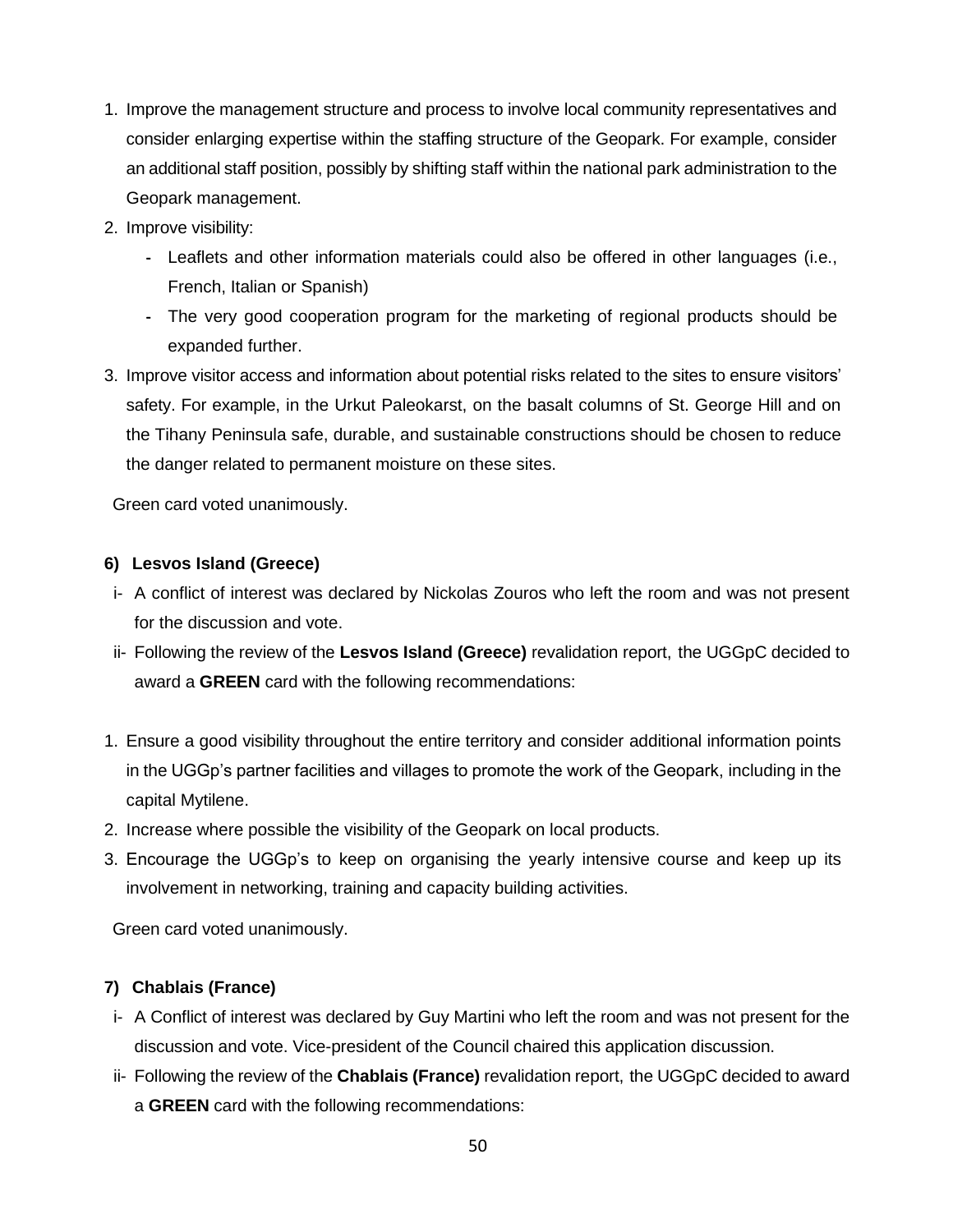- 1. Improve management:
	- **-** Review financial resources and team to ensure that adequate funding is available to sustain territory management. For example, consider a further development at regional level (Auvergne-Rhône-Alpes), in addition to the support at local and departmental level, to strengthen this UNESCO site designation.
	- **-** Improve the management structure and process to include local community representatives and consider enlarging expertise within the staffing structure, in particular to increase the scientific communication capacity.
	- **-** Strengthen partnerships and the involvement of the local communities engaging them in decision making and using their knowledge in interpretation and other Geoparks activities. For example, consider working with youth and the elderly to promote volunteer actions.
- 2. Improve visibility:
	- **-** Use the new UNESCO logo on all signage and aligned with the UGGp brand identity. If possible, set up a branding campaign for the Geopark as a tourist destination and consider the creation of a dedicated visitor centre.
	- **-** Improve the promotion of the UGGp through social networks.
- 3. Improve geological heritage promotion and conservation
	- **-** . The protection of some geological sites could be improved by taking advantage of planned renovation of existing information panels, by adding new texts and/or pictograms about applicable geo-conservation measures.
	- **-** Consider extending the scientific committee or Scientific Advisory Board with experts from other disciplines such as sustainable tourism, marketing, or pedagogy.
- 4. Improve education:
	- **-** Consider strengthening the use or creation of digital tools for education/outreach.
	- **-** Consider encouraging virtual school exchanges.

## **8) Las Loras (Spain)**

- i- No conflicts of interest were declared by members of the UGGpC.
- ii- Following the review of the **Las Loras (Spain)** revalidation report, the UGGpC decided to award a **GREEN** card with the following recommendations:
	- 1. Consider the opportunity to re-define the UGGp boundaries to align with the pre-existing administrative boundaries. This potential extension could provide the UGGp greater visibility across its partners and population.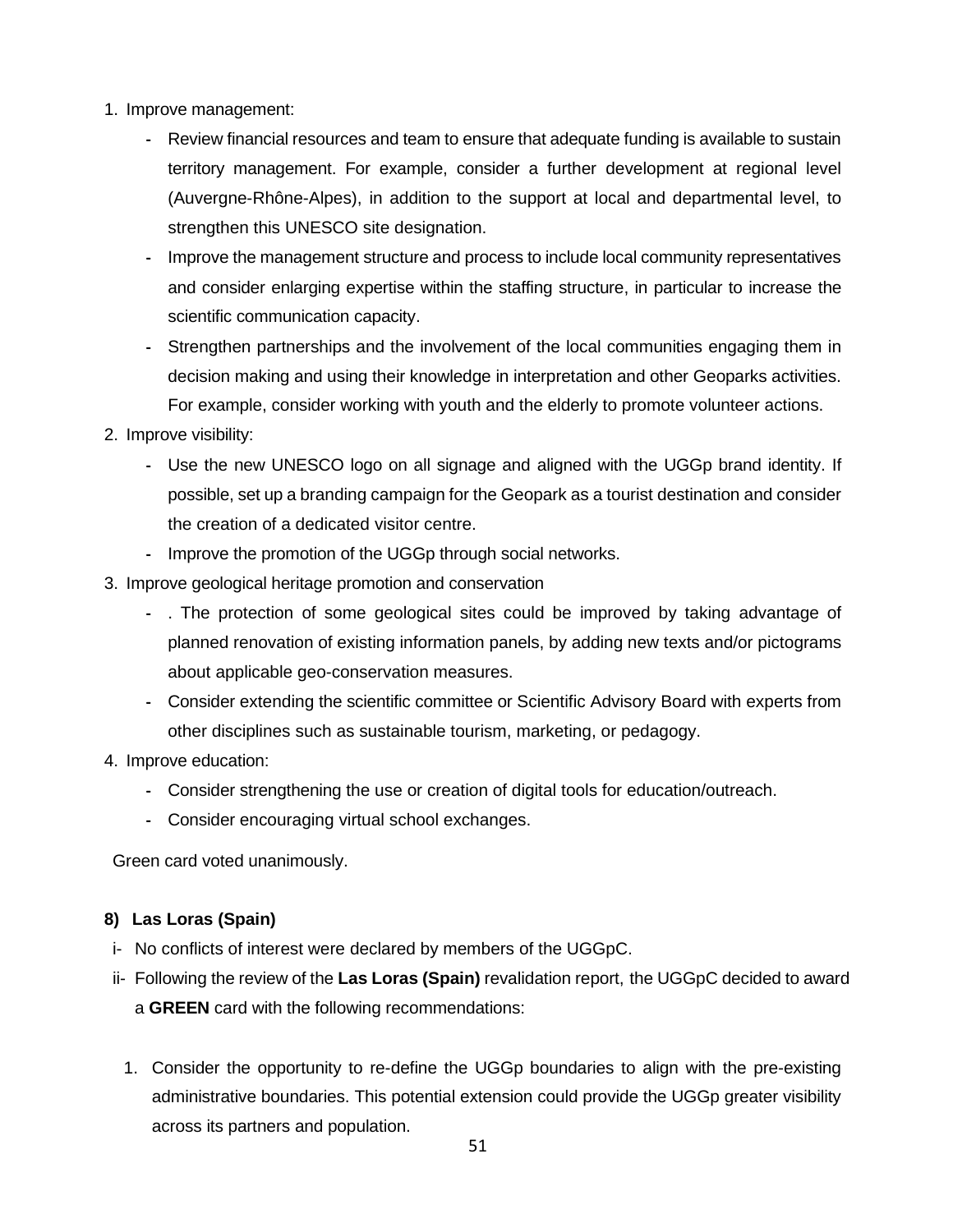- 2. Ensure geographical distribution of the UGGp facilities and infrastructures throughout the entire territory. For example, consider developing information pannels, Global Geopark Corners, or information points in the UGGp's partner facilities and most visited towns in the territory to promote the work of the Geopark and the network.
- 3. Consider implementing a newsfeed on the website for those who don't use social media, and promote the different geotouristic activities, their operators and the Las Loras collaborators.
- 4. Encourage the Partners of the Geopark to provide information for tourists in another languages – at least in English.

## **9) Bohemian Paradise (Czechia)**

- i- No conflicts of interest were declared by members of the UGGpC,
- ii- Following the review of the **Bohemian Paradise (Czechia)** revalidation report, the UGGpC decided to award a **GREEN** card with the following recommendations:
	- 1. Strengthen the involvement in the activities of the Global Geoparks Network and the European Geoparks Network promoting the international value of the territory through the partnership with Global Geoparks under the umbrella of the UNESCO Global Geoparks. It is beneficiary for a Geopark to place itself in a worldwide context and inspire visitors to explore UNESCO Global Geoparks in other areas.
	- 2. Consider implementing more Geoschools projects in the area following the example of the one with the Turnov School.
	- 3. Consider consulting the UGGpC to properly use the raw garnets for jewelleries, as part of the intangible heritage in the Geopark
	- 4. Ensure that the UGGp Team and budget are appropriately resourced to ensure sustainable management of the territory. Consider the opportunity to strengthenthe UGGp team by including a permanent manager if possible.
	- 5. Develop a partnership strategy which includes clear methodology and criteria on becoming a partner, outlining the associated agreements with the Geopark. This is applicable to accommodation, catering, transport providers, activity providers and producers of local products, but is not restricted to those identified. Explore the possibility of joining the brand of regional local products.

Green card voted unanimously.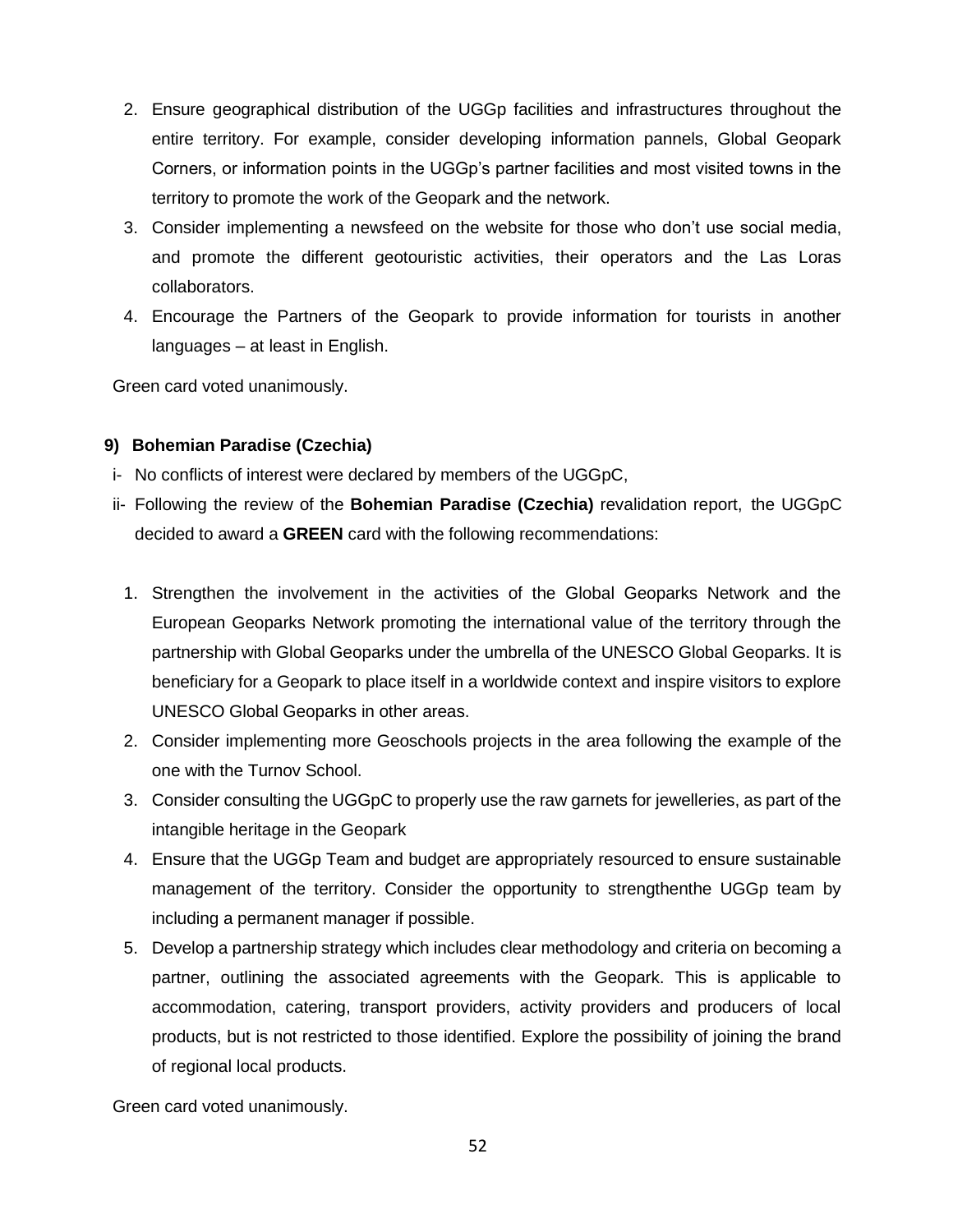# **10) Fforest Fawr (UK)**

- i- A Conflict of interest was declared by Tim Badman who left the room and was not present for the discussion and vote.
- ii- Following the review of the **Fforest Fawr (UK)** revalidation report, the UGGpC decided to award a **GREEN** card with the following recommendations:
	- 1. Consider expanding the UGGp territory to include new sites related to the impressive mining heritage.
	- 2. Improve facilities and infrastructure:
		- **-** Consider renewing the panels that are damaged, especially panels with wooden frames.
		- **-** Improve visitor access and information to potentially dangerous sites ensuring visitor safety, such as the stairs to the attractions – Mouth of the cave geological site – Porth yr Ogof.
		- **-** In light of the increasing numbers of visitors, consider, in collaboration with local authorities and Geopark partners, improving the capacity and facilities in car park areas.
		- **-** Consider the development of a visitor centre and Global Geopark Corners, or information points in the UGGp's partner facilities and touristic towns to promote the work of the Geopark.
	- 3. Improve involvement in research by strengthening partnership with local and international universities and research institutions, ensuring the implementation of strategies to monitor and report scientific research activity, including the review of research findings and publications. Particularly, improve cooperation with Universities, British Geological Survey and other relevant institutions.
	- 4. Improve educational strategies and activities to facilitate the mitigation of natural hazard and climate change in schools, for the local population and visitors.
	- 5. Develop the partnership strategy which includes clear methodology and criteria on becoming a partner, outlining the associated agreements with the Geopark. This is applicable to accommodation, catering, transport providers, activity providers and producers of local products, but is not restricted to those identified.

Green card voted unanimously.

## **11) Marble Arch Caves** (UK-Ireland)

- i- A Conflict of interest was declared by Tim Badman who left the room and was not present for the discussion and vote.
- ii- Summary of the discussion: The UGGp Council recognised Marble Arch Caves as the first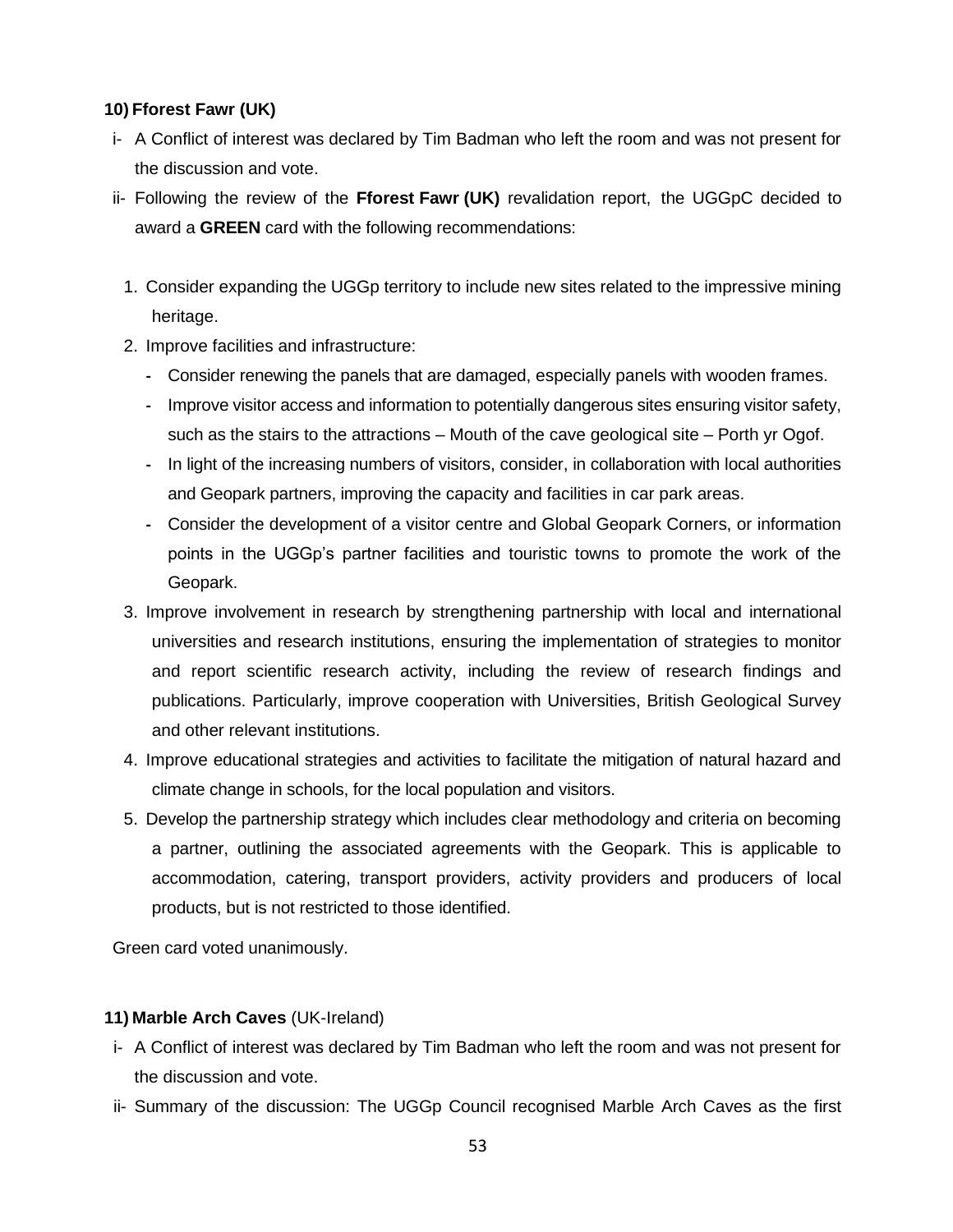transnational UNESCO Global Geopark and as an active and prominent member of the Global Geoparks Network. Marble Arch Caves should have been revalidated in 2019 but the mission was postponed until fall 2021 due to the global pandemic and in the meanwhile, the UGGp went through an important review process, involving local communities and partners, from both countries, leading to a new management, branding, name and possibly a reduced territory of >10% and informed the Secretariat about these plans in summer 2021. This led to confusion as a change in territory of more than 10% is to be submitted to the UNESCO Global Geoparks Council and to be considered as a new proposal, as per the Statutes and Operational Guidelines of the International Geoscience and Geoparks Programme. Considering that this transition process is taking place during COVID times, and that from the revalidation mission report it was not clear if this territory change was already de facto implemented or planned, the majority of Council Members eventually concurred that further clarification is needed on the actual territory of the UGGp and the geological sites it includes. The name change was proposed by the new management and scheduled on the agenda and, considering the arguments provided by the new Geopark management, unanimously accepted by the UGGp Council (to become Cuilcagh Lakelands UNESCO Global Geopark). For the rest the Council agreed that the UGGp is involved in promising transboundary activities, and manages to mobilize substantial resources, despite the complicated circumstances.

- iii- Following the review of the **Marble Arch Caves (**UK-Ireland**)** revalidation report, the UGGpC decided to award a **YELLOW** card with the following recommendations:
	- 1. Provide clarity on the actual boundaries of the former Marble Arch Caves currently Cuilcagh Lakelands UNESCO Global Geopark and if there is a planned reduction of >10% of the territory, submit a new application with the new territory, included geological sites and adapted branding as soon as possible, as per the Statutes and Operational Guidelines of the IGGP.
	- 2. While the Geopark team receives a strong geological support from the Geological Survey of Northern Ireland, it is strongly recommended to engage a full-time geoscientist as part of the staff.

A 'Yellow' card was voted on with 7 members supporting the 'Yellow' card, one member the 'Red' card and 1 member abstained.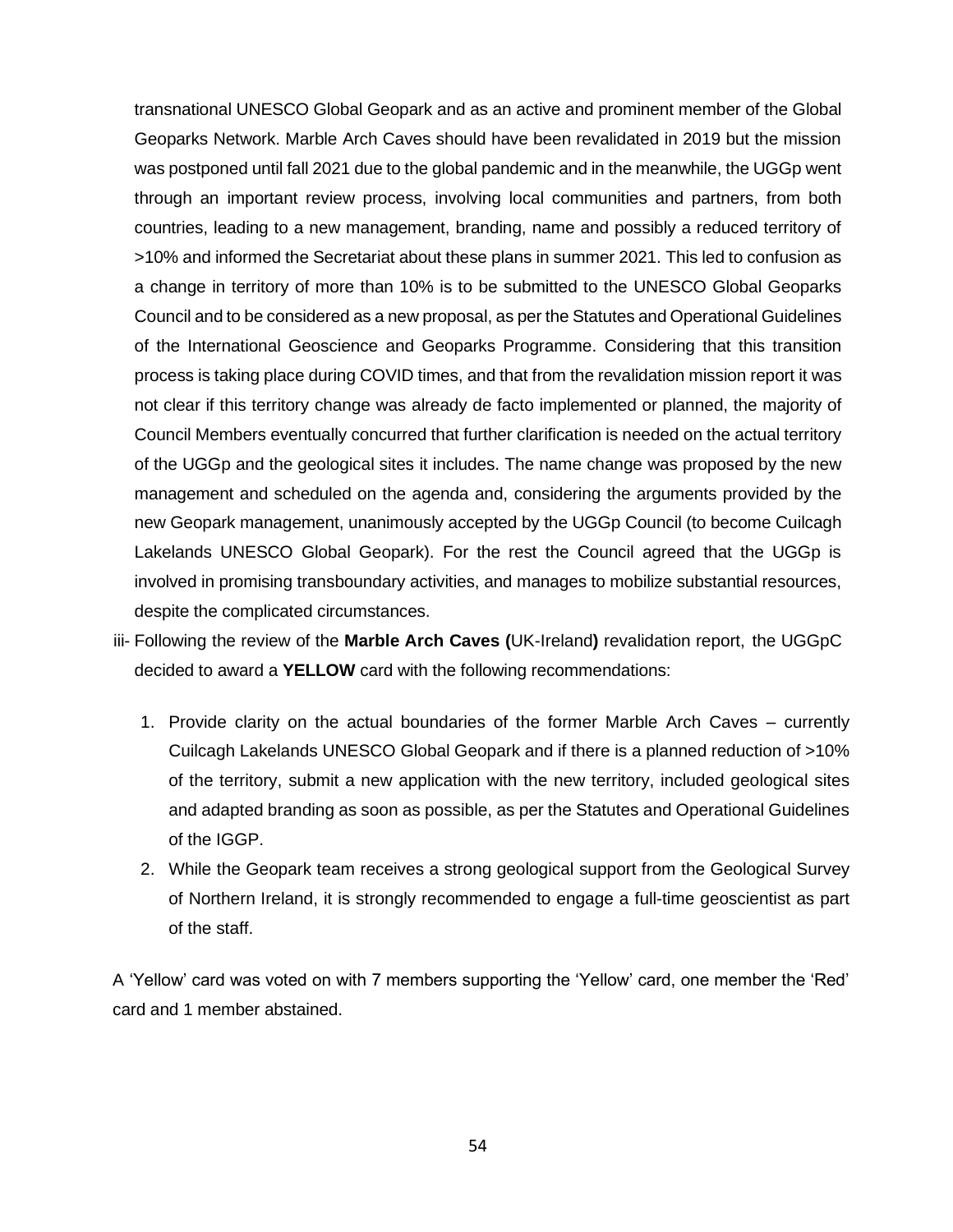## **VII. Discussion of the revalidation of existing UNESCO Global Geoparks from 2020**

#### **12) Famenne Ardennes (Belgium)**

- i- No conflicts of interest were declared by members of the UGGpC.
- ii- Summary of discussion: The Council identified that most of recommendations from 2016 evaluation mission were only partially addressed and that the Geopark team remains undersourced.
- iii- Following the review of the **Famenne Ardennes (Belgium)** revalidation report, the UGGpC decided to award a **YELLOW** card with the following recommendations:
- 1. Improve geological heritage promotion and conservation:
	- **-** Strengthen UGGp inventory activities in the areas of research study, conservation and the promotion of the geological sites and the geological heritage. Particulary, consider providing visitors with relevant information related to the protection of the main geological sites.
	- **-** Consider installing interpretation panels in the geological sites, or other materials, that should be easily understandable to all visitors. Geological site information and geological maps should be improved, simplified, and the use of complicated scientific terms should be avoided or clearly explained providing English translation.
	- **-** Develop links between geological and the other territorial heritages (i.e., natural biotic, culture, intangible) through interpretation, education, tours and geopark trails. Especially, improve the integration of cultural heritage and intangible heritage, in the overall Geopark´s interpretation and strengthen the cooperation with cultural attractions.
- 2. Improve management:
	- **-** The UGGp Management Plan for four years must be formally approved and adopted by the management body. This must include a clear territorial marketing strategy and ideally a formal guarantee of funding from the Walloon Government for the next years.
	- **-** Ensure that the UGGp Team and budget are appropriately resourced to ensure that adequate funding is available to sustain territory management (see above). Consider the opportunity to extend the UGGp team by including a permanent manager, geologist and a responsible for the educational programmes.
- 3. Consider the possibility of creating a dedicated UGGp museum, an interpretation and/or a visitor centre in a selected touristic area.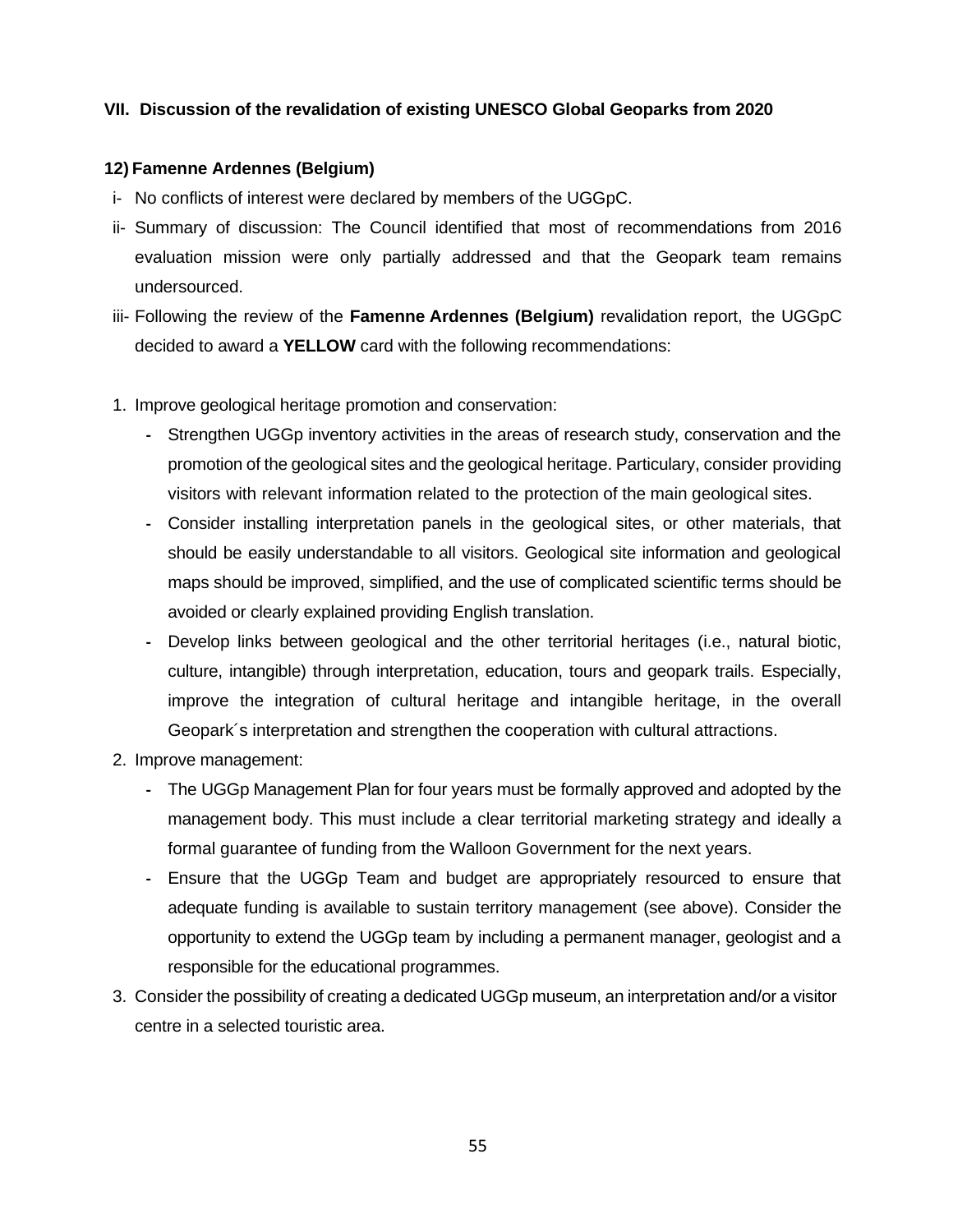- 4. Improve education:
	- **-** Coordinate educational activities offered by the UGGp and the partners and promote these activities under the Geopark brand offering diversified educational programs for different levels of education.
	- **-** Improve educational strategies and activities to involve schools, local population and visitors in the mitigation of natural hazard and climate change activities. Invite and encourage national and international researchers to use the territory of the Famenne-Ardenne UGGp as a laboratory and testing ground for research projects related to issues associated with climate change and considerd*eveloping training courses related to the impact of extreme weather events (floods, tornadoes...).*
- 5. Develop a partnership strategy which includes clear methodology and criteria on becoming a partner, outlining the associated agreements with the Geopark. This is applicable to accommodation, catering, transport providers, activity providers and producers of local products, but is not restricted to those identified
- 6. Strengthen the involvement in the activities of the Global Geoparks Network and the European Geoparks Network promoting the international value of the territory through the partnership with Global Geoparks under the umbrella of the UNESCO Global Geoparks.

Yellow card voted unanimously

## **13) De Hondsrug (Netherlands)**

- i- No conflicts of interest were declared by members of the UGGpC.
- ii- Following the review of the **De Hondsrug (Netherlands)** revalidation report, the UGGpC decided to award a **GREEN** card with the following recommendations:
- 1. Improve visibility, especially the promotion of the UGGp through social networks.
- 2. Improve education:
	- **-** Coordinate educational activities offered by the UGGp and the partners and promote these activities under the Geopark brand offering diversified educational programs for different levels of education.
	- **-** Strengthen the training of teachers on the UGGp and its territorial and heritage framework.
	- **-** Improve UGGp activities for schools (Geopark goes to Schools/Schools come to Geopark) to develop thematic activities of non-formal education.
	- **-** Improve educational strategies and activities to facilitate the mitigation of natural hazard and climate change in schools, for the local population and visitors.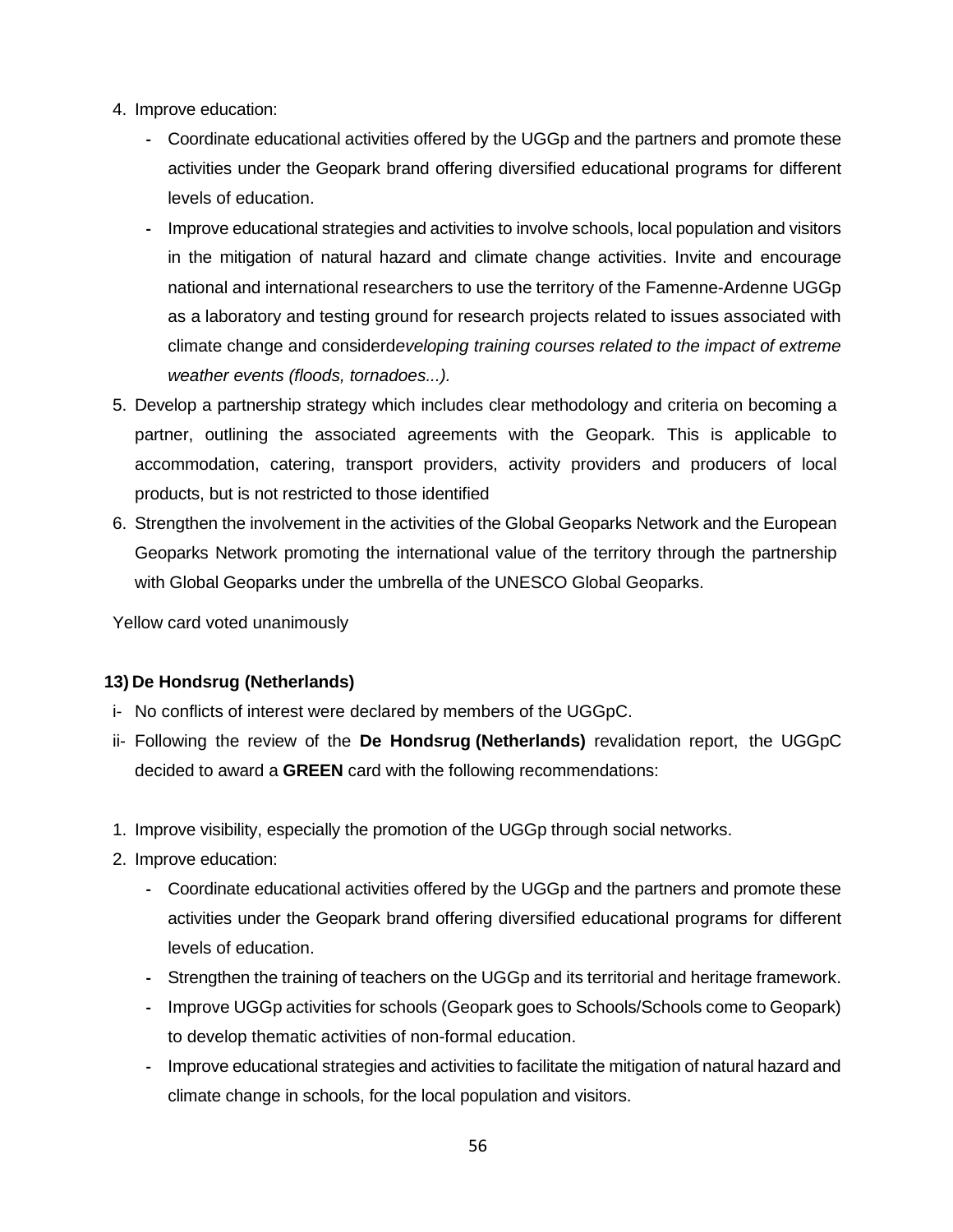- 3. Ensure that the UGGp Team and budget are appropriately resourced to ensure that adequate funding is available to sustain territory management. Consider the opportunity to increasethe UGGp team by including a permanent geologist and a responsible for the educational programmes.
- 4. Develop a partnership strategy which includes clear methodology and criteria on becoming a partner, outlining the associated agreements with the Geopark. This is applicable to accommodation, catering, transport providers, activity providers and producers of local products, but is not restricted to those identified
- 5. Strengthen the involvement in the activities of the Global Geoparks Network and the European Geoparks Network promoting the international value of the territory through the partnership with Global Geoparks under the umbrella of the UNESCO Global Geoparks. Especially, with the UGGps working on Climate Change, water management, and/or geohazards issues in Europe but also, the 'Chinese garden' in "The Hortus" could lead to possible cooperation with Chinese UGGps, with scientific and/or educational common interests.

#### **14) Geo Mon (UK)**

- i- A Conflict of interest was declared by Tim Badman who left the room and was not present for the discussion and vote.
- ii- Sumary of the discussion: The Council recognised the special status of this small island Geopark relying on bottom-up support from the local community and authorities and welcomed the Geopark team's efforts to manage it during the pandemic, despite the many challenges it faces.
- iii- Following the review of the **Geo Mon (UK)** revalidation report, the UGGpC decided to award a **GREEN** card with the following recommendations:
	- 1. Improve management:
		- **-** Ensure that the UGGp Team and budget are appropriately resourced to ensure that adequate funding is available to sustain territory management.
		- **-** Consider the possibility of installing a hub for the UNESCO Global Geopark Management at the Geodiscovery Centre in Cemaes.
		- **-** Strengthen partnerships and the involvement of the local authorities (i.e., Anglesey County Council), communities and partners engaging them in decision making and using their knowledge in interpretation and other Geoparks activities. This would improve the good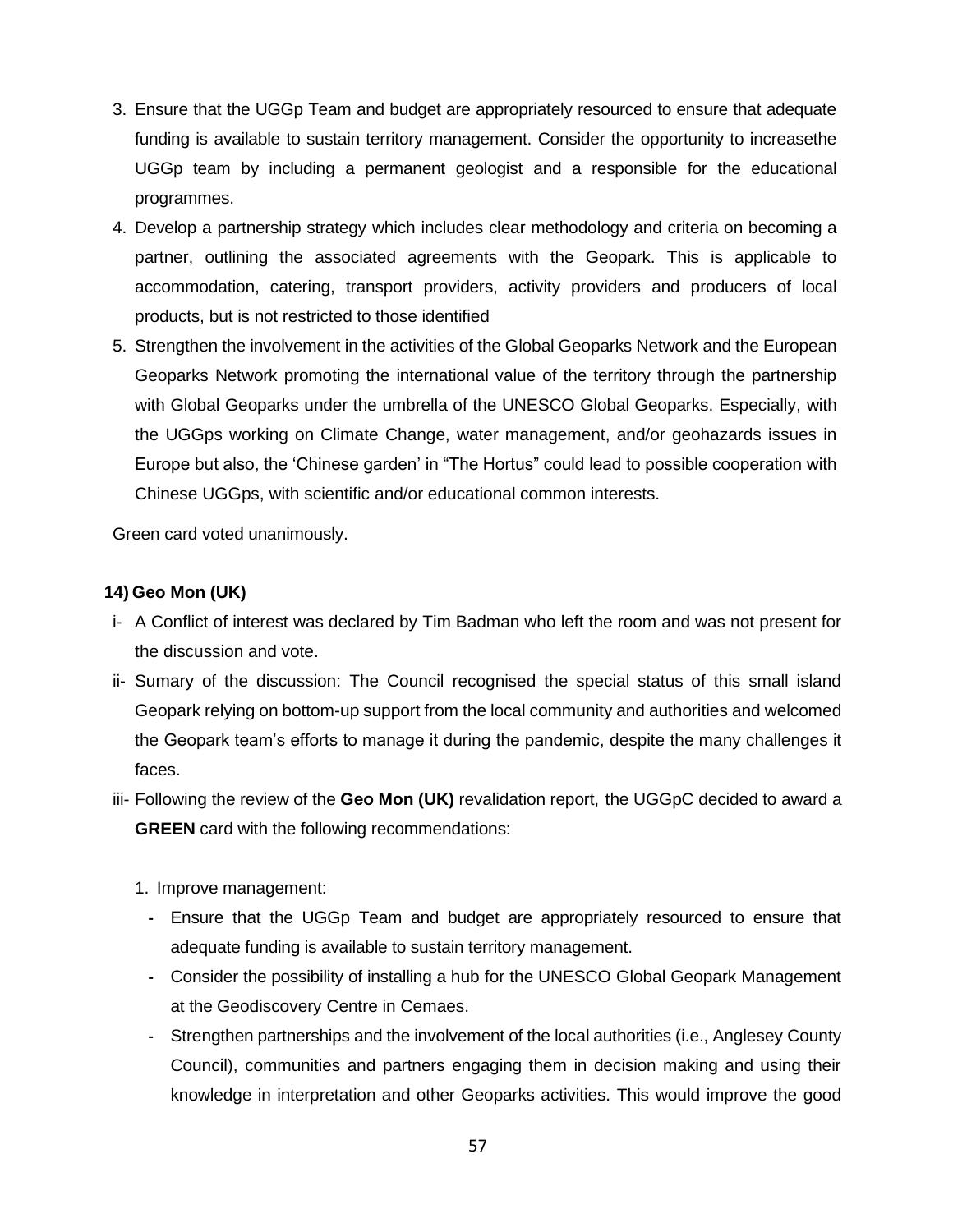basic work which has been done already to a higher level including Sustainable regional development, Geotourism, education and awareness rising.

- 2. Improve visibility:
	- **-** Develop an overview story of the identity of the region incorporating the Earth Science and related topics simplified and easily understandable and updated on the existing interpretative panels by the trails.
	- **-** Ensure that the new UNESCO logo is used correctly on all signage and in line with the UGGp identity.
	- **-** Improve the promotion of the UGGp through social networks.
- 3. Develop a partnership strategy which includes clear methodology and criteria on becoming a partner, outlining the associated agreements with the Geopark. This is applicable to accommodation, catering, transport providers, activity providers and producers of local products, but is not restricted to those identified.
- 4. Coordinate educational activities offered by the UGGp and the partners and promote these activities under the Geopark brand offering diversified educational programs for different levels of education. Especially, developing the links between geological and the other territorial heritages (i.e., natural biotic, culture, intangible) through interpretation, at the a) Breakwater Countryside Park – New visitor centre b) Newborough Natural protection area – plans for a GeoTrail c) Marquess of Anglesey's Column – Development plans with visitor area.
- 5. Strengthen the involvement in the activities of the Global Geoparks Network and the European Geoparks Network promoting the international value of the territory through the partnership with Global Geoparks under the umbrella of the UNESCO Global Geoparks. Especially, improve cooperation with Fforest Fawr UGGp (second Welsh Geopark) and other UK UNESCO Geoparks through joint projects (INTERREG Atlantic eg).

A 'Green' card was voted on with 5 members supporting the 'Green' card and 4 members the 'Yellow' card, 2 members were absent with apologies.

## **15) Katla (Iceland)**

- i- No conflicts of interest were declared by members of the UGGpC.
- ii- Following the review of the **Katla (Iceland)** revalidation report, the UGGpC decided to award a **GREEN** card with the following recommendations:
	- 1. Consider the opportunity to re-define the UGGp boundaries to include the Westman Islands. This potential extension could provide the UGGp greater visibility across its partners and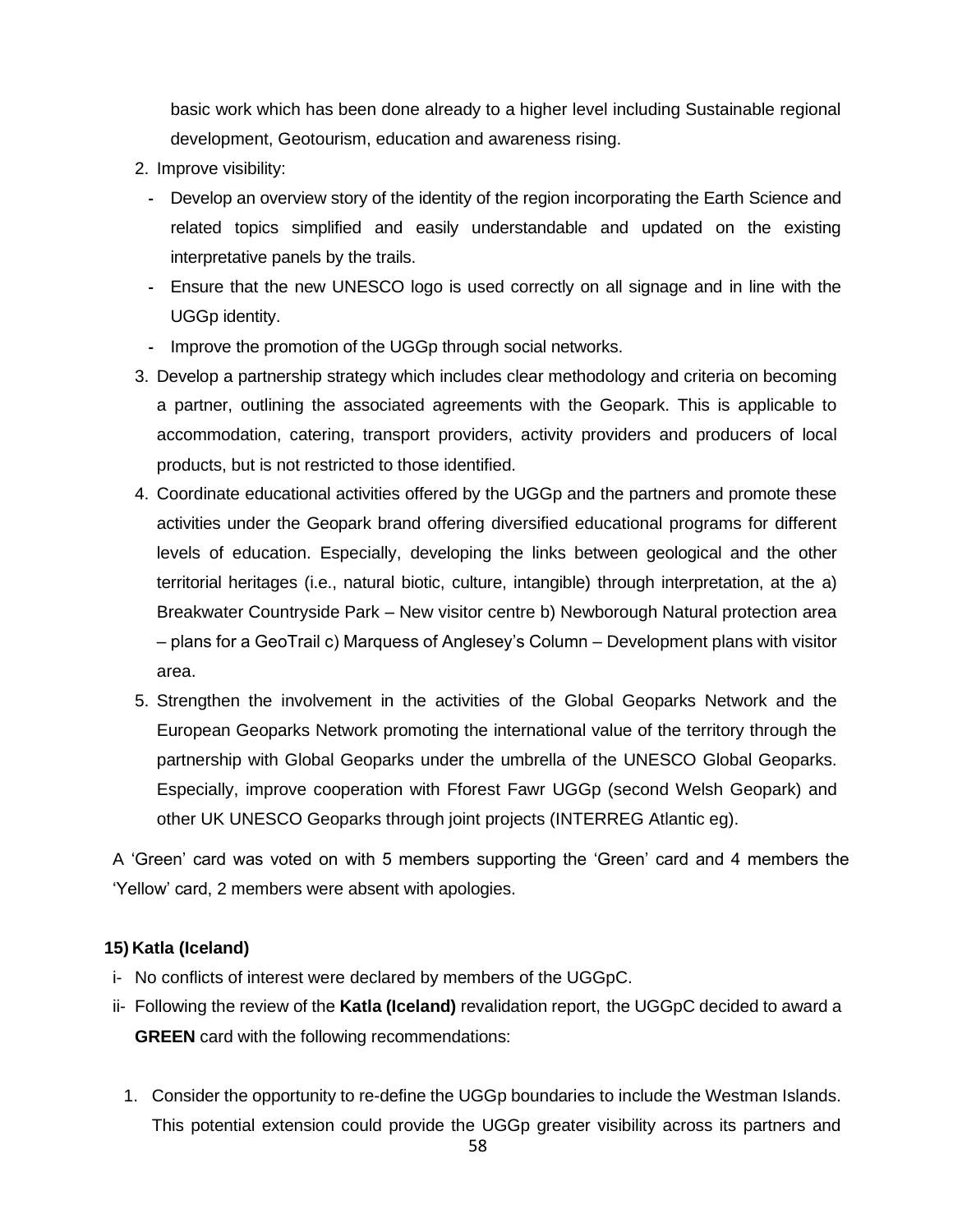population, and would bringadvantages to the designation, including expanding the geological themes to sub-marine volcanism and increasing the population.

- 2. Improve geological heritage promotion and conservation:
	- **-** Improve the geological interpretations inside the UGGp making them attractive and easily understandable for all visitors. For example,
		- ensure that the text is prefaced by key-fact bullet points or a summary on the panels required on all sides of the 360° observation platform at Laufskálavarða where the lava fields stretch out in all directions to a spectacular and interesting horizon.
		- Consider producing user-friendly travel guide to the landscapes along highway N1, explaining how each major volcanic eruption has created its own extraordinary, and quite distinctive, landscape, highlighting the location of key geological site stops along the way.
- 3. Improve research capability by strengthening partnership with local and foreign universities and research institutions, ensuring the implementation of strategies to monitor and report research activity, including the review of research findings and publications. *Build on existing strong collaboration with Icelandic universities and geological institutions (i.e., Geological Surveys) and establish formal agreements with these key partners.*
- 4. Coordinate educational activities offered by the UGGp and the partners and promote these activities under the Geopark Brand offering diversified educational programs for different levels of education. Especially, developing the links between geological and the other territorial heritages (i.e., natural biotic, culture, intangible) through interpretation:
	- **-** The Skógasafn (the folk museum) holds a display of rocks but lacks the story of how geology and geological processes have shaped the lives and culture in the area which would provide an excellent visitor experience and fit well into the remit of the museum.
	- **-** The new visitor centre in Kirkjubæjarklaustur, in the Vatnajökull National Park and UNESCO WH will be an excellent opportunity to promote Katla UGGp and both designations could collaborate to agree the scope for how the Katla UNESCO Global Geopark will be presented in the new centre.
- 5. To improve visibility, consider the development of Global Geopark Corners in the UGGp's partner facilities to promote the work of the Geopark. The Vatnajökull National Park World Heritage Site is constructing a new visitor centre in Kirkjubæjarklaustur, in the Geopark. Take advantage of the excellent relationship you have with the National Park management to engage early with the design team to agree the scope for how the Katla UNESCO Global Geopark will be presented in the centre.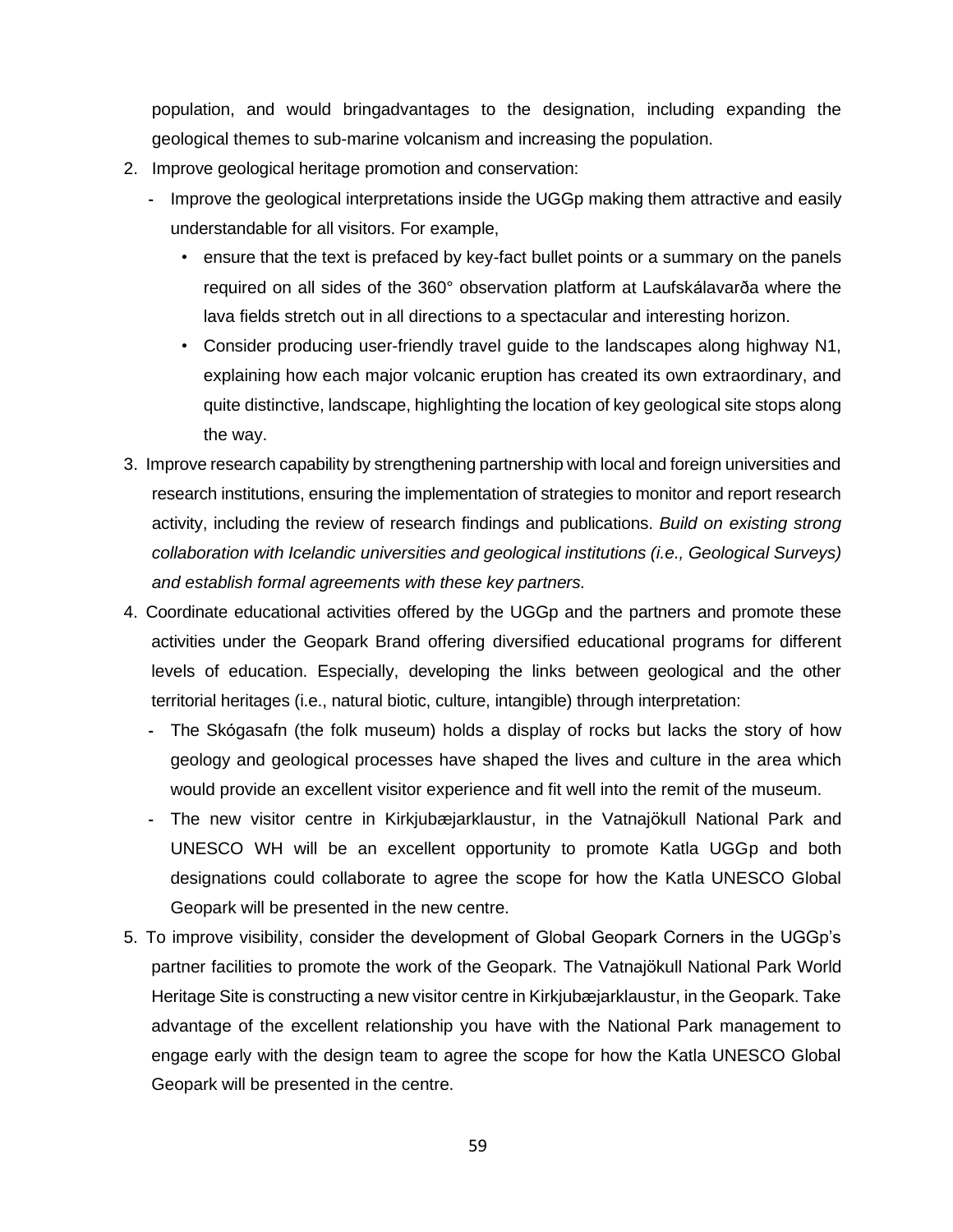- 6. Strengthen the partnership strategy by:
	- **-** attracting new partners, particularly in the Outdoor Adventure sector. Use existing partners as ambassadors to present how they benefit from their association with the Geopark on the Partner Training Day planned for spring 2022.
	- **-** Renewing the terms of the agreement and redrafted to ensure partners conduct their operations in a way that supports the needs of the Katla Geopark and its strategic objectives.

## **16) Vikos – Aoos (Greece)**

- i- A conflict of interest was declared by Nickolas Zouros who left the room and was not present for the discussion and vote.
- ii- Following the review of the **Vikos – Aoos (Greece)** revalidation report, the UGGpC decided to award a **GREEN** card with the following recommendations:
	- 1. Improve the use of English language translation in all information and communication materials, guided tours and exhibitions and in particular the quality of English language provided on the website.
	- 2. Strengthen the partnership strategy by:
		- **-** Continuing the development of information centre projects in cooperation with local authorities and partners.
		- **-** Increasing the number of official partners on the basis of well-defined criteria to ensure the quality of the offers.
		- **-** Improving the promotion of the partners' network.
	- 3. Strengthen the involvement in the activities of the Global Geoparks Network and the European Geoparks Network promoting the international value of the territory through the partnership with Global Geoparks under the umbrella of the UNESCO Global Geoparks.

Green card voted unanimously.

# **17) Central Catalonia (Spain)**

- i- A conflict of interest was declared by Nickolas Zouros who left the room and was not present for the discussion and vote.
- ii- Following the review of the **Central Catalonia (Spain)** revalidation report, the UGGpC decided to award a **GREEN** card with the following recommendations: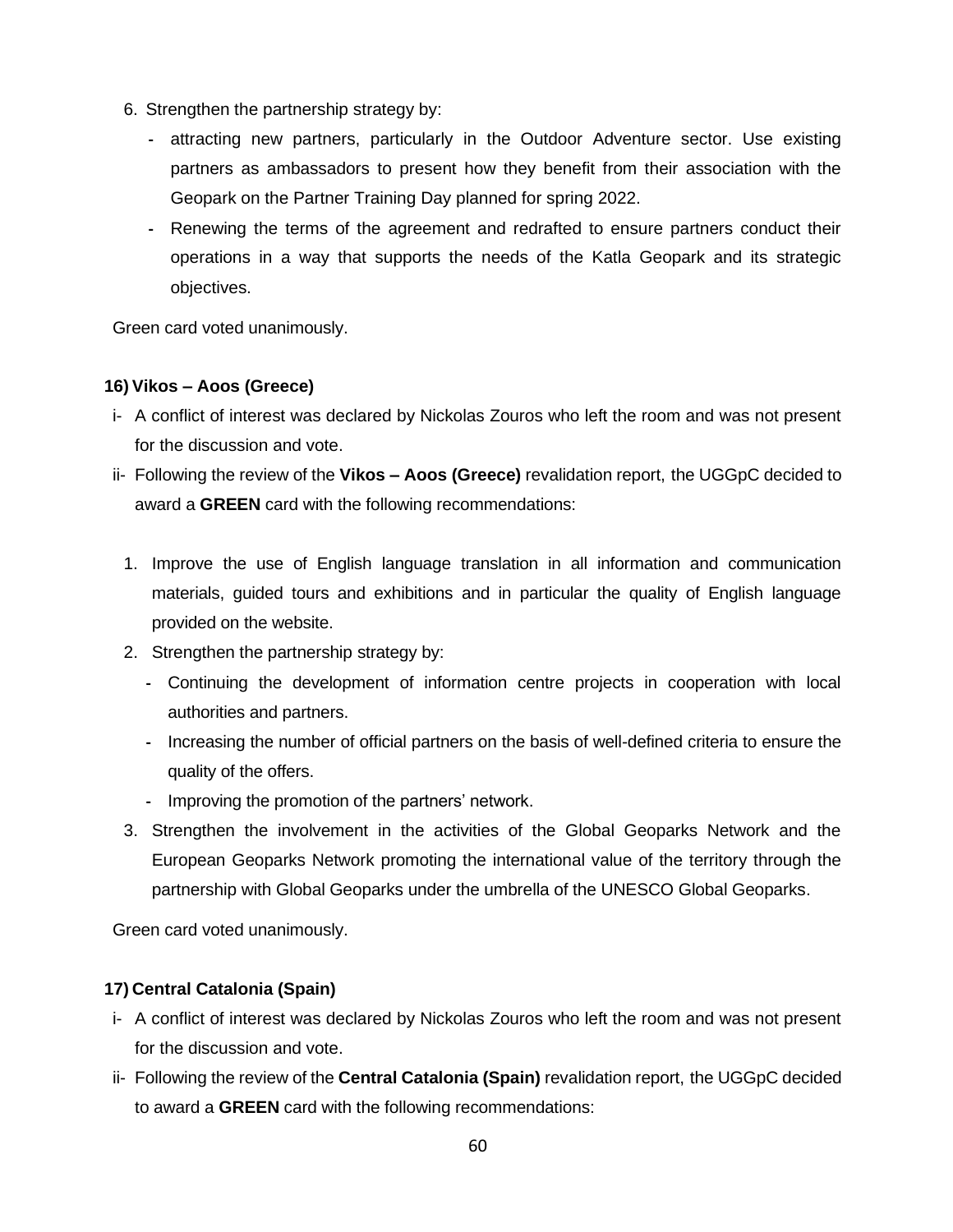- 1. Improve visibility:
	- **-** Develop an overview story of the identity of the region incorporating the Earth Science and related topics simplified and easily understandable and updated on the existing interpretative panels by the trails.
	- **-** Ensure that the new UNESCO UGGp logo is used correctly on all signage and within the UGGp brand identity. Use the UNESCO Global Geopark logo in combination with the Central Catalonia logo in all the Geopark information centers, Geopark sites information panels, Geopark sites interpretation panels, Geopark leaflets and other promotional materials
- 2. Consider the development of Global Geopark Corners in the UGGp's partner facilities to promote the work of the Geopark. For example, at the new visitor centre in the Funicular station in Montserrat, the visitor Center in Sallent, the new tourist information center in Manresa and the restored facility in the Sant Vicenç castle. Develop links between geological and the other territorial heritages (i.e., natural biotic, culture, intangible) through interpretation, education, tours and Geopark trails. Especially, in the information panels, which will present the Geopark map with all the Geopark sites of interest and trails.
- 3. Ensure that the UGGp Team and budget are appropriately resourced to ensure that adequate funding is available to sustain territory management.
- 4. Promote Central Catalunia Geopark as sustainable tourism destination.
- 5. Strengthen the involvement in the activities of the Global Geoparks Network and the European Geoparks Network promoting the international value of the territory through the partnership with Global Geoparks under the umbrella of the UNESCO Global Geoparks. For example, presenting the Geopark's twinning agreements with other Geopark, the restored facility in the Sant Vicenç castle could be an ideal place for the Global Geoparks Network presentation.

## **18) Causses du Quercy (France)**

- i- A conflict of interest was declared by Guy Martini who left the room and was not present for the discussion and vote. Vice-president of the Council chaired this application discussion.
- ii- Following the review of the **Causses du Quercy (France)** revalidation report, the UGGpC decided to award a **GREEN** card with the following recommendations: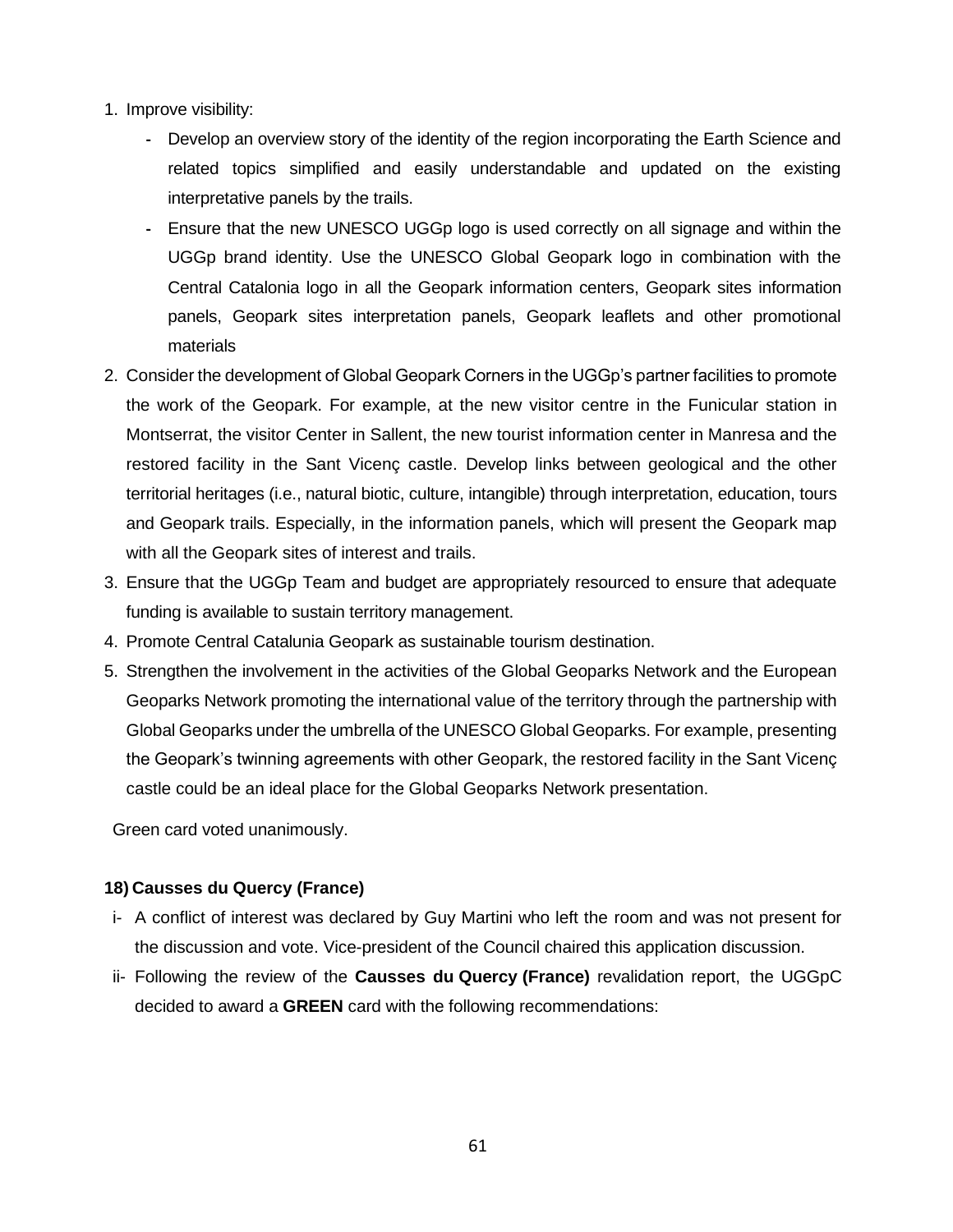- 1. Improve visibility:
	- **-** Ensure that the new UNESCO logo is used correctly on all signage and within the UGGp brand identity. Especially, highlight Causses du Quercy UGGp as a UNESCO designated site in the localtourism promotional policy and its implementation.
	- **-** Consider the development of Global Geopark Corners in the UGGp's partner facilities to promote the work of the Geopark and the Networks, in particular in "The House of the Geological Reserve".
	- **-** Improve the use of English language translation in all information and communication materials, guided tours and exhibitions. Specially, the quality of English translation provided on the website.
	- **-** Improve the promotion of the UGGp and the partners and local producers through social networks.
- 2. Improve visitor access and information to potential risk sites ensuring visitors safety, especially, the infrastructure and the safety of the viewpoints.
- 3. Improve a partnership strategy which includes clear methodology and criteria on becoming a partner, outlining the associated agreements with the Geopark. This is applicable to accommodation, catering, transport providers, activity providers and producers of local products, but is not restricted to those identified. This could include handicraftsmen/women, agroalimentary producers, cultural associations, and other stakeholders, whereby the Geopark could promote their products through the Geopark's website and/or infrastructures, develop specific promotional material, using the Geopark logo and brand.
- 4. Strengthen the involvement in the activities of the Global Geoparks Network and the European Geoparks Network promoting the international value of the territory through the partnership with Global Geoparks under the umbrella of the UNESCO Global Geoparks. For example, introducing the EGN and GGN and presenting the Geopark's participation as partner on those networks.

# **19) Gea Norvegica (Norway)**

- i- No conflicts of interest were declared by members of the UGGpC.
- ii- Following the review of the **Gea Norvegica (Norway)** revalidation report, the UGGpC decided to award a **GREEN** card with the following recommendations:
- 1. To improve visibility, consider using more foreign languages on information panels and other media with the application of QR codes.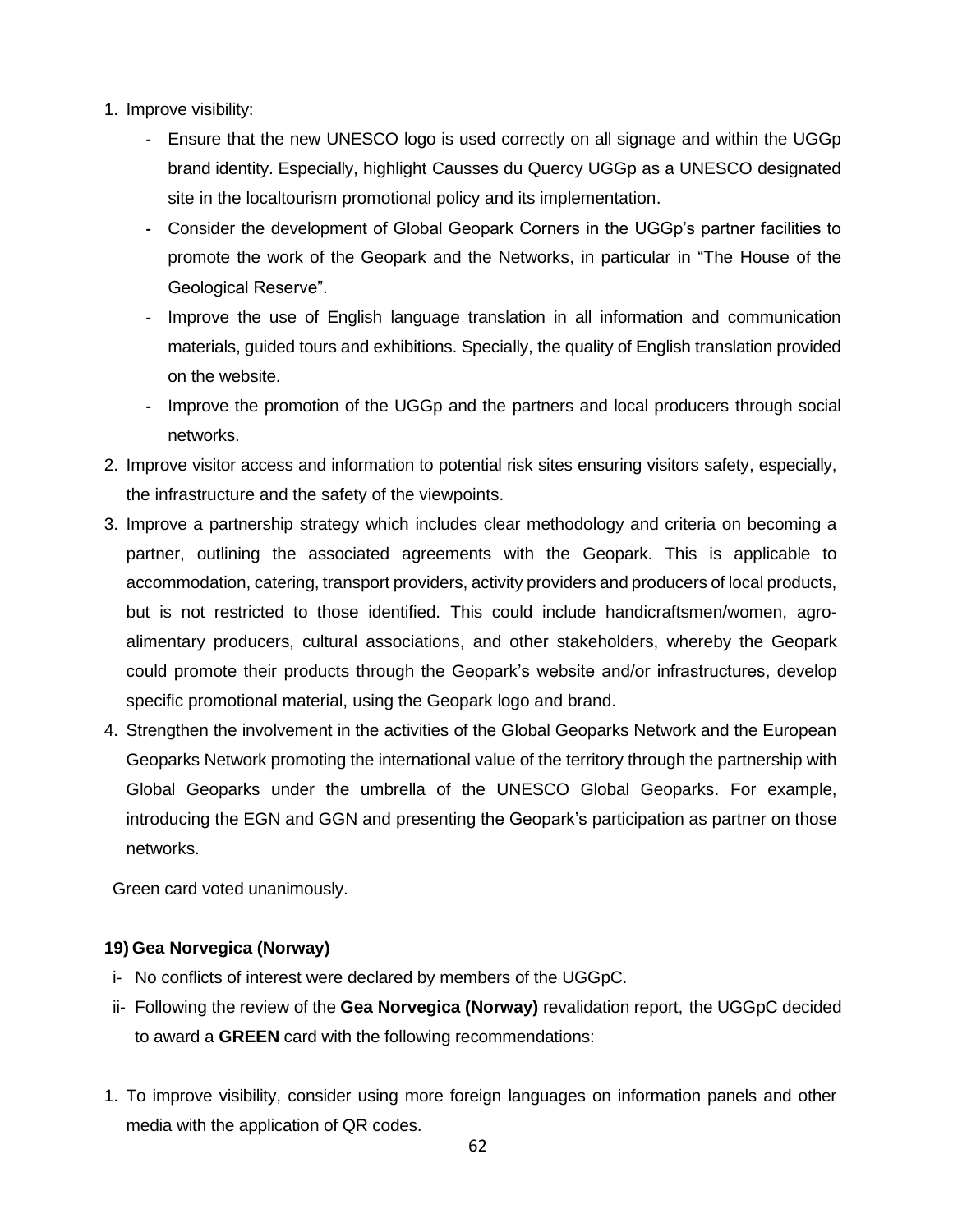- 2. Consider developing a social media campaign to enhance the awareness of the Geopark and its commitment to UN sustainable development goals throught the Marine Littering Project (Clean Coasts). Consider sharing the excellent outcomes from this project with other UGGp as best practise, focussing in particular on the youth involvement. This could include initiating exchanges of experiences with other schools beyond the Geopark or by giving presentations at international conferences or in the Youth Forum.
- 3. Develop links between geological and the other territorial heritages (i.e., natural biotic, culture, intangible) through interpretation, education, tours and Geopark trails. Consider developing a series of self-guided itineraries for the general-public to experience the Geopark. This would help to reach a wider public, visitors and partners alike, to better understand the connection between the geology, the natural and cultural heritage of the territory.
- 4. Improve tourism development, by a greater use of online visitor recommendation platforms to create public awareness of the Geopark and the geotourism experiences that are offered by the Geopark. This will also give greater visibility to the Geopark's activities, not only to journalists and travel trade influencers but also to individual travellers.

## **20) Sierra Norte de Sevilla (Spain)**

- i- A conflict of interest was declared by Asier Hilario who left the room and was not present for the discussion and vote.
- ii- Following the review of the **Sierra Norte de Sevilla (Spain)** revalidation report, the UGGpC decided to award a **GREEN** card with the following recommendations:
- 1. Improve visibility:
	- **-** Ensure that the new UNESCO UGGp logo is used correctly on all signage and within the UGGp brand identity. Consider the installation of directional road panels to facilitate site access to the main entrance and for various trails, geological sites, etc. along the 11 municipalities.
	- **-** Improve the use of English language translation in all information and communication materials, guided tours and exhibitions. Improve the quality of English translation provided on the website and consider using other languages, for example with the application of QR codes.
	- **-** Consider the development of Global Geopark Corners in the UGGp's partner facilities to promote the work of the Geopark and the Networks.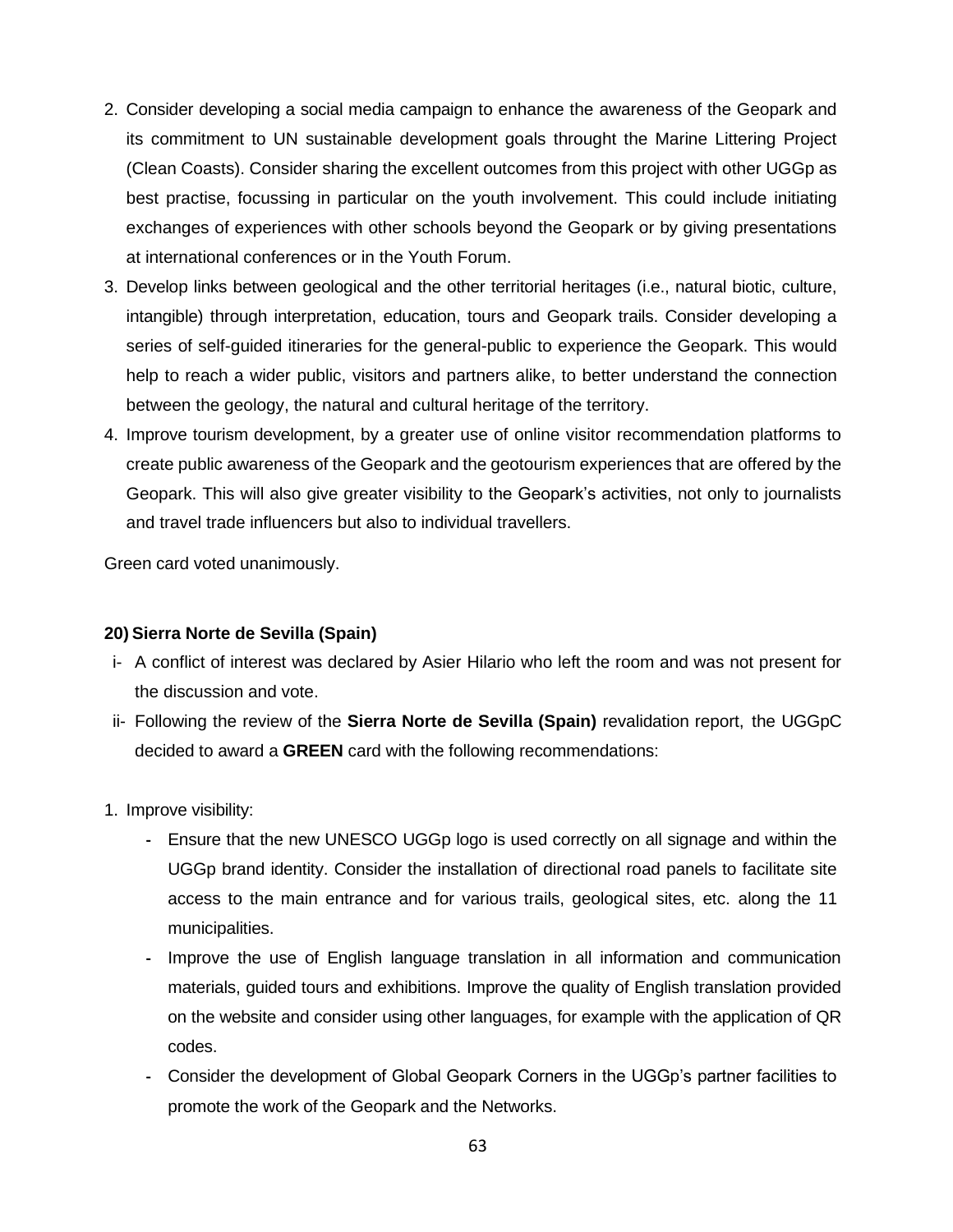- **-** Place a panel with information about the UNESCO Global Geopark and the Spanish Geoparks in the Visitor Centers, like the one in the Cerro del Hierro.
- 2. Improve Management:
	- **-** Ensure that the UGGp Team and budget are appropriately resourced to ensure that adequate funding is available to sustain territory management. Consider starting a coordination process between the Geopark administration and all 11 municipalities of the UGGp for the sharing of investment and territorial development projects, in addition to those already provided for by law.
- 3. Develop the management structure and process to include local community representatives, for example, to enhance the master plan. To improve facilities, consider renewing the panels that are damaged and illegible.
- 4. Improve partnership:
	- **-** Develop a partnership strategy which includes clear methodology and criteria on becoming a partner, outlining the associated agreements with the Geopark. This is applicable to accommodation, catering, transport providers, activity providers and producers of local products, but is not restricted to those identified.
	- **-** Consider providing these partners and local producers with greater visibility exploiting the Geopark logo and brand as well as specific promotional material.

# **21) Origens (Spain)**

- i- A conflict of interest was declared by Asier Hilario who left the room and was not present for the discussion and vote.
- ii- Following the review of the **Origens (Spain)** revalidation report, the UGGpC decided to award a **GREEN** card with the following recommendations:
	- 1. Enhance visibility, ensure that the new UNESCO logo is used correctly on all signage and within the UGGp brand identity. Consider the installation of directional road panels to facilitate site access to the main entrance in the southern part.
	- 2. Strengthen the partnership strategy:
		- **-** Improve the partnership strategy to make sure it includes clear methodology and criteria on becoming a partner, outlining the associated agreements with the Geopark. This is applicable to accommodation, catering, transport providers, activity providers and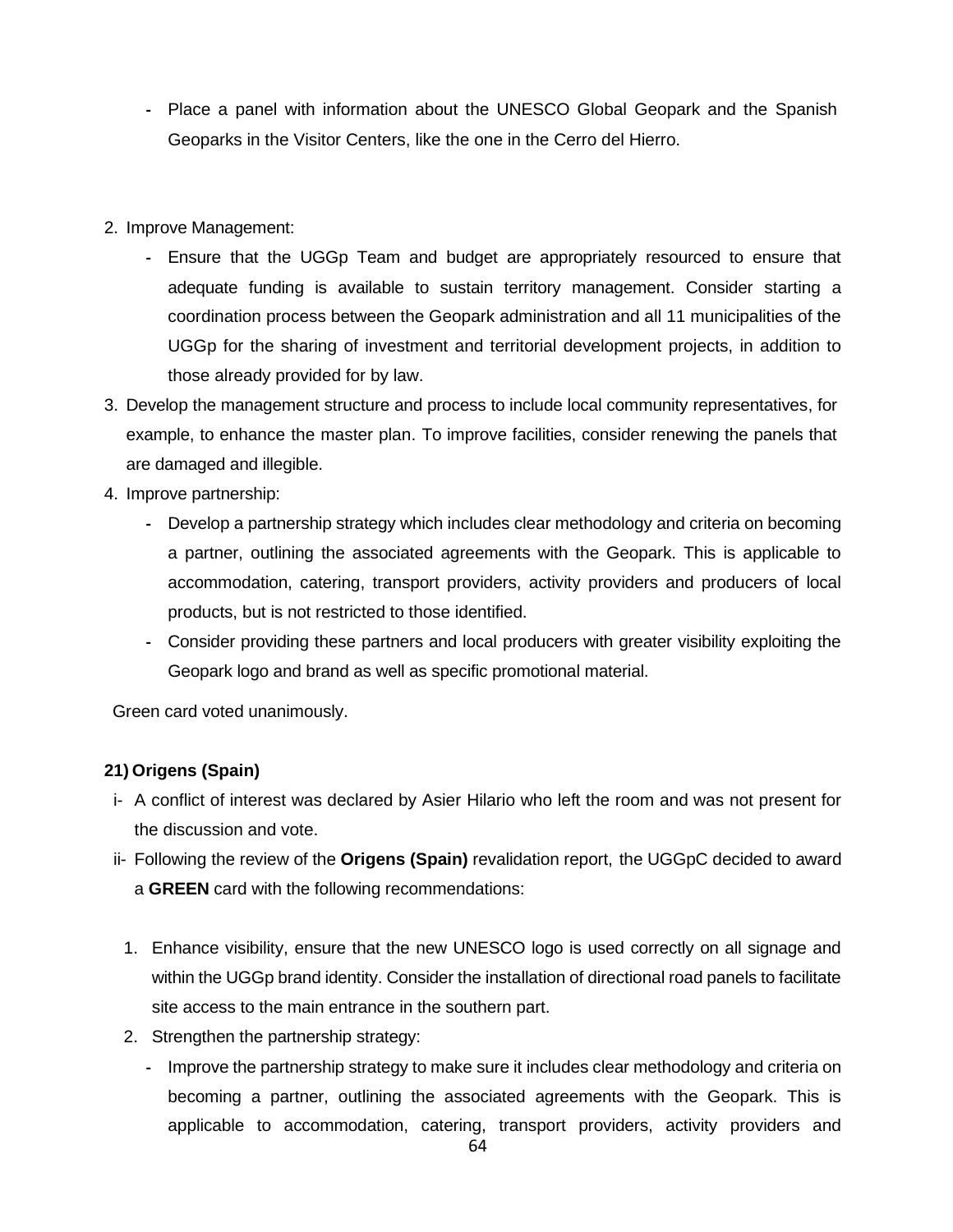producers of local products, but is not restricted to those identified. For example, highlight the link between the members of the local association partners (ATG, APAT) and the Geopark, as to increase public understanding and interest. This is particularly true for the visitor centres and museums under the management of Conca Dellà Museum.

- **-** Attract new partners, particularly in the private sector. Use existing partners as ambassadors to present how they benefit from their association with the Geopark.
- 3. Improve management:
	- **-** To avoid confusion, consider changing the name of the legal structure behind the UGGp, the Conca de Tremp-Montsec Geopark Association, to align it with the name of the UGGp.
	- **-** Develop the management structure and process to include new institutions who are currently integrated in the financial aspect of the Geopark but not in the decision-making process (The regional government of Catalunya but above all the Province of Lleida).
- 4. Improve the tourism strategy, consider collaborating with the stakeholder *Pirineu emoció* to promote geotourism packages.

Green card voted unanimously.

## **22) Beaujolais (France)**

- i- A Conflict of interest was declared by Guy Martini who left the room and was not present for the discussion and vote. Vice-president of the Council chaired this application discussion.
- ii- Following the review of the **Beaujolais (France)** revalidation report, the UGGpC decided to award a **GREEN** card with the following recommendations:
	- 1. Implement below listed recommendations from the 2nd UNESCO Global Geoparks Council in 2017 but have not yet been fully implemented:
		- **-** Install an explanatory panel on the spectacular panoramic view from Theizé over Mont-Blanc.
		- **-** Finalise the ongoing project for Espace Pièrres Foles geological site.
	- 2. Improve geological heritage promotion and conservation:
		- **-** Strengthen UGGp involvement in research study, conservation and the promotion of the geological heritage. For example, at the Mont Brouilly geological site, discourage, if possible, the uncontrolled car park and the illegal practice of climbing.
		- **-** Consider reviewing the database of geological sites, namely the ones with international significance for the geological heritage. Confirm the real scale value for the "Pierres Folles" and "Chessy Mines" geological sites.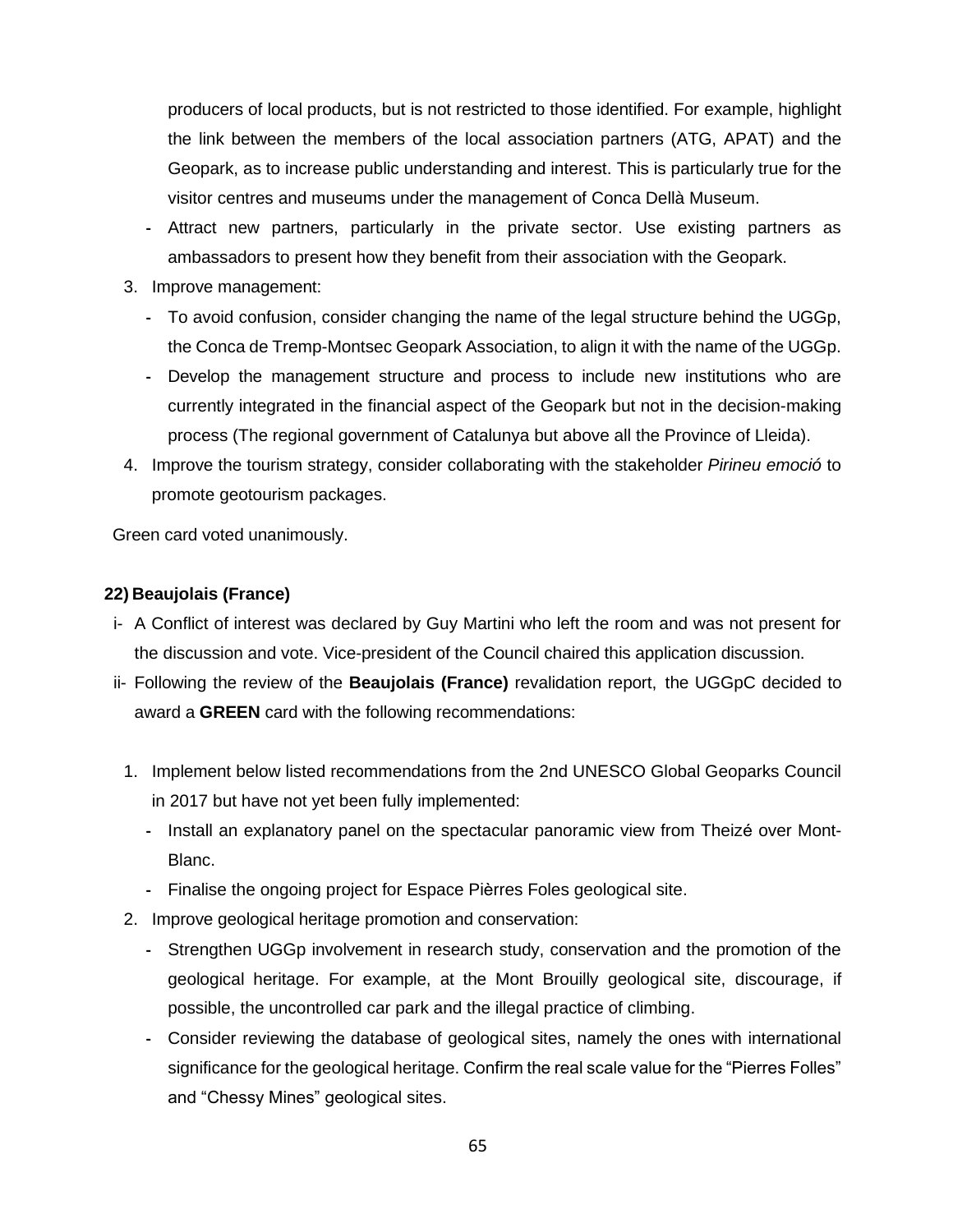- **-** Develop links between geological and the other territorial heritages (i.e., natural biotic, culture, intangible) through interpretation, education, tours and Geopark trails. For example, the synergy between Espace des Brouilly and the Jardin de Vignis Clos Vitis provides a wonderful opportunity to complete this space with a new interpretation centre focused on the close relationship between geology and vineyards where the comité de pilotage of Beaujolais UGGp can play a leading role.
- 3. Ensure that the new UNESCO UGGp logo is used correctly on all signage and within the UGGp brand identity. Especially, consider updating all maps, materials and supports including the new 3 municipalities, and the installation of an entrance gateway to the Geopark to facilitate site access to the main entrance in the southern part.
- 4. Improve management:
	- **-** Ensure that the UGGp Team and budget are appropriately resourced to ensure that adequate funding is available to sustain territory management. Especially, consider strengthening the relations with and financial support at the Departmental or regional level.
	- **-** Consider the establishment of an additional staff member with educational/pedagogical experience, to further develop the information and education/awareness raising regarding topics such as climate change.
- 5. Develop a partnership strategy which includes clear methodology and criteria on becoming a partner, outlining the associated agreements with the Geopark. This is applicable to accommodation, catering, transport providers, activity providers and producers of local products, but is not restricted to those identified. Consider developing a territorial marketing strategy at the level of the UGGp, as a regional destination, instead of relying on 4 different tourism offices for the 4 sub-regions (Beaujolais Vert and Beaujolais Destination, Villefranche Agglo and Beaujolais Pierres Dorés) with each its separate branding and marketing.
- 6. Improve partnership:
	- **-** Develop a partnership strategy which includes clear methodology and criteria on becoming a partner, outlining the associated agreements with the Geopark. This is applicable to accommodation, catering, transport providers, activity providers and producers of local products, but is not restricted to those identified. Consider emphasizing criteria like proximity, carbon footprint, ecology.etc.
	- **-** Consider providing these partners and local producers with greater visibility exploiting the Geopark logo and brand as well as specific promotional material.
- 7. Strengthen the involvement in the activities of the Global Geoparks Network and the European Geoparks Network, not only in France, promoting the international value of the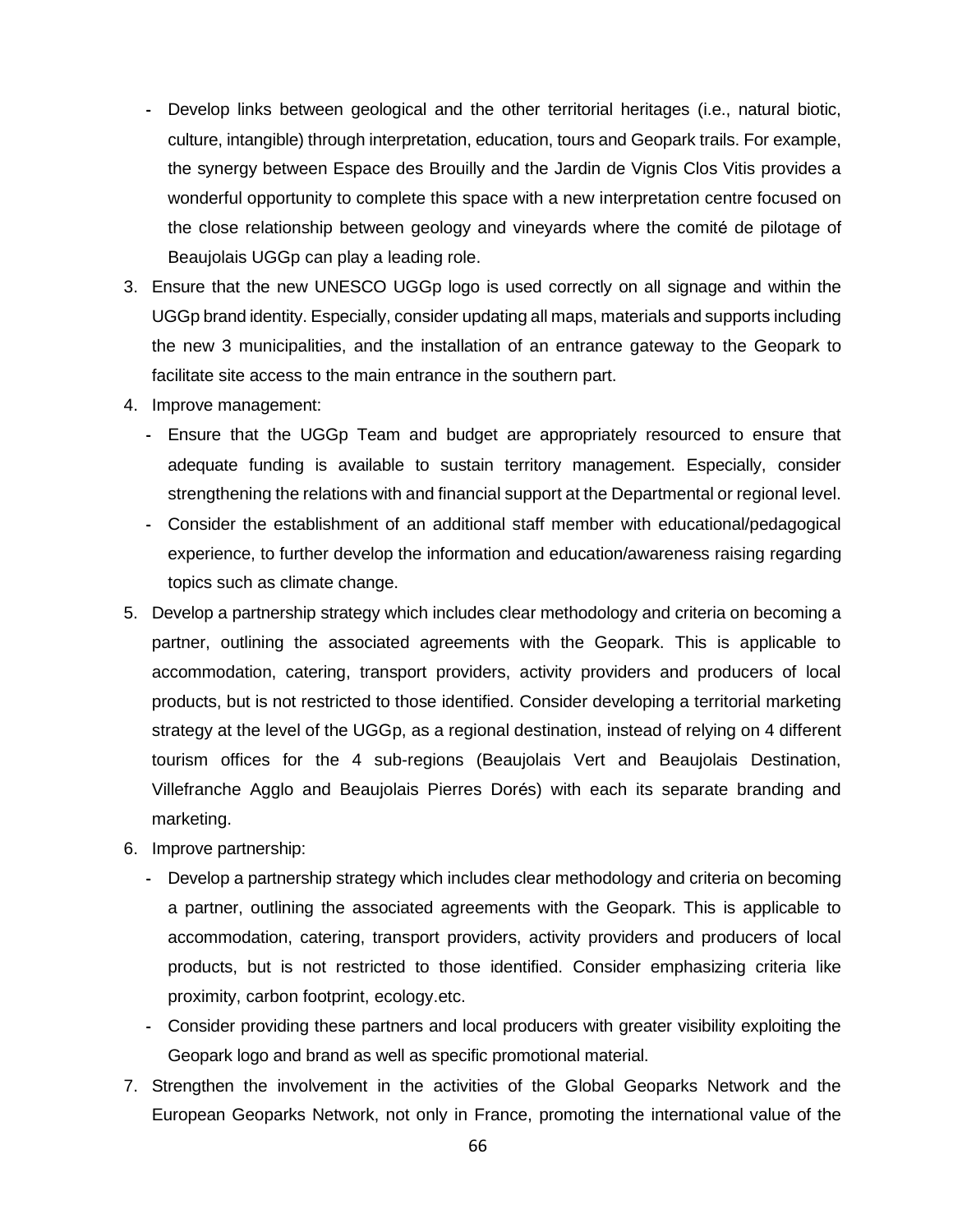territory through the partnership with Global Geoparks under the umbrella of the UNESCO Global Geoparks.

Green card voted unanimously.

# **23) Azores (Portugal)**

- i- No conflicts of interest were declared by members of the UGGpC.
- ii- Summary of discussions: The Council recognised that Azores UGGp covers a very large territory, which challenges its management. It also appreciated the importance of the territory for the GGN. The Council expects Azores UGGp to make further improvements in collaboration with other UNESCO site designations existing within the Geopark territory.
- iii- Following the review of the **Azores (Portugal)** revalidation report, the UGGpC decided to award a **YELLOW** card with the following recommendations:
- 1. Improve visibility:
	- Develop a coherent Geopark brand identity in the entire aUGGp region (Geopark sites, entrance roads, interpretation panels, media) including Geopark logo, designs and layout for all communication material and educational activities. In particular, promote and support the partnership between the nine islands, for example, through the motto: "Nine islands, one Geopark". Make sure that information panels are well-designed to be accessible to a large public.
	- Ensure geographical distribution of the visibility strategies and consider the development of Global Geopark Corners in the UGGp's partner facilities to promote the work of the Geopark. For example, consider creating an info centre/point for the UGGp at Ponta Delgada, and install welcome panels/signs of the UGGp in the main entrance gates or along roads.
- 2. Strengthen the geological interpretation inside the UGGp, attractive and easily understandable to all visitors. Especially at the world class geological sites where basic geological information on their features, importance and role are missing.
- 3. Ensure that the new UNESCO and UGGp logo is used correctly on all signage and within the UGGp brand identity. As the UGGp overlaps with other UNESCO site desginations, make sure that the different public policies involved are giving a clear and coherent understanding and visibility of the various actions undertaken by the different UNESCO designations on the territory. If possible, engage with other Multi -Internationally Designated Areas (MIDA's) to share good practices.
- 4. Ensure that the UGGp Team and budget are appropriately resourced to ensure that adequate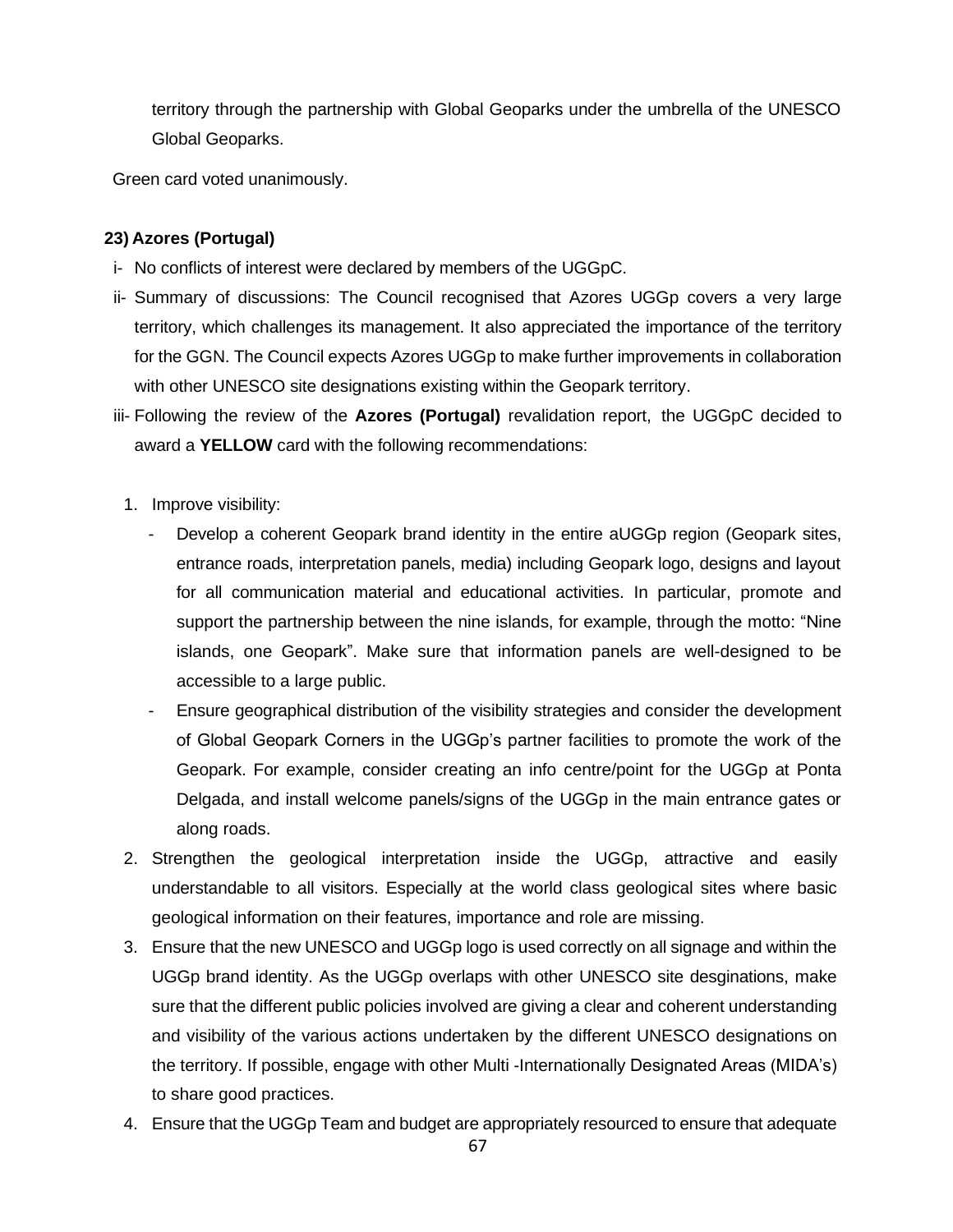funding is available to sustain territory management. Especially, consider continuous staff presence to developmore activities and increase the resilience.

*5.* Improve educational activities and strategies to involve schools, the local population, and visitors in the mitigation of natural and geological hazards and climate change activities. The UGGp could develop dedicated educational projects, activities and tools for geointerpretation and raise awareness against climate change and geo-hazards, in addition to those organised by the Nature and the Marine parks under the initiatives "Ecotecas" and "Park schools" with the support of Geopark.

Yellow card voted unanimously.

## **24) Arouca (Portugal)**

- i- No conflicts of interest were declared by members of the UGGpC.
- ii- Following the review of the **Arouca (Portugal)** revalidation report, the UGGpC decided to award a **GREEN** card with the following recommendations:
	- 1. Strengthen the geological interpretation inside the UGGp, attractive and easily understandable to all visitors. Especially at the Paiva Walkways, the Arouca 516 bridge, or at small repairing/supporting stations to bikers, basic explanation on geological structures and sites could be provided through panels, as is currently done for biodiversity.
	- 2. Improve education:
		- Develop more educational projects on local geodiversity (focussing for example on local landscapes, granites, the mining heritage etc.).
		- Improve educational strategies and activities to facilitate the mitigation of natural hazard and climate change in schools and for the local population. Considering that the area of Arouca is prone to wildfires, floods and rock instabilities, as well as extreme weather conditions and the presence of the National Radar station all offer great opportunities to raise awareness on those topics.
	- 3. Ensure that the UGGp Team and budget remain appropriately resourced to sustain territory management. Consider developing together with local and national authorities a set of procedures and instruments to secure the financial capacity of AGA and staff presence, regardless the political constellation.
	- 4. Develop and strengthen strategies for sustainable tourism and sustainability:
		- Organise an impact case study about the potential issues that local culture, community, small village architecture and environment might face when all the scheduled projects will be finalised. This will help local authorities and Geopark to develop better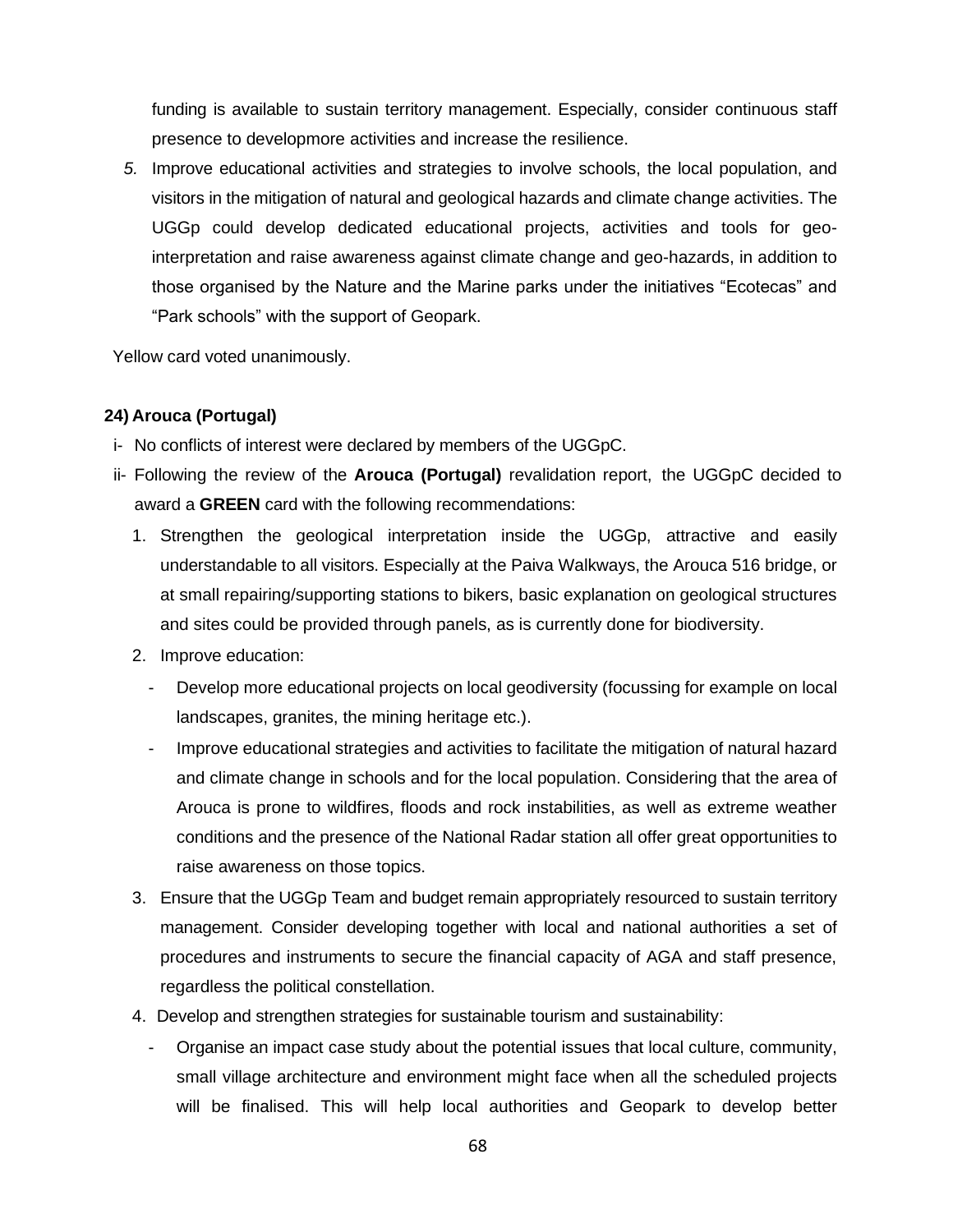management and contingency plans for the future.

- Consider defining internal procedures of the AGA association, notably through the purchasing policy (for example strict specifications on eco-conditionality in the purchase policy, banning of non-sustainable materials such as plastics for example. This would also contribute to the Geopark's objectives and would serve as an example for all local actors.
- 5. Improve the use of other languages translation in all information and communication materials, guided tours and exhibitions.

Green card voted unanimously.

## **25) Harz Braunschweiger Land Ostfalen (Germany)**

- i- A Conflict of interest was declared by Marie Luise Frey who left the room and was not present for the discussion and vote.
- ii- Summary of discussions: The Council recognised that Harz Braunschweiger Land Ostfalen UGGp (GbR) is managed by two associations (Regionalverband Harz e.V and Geopark Trägerverein Braunschweiger Land Ostfalen e.V), with a double management), responsible for different parts of the UGGp but sharing an Executive Board and an Adivosry Board. The Council commended the UGGp for this innovative constellation, which works remarkably well, and encouraged it to promote better their experience to other UGGps.
- iii- Following the review of the **Harz Braunschweiger Land Ostfalen (Germany)** revalidation report, the UGGpC decided to award a **GREEN** card with the following recommendations:
- 1. Improve visibility:
	- Develop a coherent Geopark brand identity including Geopark logo, designs and layout for all communication material. Evaluate the use of different designs and possibly even reduce the number of panels to avoid confusion, for instance where information on nature trails, general information, or botany information comes on different panels*.*
	- Ensure that the new UNESCO logo is used correctly on all signage and within the UGGp brand identity.
- 2. Continue the development of the system of both Landmarks and Geopark Steles.
- 3. Interpretation panels should be easily understandable to all visitors. Geological site information and geological maps should be improved, simplified, and the use of complicated scientific terms should be avoided or clearly explained providing English translation.

Green card voted unanimously.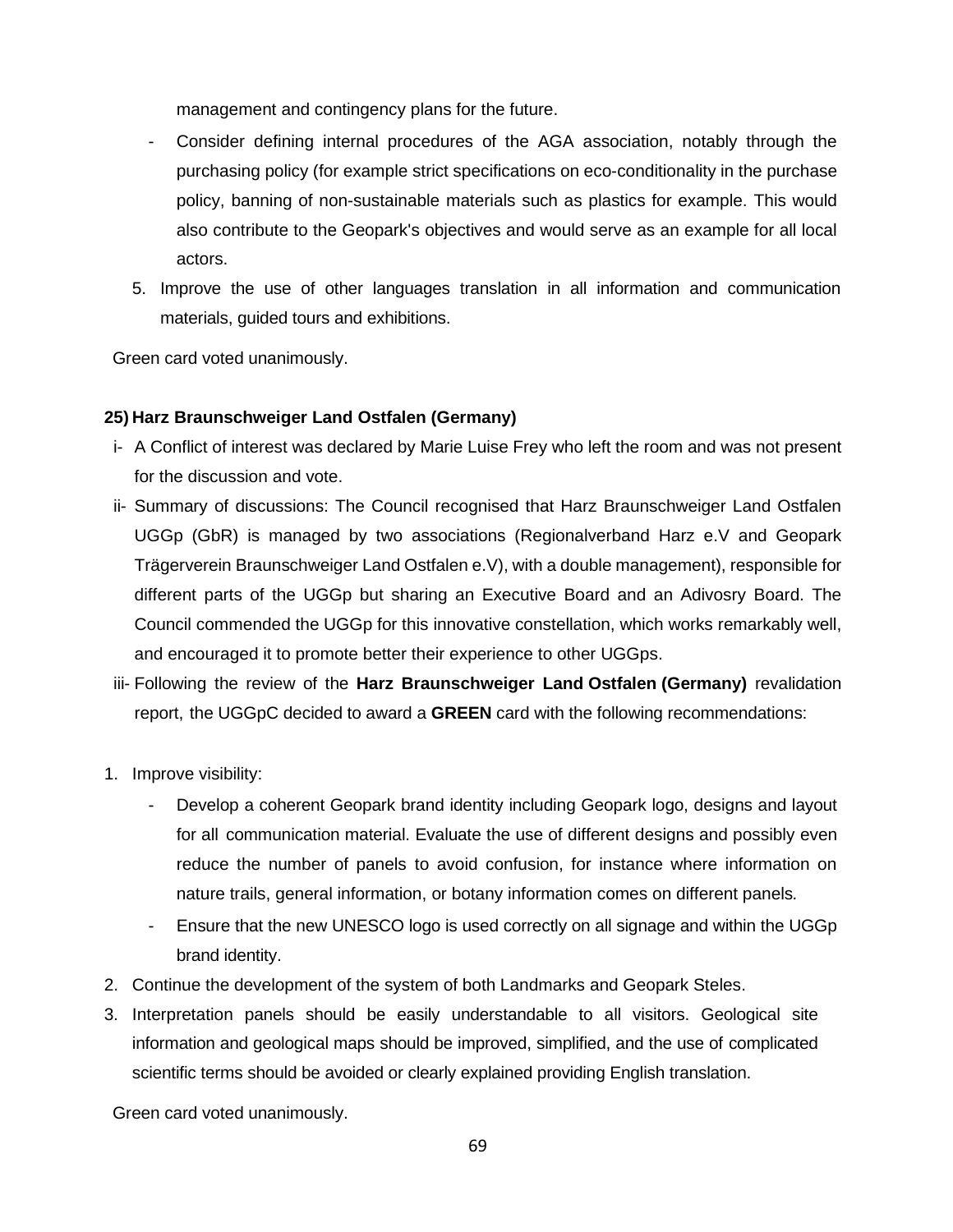# **26) Sesia Val Grande (Italy)**

- i- No conflicts of interest were declared by members of the UGGpC.
- ii- Following the review of the **Sesia Val Grande (Italy)** revalidation report, the UGGpC decided to award a **YELLOW** card with the following recommendations:
- 1. Improve Visibility:
	- Develop a coherent Geopark brand identity including Geopark logo, designs and layout for all communication material.
	- Consider the installation of directional road panels to facilitate site access to the main entrance and for various trails, geological sites, etc.
	- Consider the development of Global Geopark Corners in the UGGp's partner facilities to promote the work of the Geopark.
	- Ensure that the new UNESCO logo is used correctly on all signage and within the UGGp brand identity. Especially, old panels where the Geopark is presented as "Project" should be replaced with current the UGGp entity.
	- Improve the use of English translation in all information and communication materials, guided tours and exhibitions. Specially, the quality of English translation provided on the website.
- 2. Improve visitor access and information about potential risks on sites ensuring visitors safety.
- 3. Improve management:
	- If possible, integrate the current Geopark management structure to form a unified management body, ensuring that it has an independent financial budget.
	- Ensure that the UGGp Team and budget are appropriately resourced to ensure that adequate funding is available to sustain territory management. Consider the opportunity to increase the UGGp team by including a permanent manager, preferably with earth science background, as coordinator among the three managing partners to ensure the day-byday implementation of the strategy, and to keep in touch with EGN/GGN members.
	- Strengthen the Geopark Management plan strategies for geotourism and sustainable development.
- 4. Develop links between geological and the other territorial heritages (i.e., natural biotic, culture, intangible) through interpretation, education, tours and Geopark trails. Especially, improve primary school educational programmes to include educational activities related to geology, biodiversity and cultural heritage and promote these activities under the Geopark brand.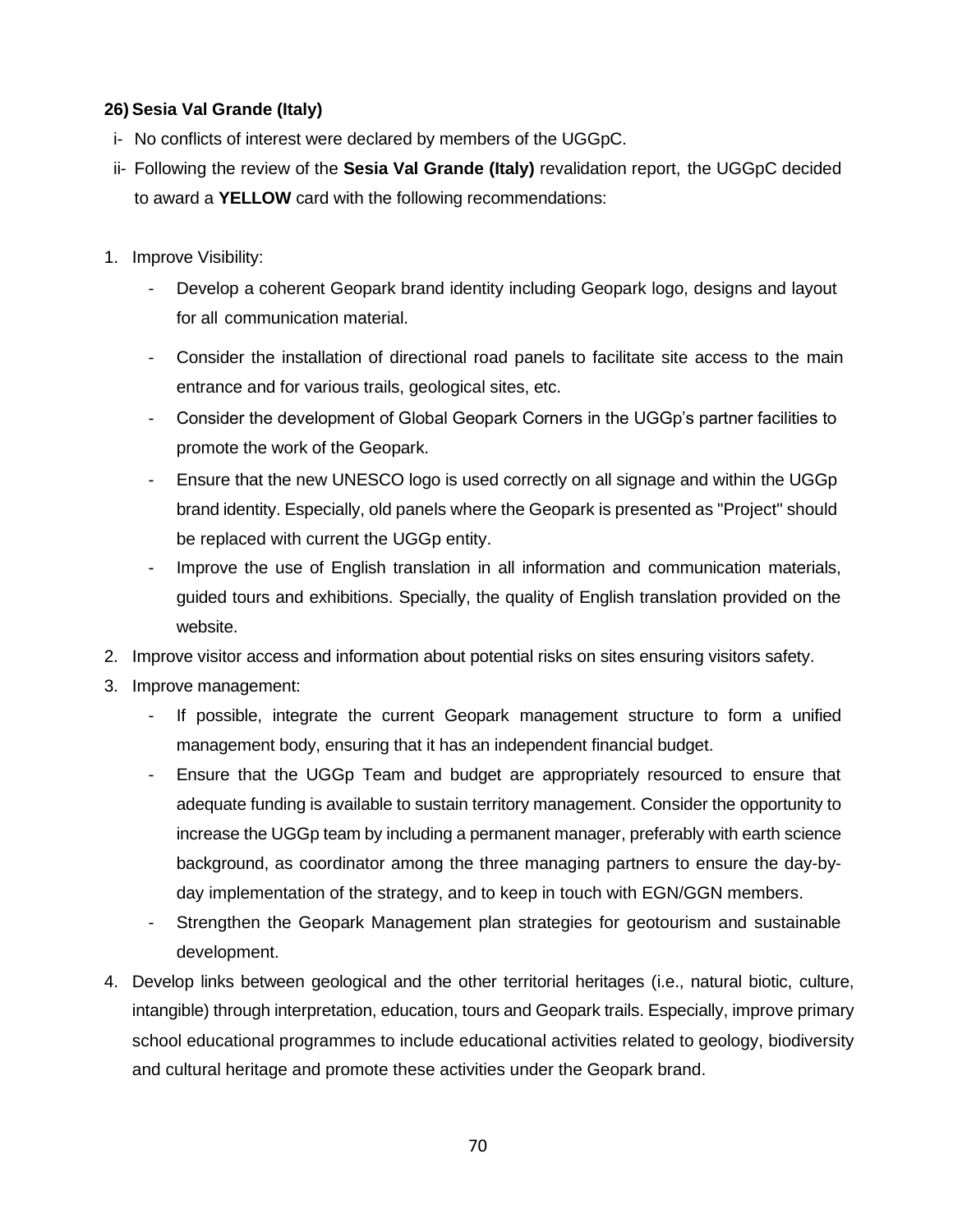- 5. Improve partnership:
	- **-** Develop a partnership strategy which includes clear methodology and criteria on becoming a partner, outlining the associated agreements with the Geopark. This is applicable to accommodation, catering, transport providers, activity providers and producers of local products, but is not restricted to those identified.
	- **-** Consider providing these partners and local producers with greater visibility exploiting the Geopark logo and brand as well as specific promotional material.

Yellow card voted unanimously.

# **27) Idrija (Slovenia)**

- i- A Conflict of interest was declared by Alexandru Andrasanu who left the room and was not present for the discussion and vote.
- ii- Following the review of the **Idrija (Slovenia)** revalidation report, the UGGpC decided to award a **GREEN** card with the following recommendations:
- 1. Clarify the roles and responsabilities of the Geopark management body in the implementation of the *Landscape Park* Management Plan and its contribution to and involvement in the Geopark concept. If possible, incorporate *The Landscape Park* project within the Geopark management plan and concept.
- 2. Ensure that the UGGp Team and budget are appropriately resourced to ensure that adequate funding is available to sustain territory management.
- 3. Consider the possibility of developing a more coherent tourism plan, integrated in a single concept, promoting Idrija for example as the city of UNESCO Designations.

Green card voted unanimously.

# **28) Karawanken Karavanke (Austria-Slovenia)**

- i- A Conflict of interest was declared by Alexandru Andrasanu who left the room and was not present for the discussion and vote.
- ii- Following the review of the **Karawanken Karavanke (Austria-Slovenia)** revalidation report, the UGGpC decided to award a **GREEN** card with the following recommendations:
- 1. Ensure that the UGGp Team and budget are appropriately resourced to ensure that adequate funding is available to sustain territory management. Consider the addition of at least one core team member.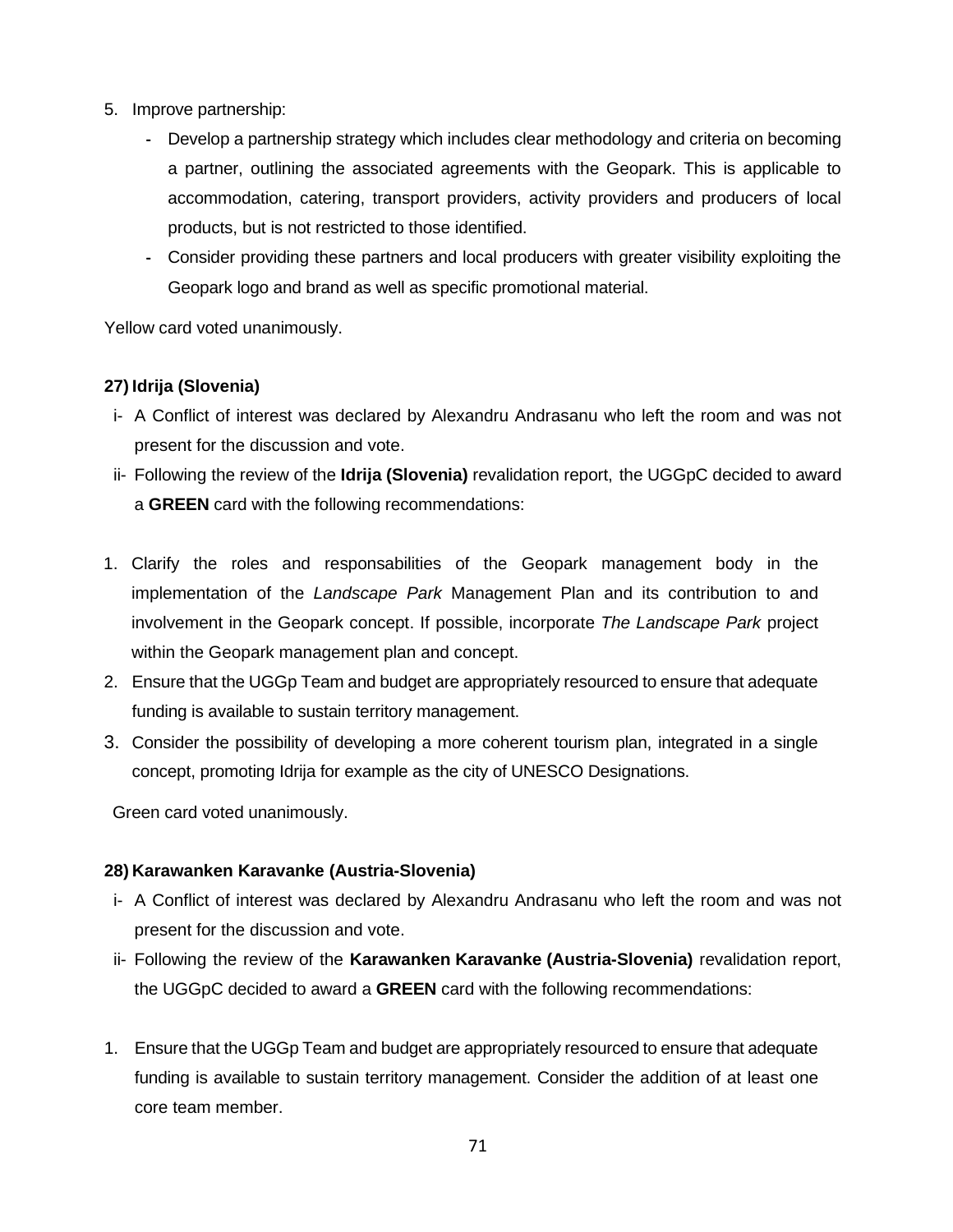- 2. Strengthen the visibility of the UGGp's successful work, for example, consider the development of Global Geopark Corners in the UGGp's partner facilities to promote the work of the Geopark. Communicate and promote Karavanke/Karawanken UGGp's high number of successful projects and its exemplary role in cross border understanding.
- 3. Further strengthen the interpretation and education activities inside the UGGp and share the good practices.

## **VIII. Discussion of extension requests (<10%)**

## **1) Catalunya Central (Spain)**

- i. A conflict of interest was declared by Asier Hilario who left the room and was not present for the discussion and vote.
- ii. Summary and discussion regarding the extension: The extension requested involved an increase in size with 66.7 km<sup>2</sup> to become 1,250.5 km<sup>2</sup> and is proposed to include the municipality of Cardona into the Geopark, which includes now new interesting geological sites (salt diapir, mining heritage…) and cultural heritage.
- iii. Following the review of Catalunya Central (Spain), extension request report, the UGGpC decided to **ACCEPT** the request.

## **2) Beaujolais (France)**

- i. A conflict of interest was declared by Guy Martini who left the room and was not present for the discussion and vote. Vice-president of the Council chaired this application discussion.
- ii. Summary and discussion regarding the extension: The extension requested involved an increase in size with 1,7% or 26 km<sup>2</sup> to include 3 new municipalitieshis extension enlarges the UGGp from 1,560 km<sup>2</sup> to 1,586 km<sup>2</sup>.
- iii. Following the review of Beaujolais (France), extension request report, the UGGpC decided to **ACCEPT** the request.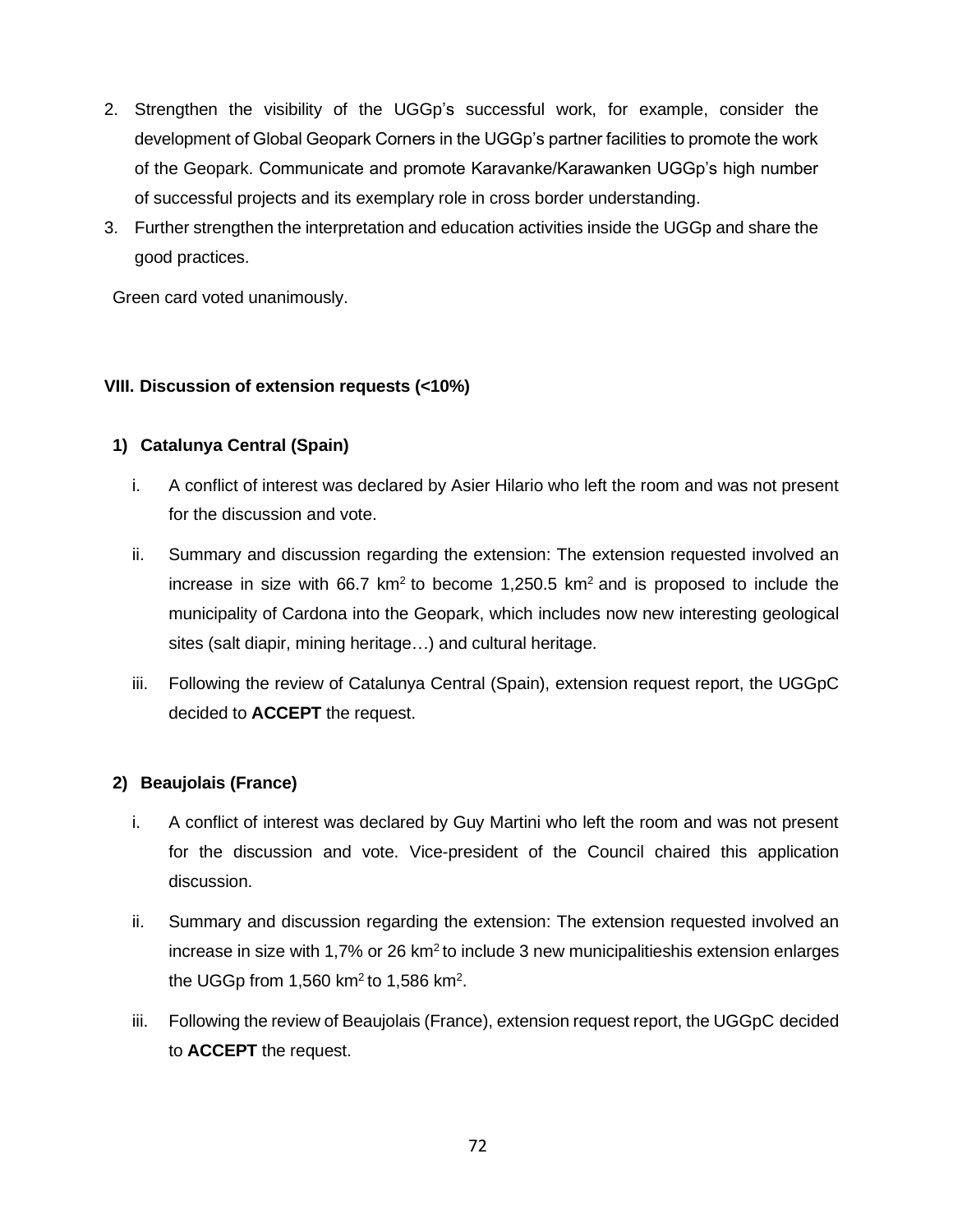# **3) Tuscan Mining (Italy)**

- i. Summary and discussion regarding the extension: The extension requested involved an increase in size from 1,087.46  $km^2$  to 1,183.66  $km^2$  or 8.85% increase and had been implemented to integrate new municipalities with new geological sites, archeological sites, historical mines, Natura 2000 sites.
- ii. Following the review of Tuscan Mining (Italy), extension request report, the UGGpC decided to **ACCEPT** the request.

## **4) Huangshan (China)**

- i. A conflict of interest was declared by Jianping who left the room and was not present for the discussion and vote.
- ii. Summary and discussion: The extension requested involved an increase in size from 160.6  $km<sup>2</sup>$  to 173.43 km<sup>2</sup> and is requested as a follow up of a previous recommendation, recommending the UGGp to seek better alignment with the overlapping World Heritage site. The application requests an 8% overall extension. The Council could not find sufficient information why this extension is requested and how the new boundaries had been defined and requests further clarifications. about the definition of new boundaries. The Council asks Huangshan UGGp to submit an explanatory note to explain the process, needs, reasons and expected impact and consequences of the new boundaries.
- iii. Following the review of the extension request report, the UGGpC decided to **DEFER** the request. The Huangshan UGGp should provide an updated progress report to be reconsidered for a boundary extension request of <10% UGGp status. The report should include the process, needs, reasons and expected impact and consequences of new boundaries.

## **5) Non Nuoc Cao Bang (Vietnam)**

- i. A conflict of interest was declared by Guy Martini and Van Tran Tan who left the room and was not present for the discussion and vote. Vice-president of the Council chaired this application discussion.
- ii. Summary and discussion regarding the extension: The extension requested involved an increase in size from 3,390 km<sup>2</sup> to 3,683 km<sup>2</sup> (+ 293.6 km or 9%) and has been proposed to integrate the city of Cao Bang.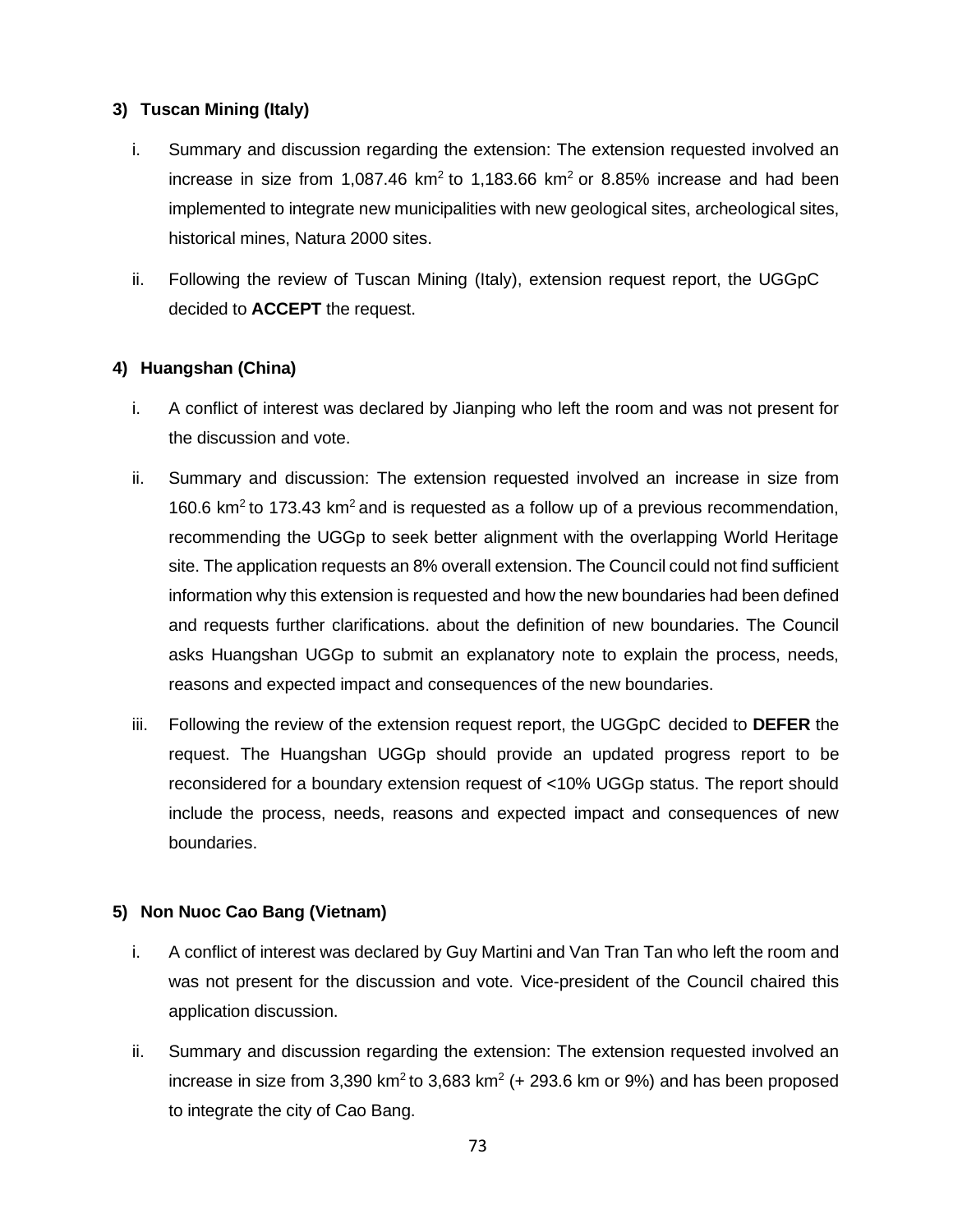iii. Following the review of Non Nuoc Cao Bang (Vietnam) extension request report, the UGGpC decided to **ACCEPT** the request.

# **IX. Re-naming of UNESCO Global Geoparks**

- **1)** Naturtejo da Meseta Meridional UGGp (Portugal) **renaming** to Naturtejo UGGp
	- i. Summary and discussion regarding the renaming: The UGGpC recognised that this renaming was an improvement and better aligned with the use of the name by local communities.
	- ii. The UGGpC decided to **ACCEPT** the requested rename of the UNESCO Global Geopark to *Naturtejo UNESCO Global Geopark*.
- **2)** Marble Arch Caves (UK-Ireland) **renaming** to Cuilcagh Lakelands UGGp
	- i. Summary and discussion regarding the renaming: The Council recognised that the renaming of this UGGp was proposed after an extensive public consultation and reflects better the entire territory as it is experienced at both sides of the border.
	- ii. The UGGpC decided to **ACCEPT** the requested rename of the UNESCO Global Geopark to **Cuilcagh Lakelands UNESCO Global Geopark**.

# **X. Adoption of the pre-final draft of Form A**

The Secretariat explained the preparatory and consultatory process leading up to the revised selfevaluation form, better known as form A. It gave a brief overview of the information that can also be found here: [https://en.unesco.org/news/unesco-global-geoparks-review-process-self-evaluation](https://en.unesco.org/news/unesco-global-geoparks-review-process-self-evaluation-form)[form.](https://en.unesco.org/news/unesco-global-geoparks-review-process-self-evaluation-form)

It explained that, in line with the decision of the 5th UGGp Council, the draft version was tested during 2021, and improved as a result of that. The comments and review process were made available through the dedicated website, and led to a pre-final form A. The Council commended the collective work and the open participatory process and recognised the improvements. The Council unanimoumously adopted this new version and considers 2022 as a transition year, whereby sites